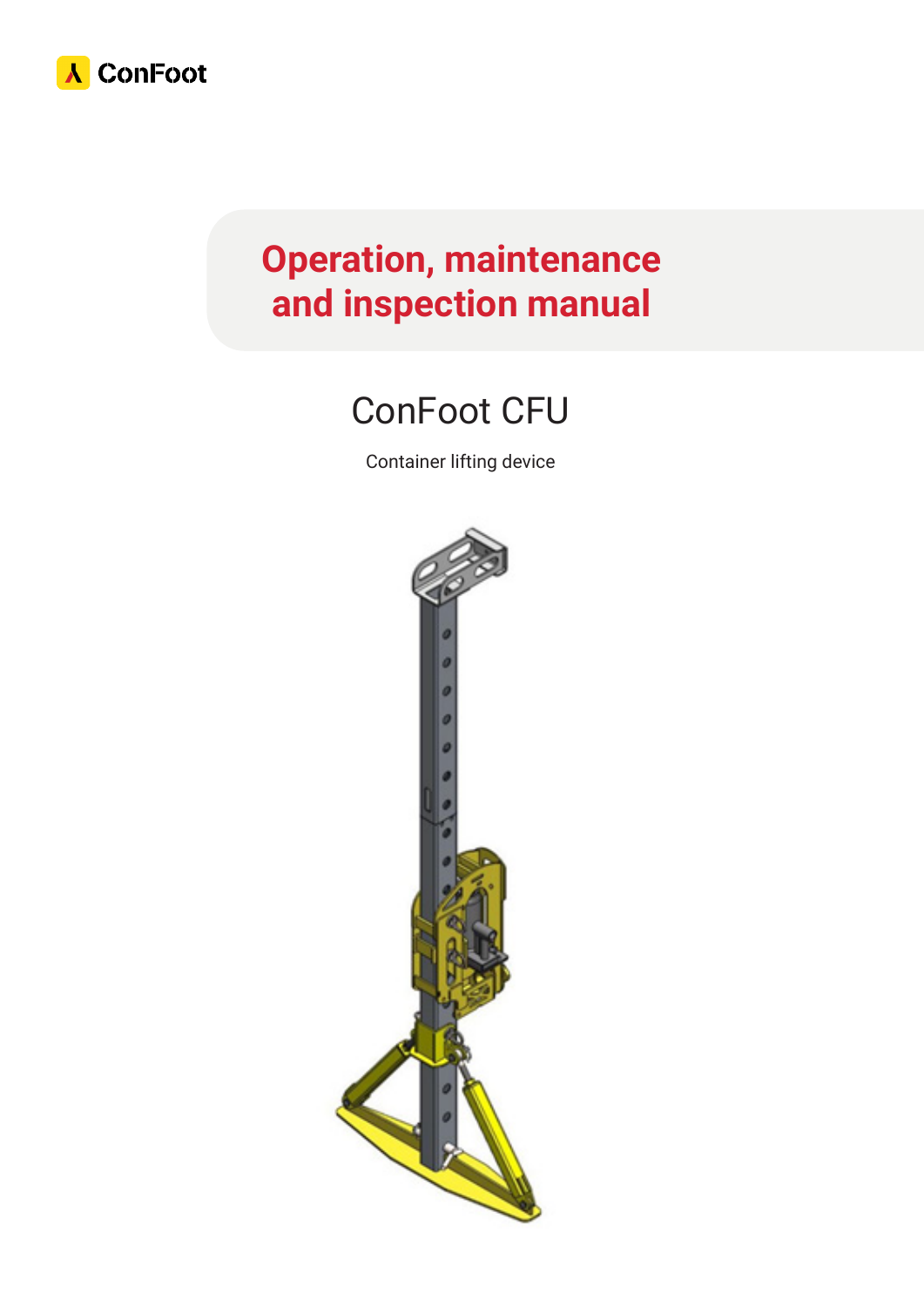

# **Contents:**

| EN  | 3 - 13    |
|-----|-----------|
| CZ  | 14 - 25   |
| SK  | 26 - 37   |
| IT. | $38 - 49$ |
| HU  | $50 - 61$ |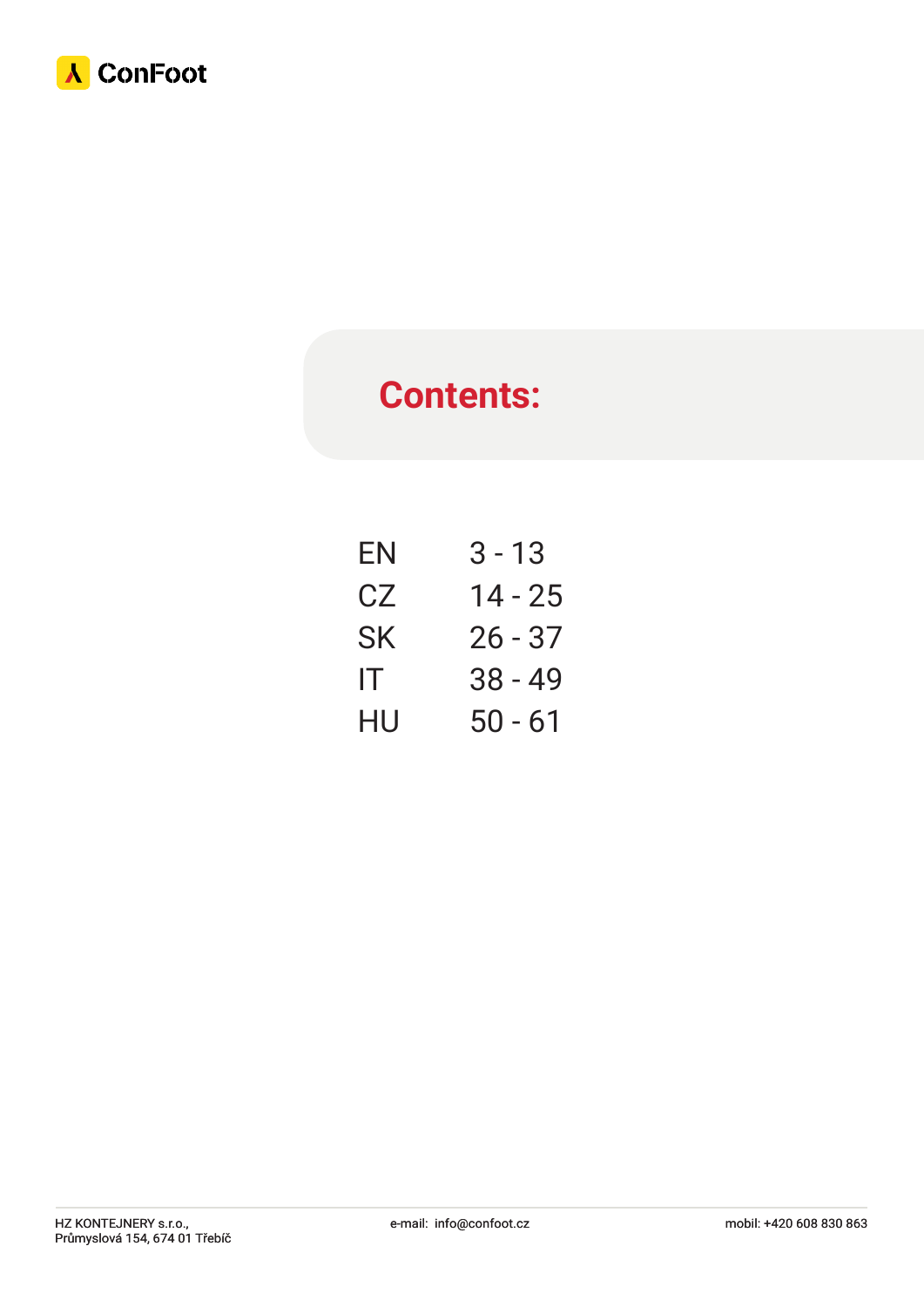

#### **1 Declaration of conformity**

#### **EU Declaration of Conformity**

**1. Product model:** ConFoot CFU-leg, CFU20 001 - CFU 20 999

**2. Name and address of manufacturer or his authorised representative:**

HZ KONTEJNERY s.r.o. Slavníkova 2357/9 CZ-169 00 Praha IČ: 03975177 DIČ: CZ03975177

#### **3. This declaration of conformity is issued at the sole responibility of the manufacturer.**

#### **4. Object of the declaration:**

Product: Rising and lowering leg attached to sea container Brand/type: ConFoot CFU-leg

**5. The object of the declaration described above is in conformity with the relevant Union harmonizati on legislation:**

2006/42/ES Euroopan Union machine directive<br>400/2008 Government decree on the safety c Government decree on the safety of the machinery

**6. References to the relevant harmonised standards used or references to the other technical specifications in relation to which conformity is declared:**

Act

CFEN283 Proof stress SSAB, Welser Profile GmbH Material sertificates

SFS-EN 1494 +A1 Mobile or movable jacks and associated lifting equipment SFS-EN ISO 12100 Machine safety, common design principles, risk assessment and reduction. SFS-EN ISO 9001 Manufacturing quality system and quality sertification EN 473 / EN ISO 9712 Welding NTD inspection qualifications and certification

#### **7. Signed for and on behalf of:**

Espoo dne 26. 11. 2020 Manufacturer: Oy ConFoot Ltd

Timo Akela, CEO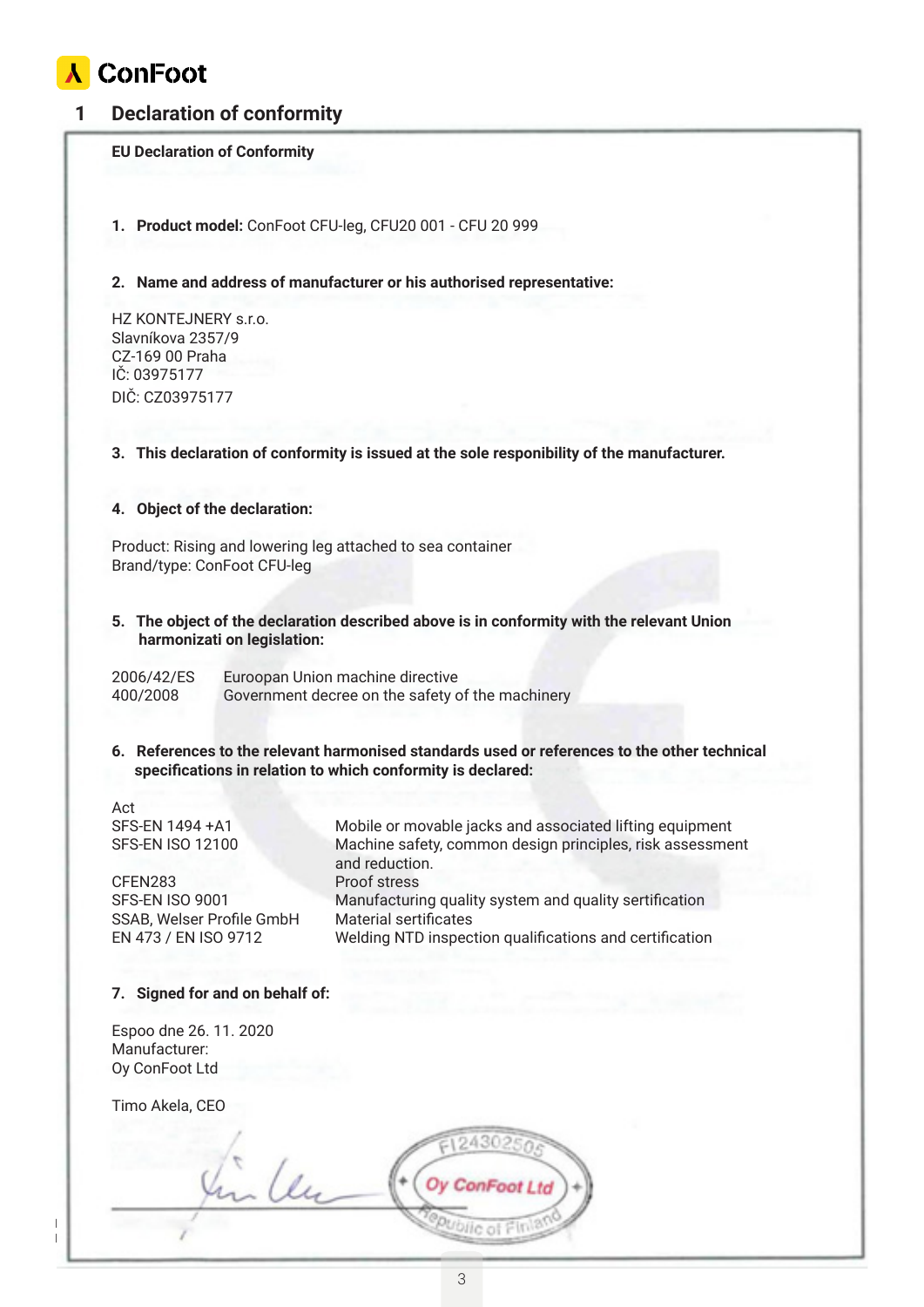

#### **2 For the user**

With this manual, you will learn to handle, operate, and maintain the container lifting device CFU 20. General lifting instructions are also provided.

This manual describes following items:

- Instruction for safe lifting of loads
- General information regarding the lifting device
- Handling and operation of the lifting device
- Maintenance and inspection of the lifting device
- Spare parts

NOTE! Familiarize yourself with the information given here before using the lifting device. Always adhere to the given instructions as well as all local applicable laws and regulatory provisions.

#### **3 Safety instructions**

#### **3.1 General safety instruction**

Lifting device refers to a component or equipment which are mobile or movable and designed to operate under the load, whether operated singularly or in multiples to partially or totally raise and lower loads or vehicles at one or more lifting points (excluding the lifting of persons) where working under the raised load is not permitted unless additional means of securing the load in position are in place.

The structural requirements for lifting devices are specified in the Machinery Directive (2006/42/EC).

The Machinery Directive requires that the manufacturer of the lifting device must prepare and provide a Declaration of Conformity and affix the CE marking.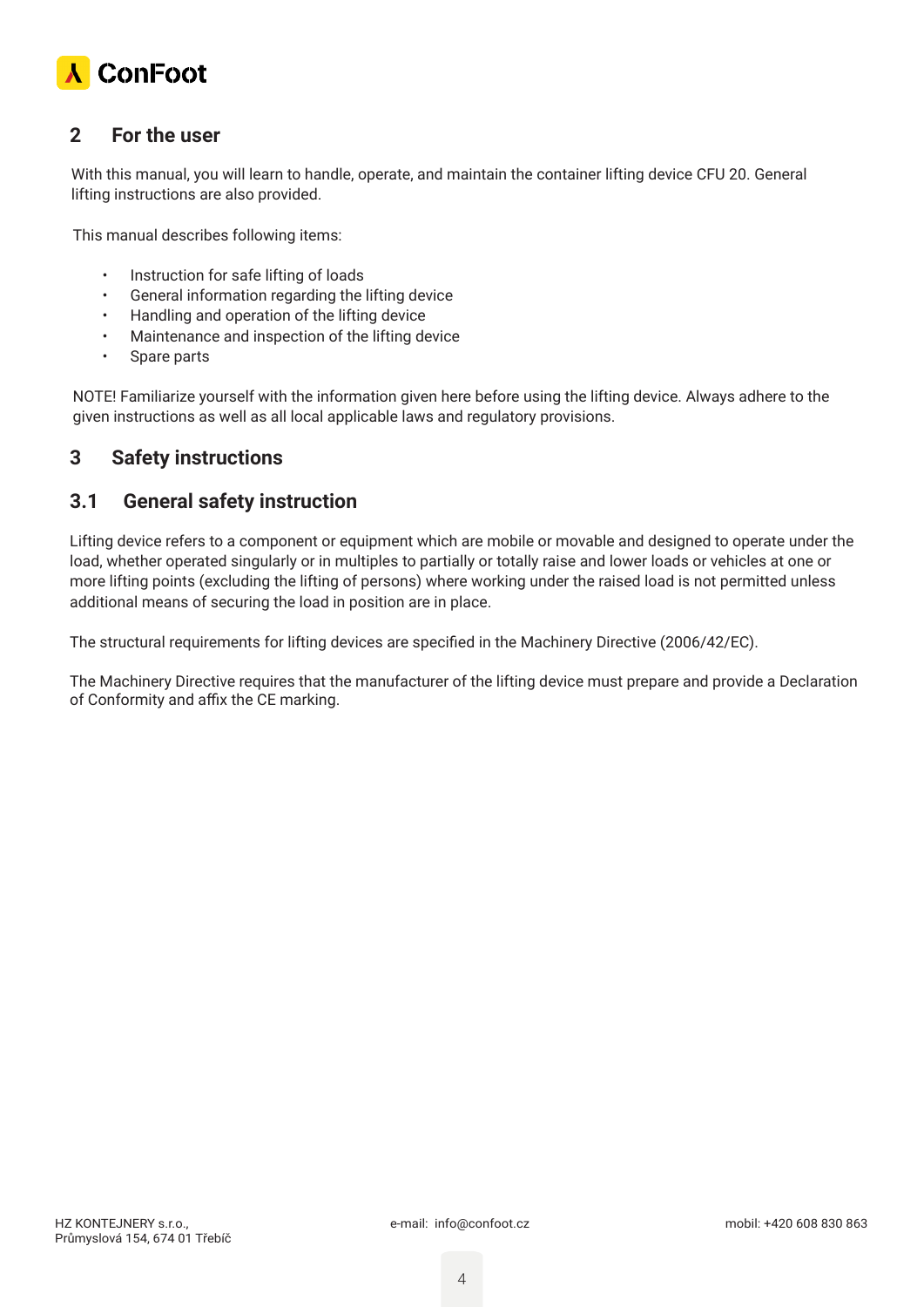

#### **3.2 Basic instructions**

- User shall read, understand and work in accordance with this operation manual
- Only allowed to be used by trained personnel
- Only persons participating in the lift operations are allowed in the area during the operation
- Always wear suitable work clothes and personal protective e.g. safety shoes and gloves
- Before starting work make sure that the lifting device is in good working order. Never use a lifting device with defects or faults.

#### **3.3 Lifting safety instructions**

- Plan the lift operation in advance
- If you do not know the weight of the container, do not lift it
- Before starting a lift, ensure that the that the site is unobstructed, and ground is sturdy enough
- Ensure the balance of the container
- Ensure that the container is not obstructed during lift operations
- No person shall be under the load during or after lift operations
- Always warn other persons around the area of operation before starting the lift.
- If the rated load markings of the lifting device wear out, it must not be used until it has been checked for load capacity and new markings are attached
- When operating the lifting device, always keep the four supports in sight. If necessary, ask another person to guide you
- Before lifting ensure that:
	- o The container has been unlocked from the trailer
	- o Lifting devices have been mounted as instructed in **section 5.1**

#### **4 Technical specification and intended use**

#### **4.1 Applications**

The container lifting device is suitable for lifting standard ISO 10 to 45 foot containers with maximum weight of 20 t

### **4.2 Technical Specification**

The container lifting device has been designed according to requirements of the Machinery Directive 2006/42/EC and following national and international standards:

- **SFS-EN ISO 12100**
- SFS-EN 1494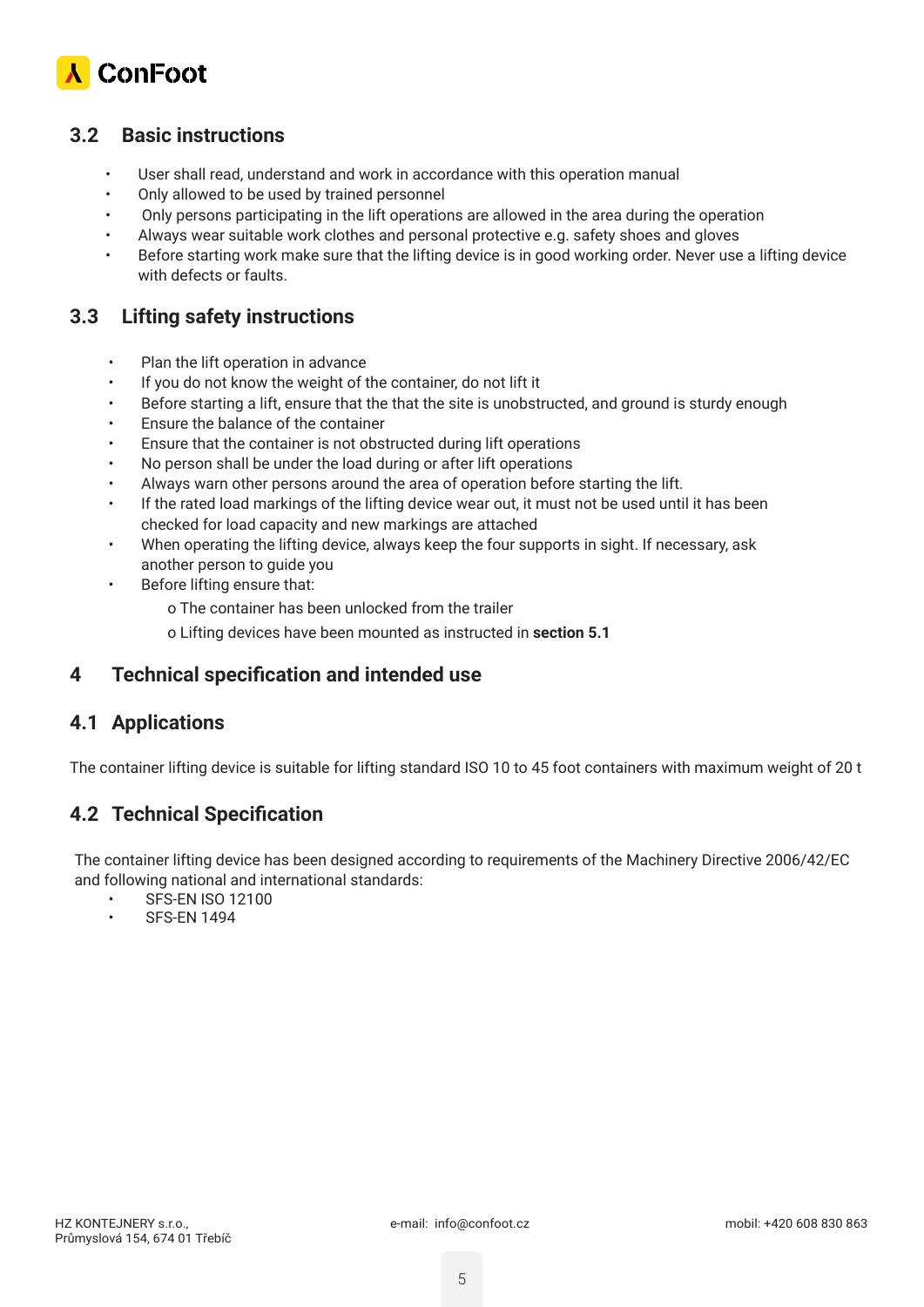

**WLL:** 20 000 kg with four lifting devices, 5 000 kg / lifting device **Self-weight:** 46 kg (consists of several pieces, individual piece weight under 25 kg)



*Figure 1. Container lifting unit parts*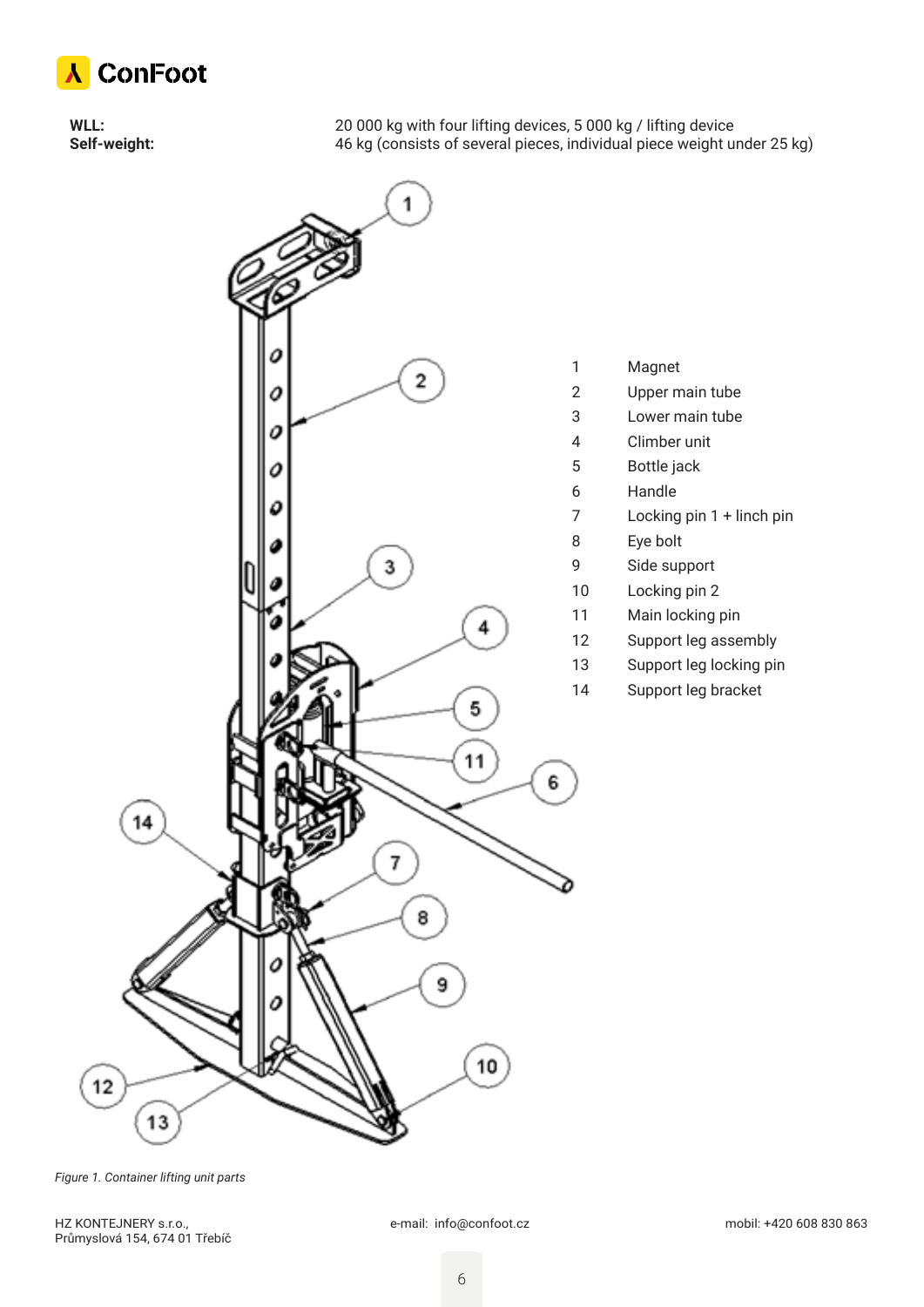

# **5 Operation of the container lifting device**

### **5.1 Attaching the lifting unit to container**

- 1. Bring support leg assembly next to the corner casting
- 2. Attach the climber unit to the corner casting by inserting it horizontally to the hole and then pivoting the unit to vertical (**Figure 2**)
- 3. Insert lower main tube through the climber unit to the support leg assembly and fasten with a main locking pin (**Figure 3**)
- 4. Insert support leg bracket to the lower main tube and fasten with a locking pin through the fifth hole from bottom, see **Figure 3**. If container is on the ground perform steps 6 to 11 to lift the container high enough to install support leg bracket
- 5. Attach support leg assembly eye bolts to the support leg bracket with locking pins (**Figure 3**). If needed adjust eye bolt length by rotating them
- 6. Insert upper main tube to the lower main tube (**Figure 3**)
- 7. Lift the climber to a place where you can insert a pin into the climber's bottle jack frame hole locking (**Figure 1. Container lifting unit parts, part 11**)
- 8. Perform the previous steps on all four corners
- 9. Release the container's trailer locking
- 10. Insert the handle to the bottle jack and crank the container up from the trailer
- 11. If the container is not high enough, see section 5.2 Lowering and lifting the container
- 12. After the container has been lifted from the trailer on all four corners the trailer can be carefully driven away from underneath the container
- 13. Removal of the lifting unit is done in the opposite order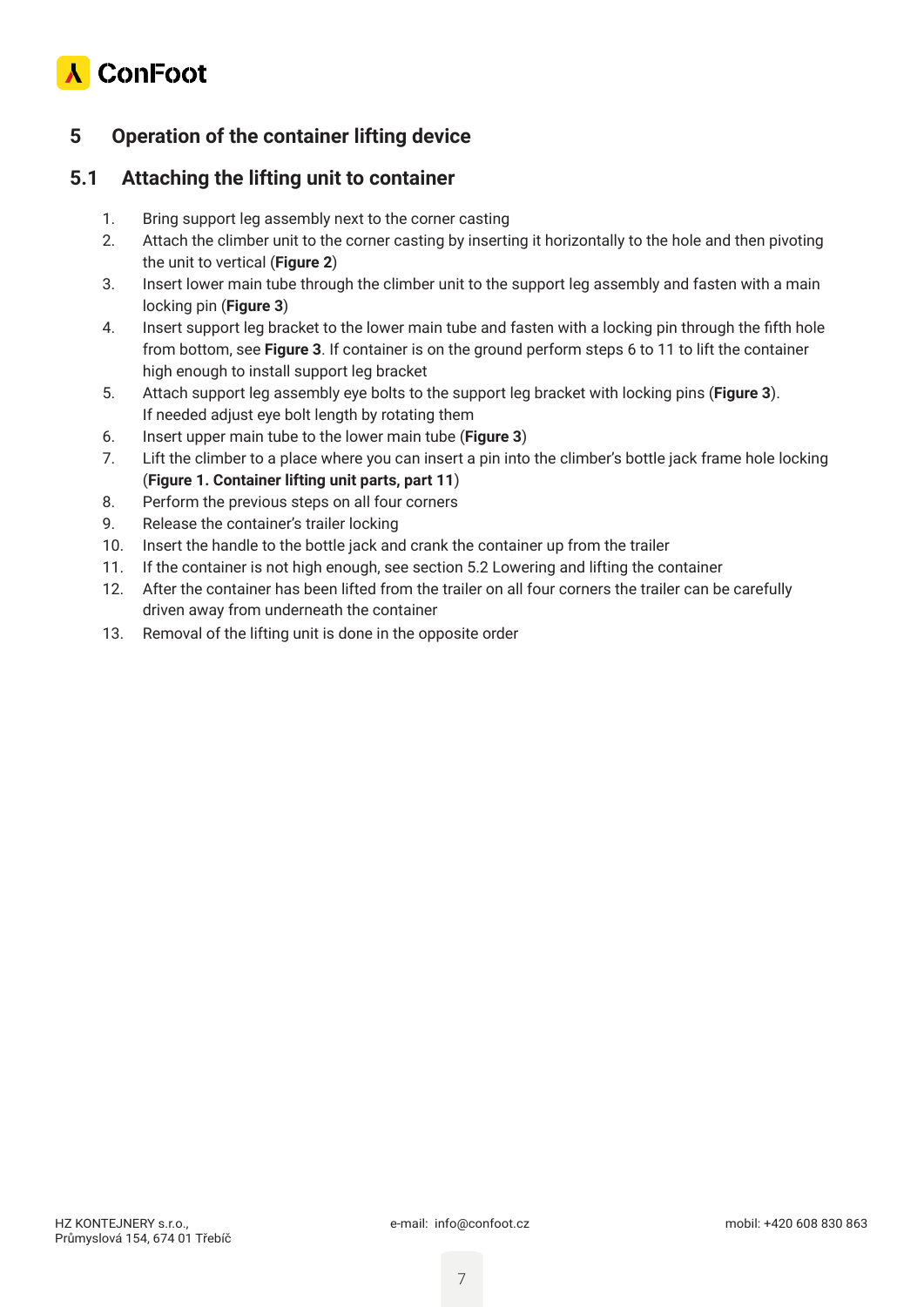

#### **5.2 Lowering and lifting the container**

- 1. Make sure that the valve on the bottle jack is closed
- 2. Use the bottle jack to lift the load off from climber unit locking pin
- 3. Either lift or lower the climbing unit together with the container so that the climber unit and tube holes line up
- 4. Insert locking pin through the climber unit and tube, see **Figure 4 & 5** for reference
- 5. Use the bottle jack to lower the load on to the climber unit locking pin
- 6. Remove bottle jack frame locking pin and reposition bottle jack by inserting the locking pin to a new hole
- 7. Go back to step 2 until desired height is achieved

**NOTE! When lowering the container support leg bracket and side supports must be removed when climber reaches the support leg bracket.**

**NOTE! Always attach support leg assembly to the support leg bracket and use side supports when container is 430 - 550 mm or higher from the ground!**

**NOTE! When using bottle jack make sure locking pin goes through the bottle jack frame and that climber frame locking pin is removed!**

**NOTE! Never leave load on bottle jack! When lifting / lowering is done make sure to insert main locking pin through climber unit's top hole! See figure 4.**

**Lifting jack cannot be overloaded by jacking but it can be broken if instructions are not followed! See for main locking pin user instructions. Always make sure locking mechanism is activated and pin cannot be pulled off without rotating it.**

**Height of the lifting device can be increased by adding strong, stable and wide spacer underneath the support leg assembly. Spacer must be wider than the support leg assembly!**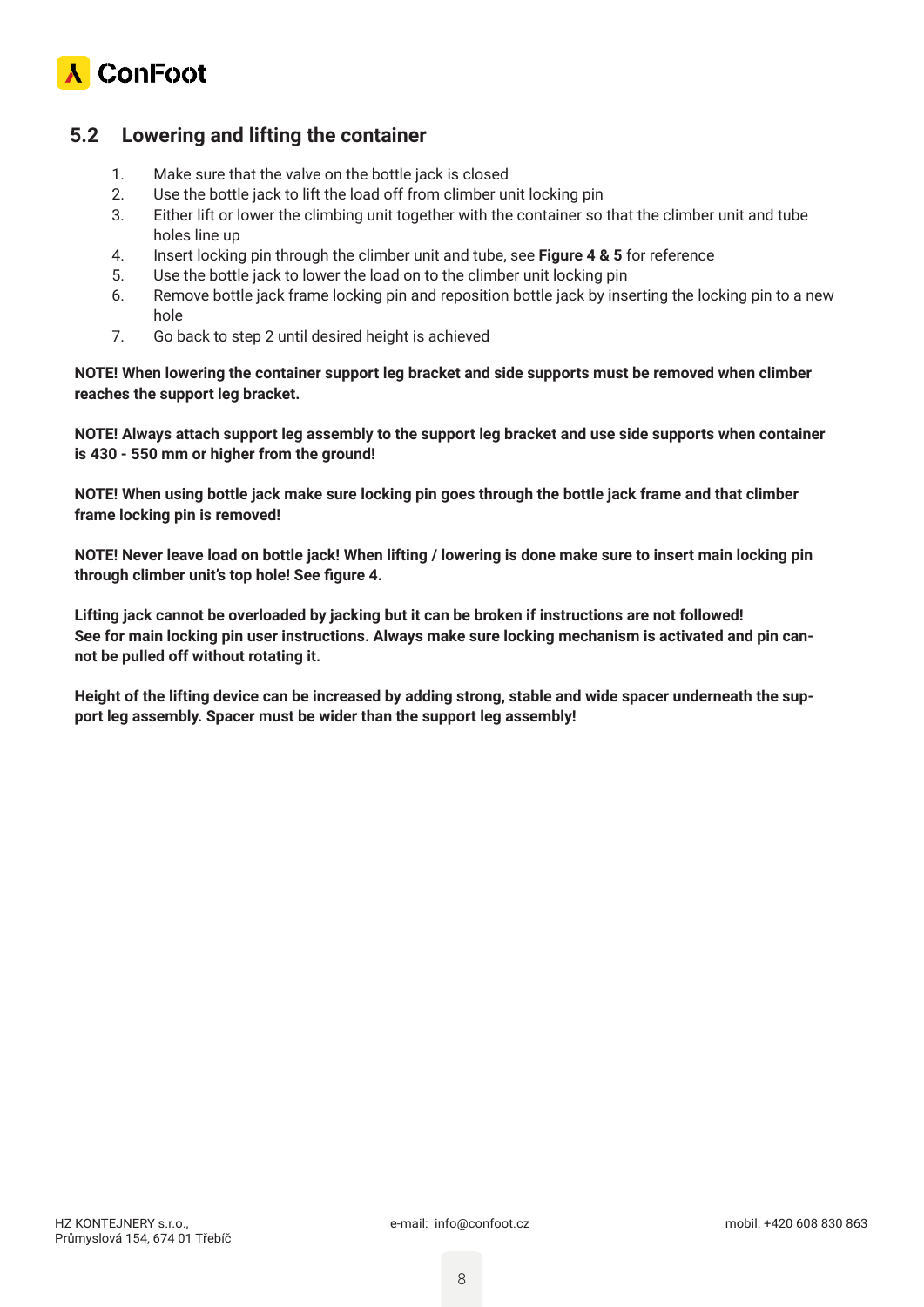





*Figure 2 Mounting of climber unit.*



*Figure 3 Mounting of climber unit, support leg assembly, lower main tube, support leg bracket and side supports.*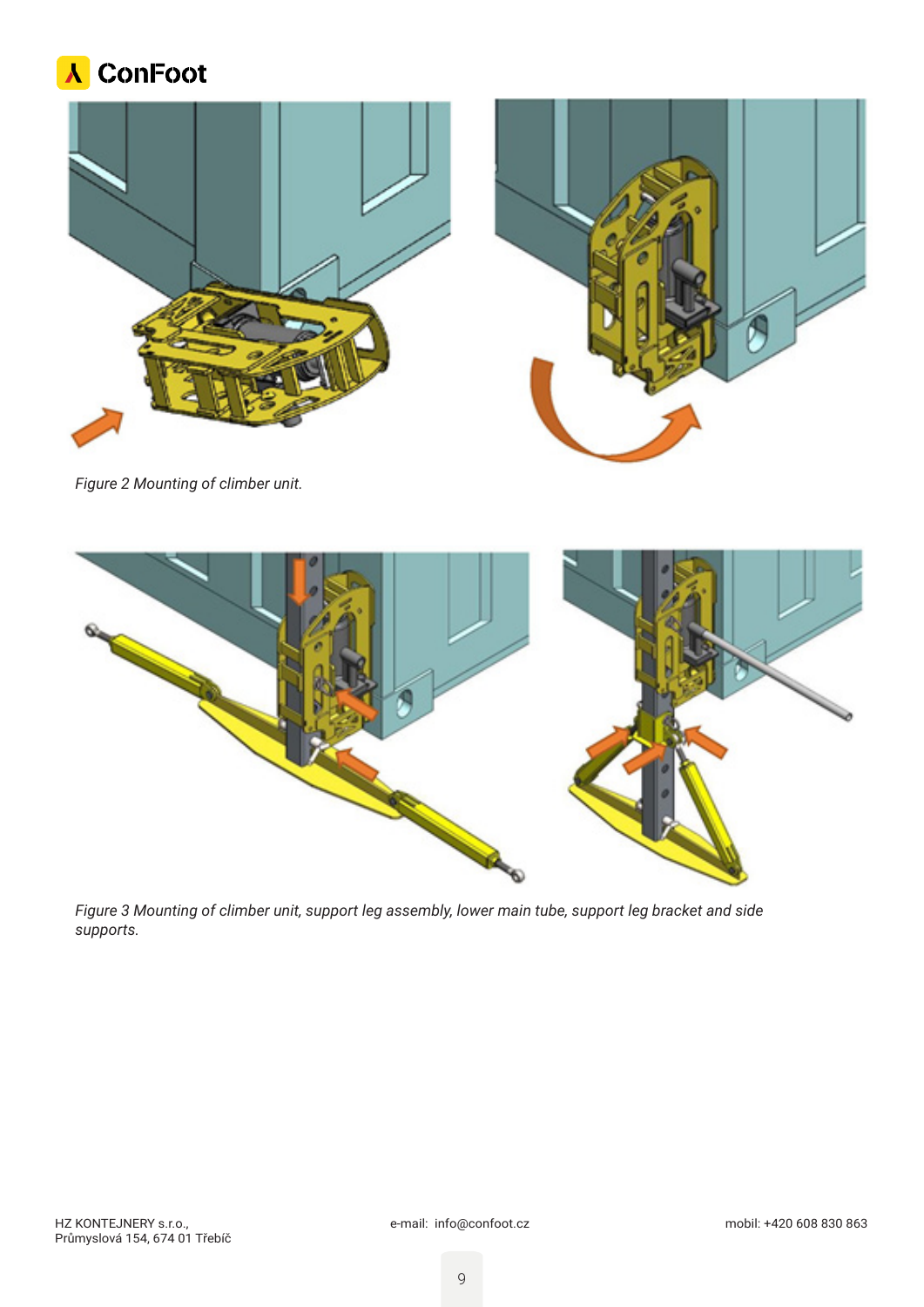# A ConFoot





*Figure 4 Fastening the locking pin.*



*Figure 5 Climber unit pin sequence.*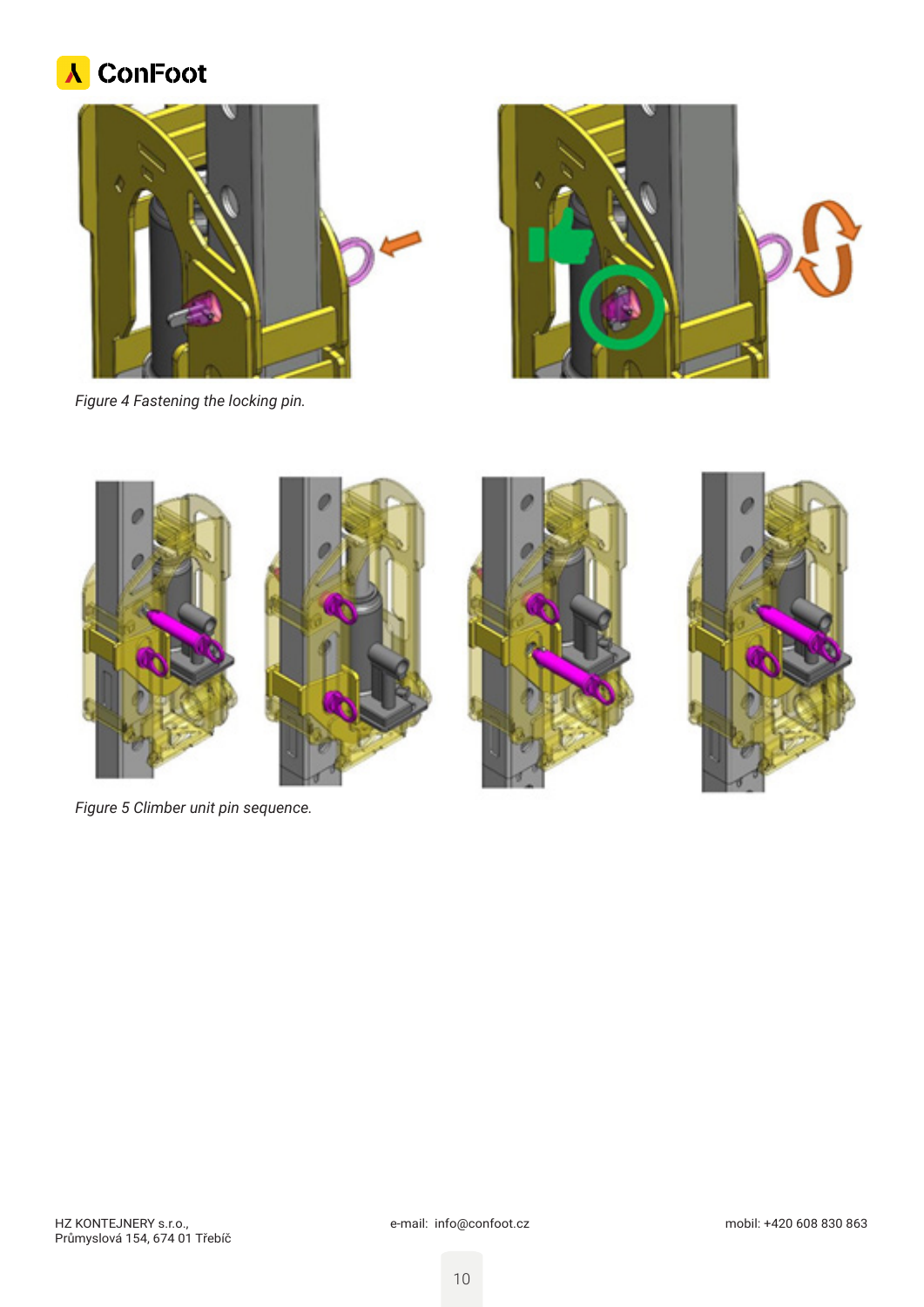

### **5.3 Limits of operation**

- Never exceed the total working load limit of 20 000 kg or 5 000 kg / lifting device
- Only use lifting device for containers specified in **4.1 Applications**
- Never use lifting device to lift people
- Always lift in a smooth manner avoiding jerking motions!
- Operating in severe conditions prohibited e.g.:
	- o Operating temperature -20…+40 °C
	- o Extreme climates
	- o Near strong magnetic fields
	- o Explosive atmospheres
	- o Inside mines
	- o On ships
- Handling of loads, the nature of which could lead to dangerous situations prohibited, e.g.:
	- o Molten metal
	- o Acids
	- o Radiating materials
	- o Brittle loads
	- o Vibrating loads
- Storing conditions indoors
- Check bottle jack manufacturer instructions
- Allowed number of lifting operations 16 000 during life of the container lifting device
- Allowed max. 2° angle relative to ground
- Allowed max. wind speed 12 m/s

#### **6 Inspection and maintenance**

Container lifting device must be inspected regularly.

The inspector must be sufficiently familiar with the structure, purpose of use and inspection of the lifting device. The inspector should be capable of detecting possible defects and damages and assess their impact on occupational safety.

The inspection is done visually assessing wear caused by usage, deformation or damage to the operational safety of the lifting device. Markings are to be checked and made sure they remain as the initial ones. If needed, supplement assessment with non-destructive inspection methods shall be arranged.

An annual singular inspection is not sufficient. In addition, measures must be put in place to ensure that defective and broken tools are decommissioned. Operators may be instructed and taught the basic criteria for rejection to ensure realization of decommissioning.

The annual inspections and measurements by a qualified person are necessary because the average operator does not possess the necessary information regarding structures of lifting accessories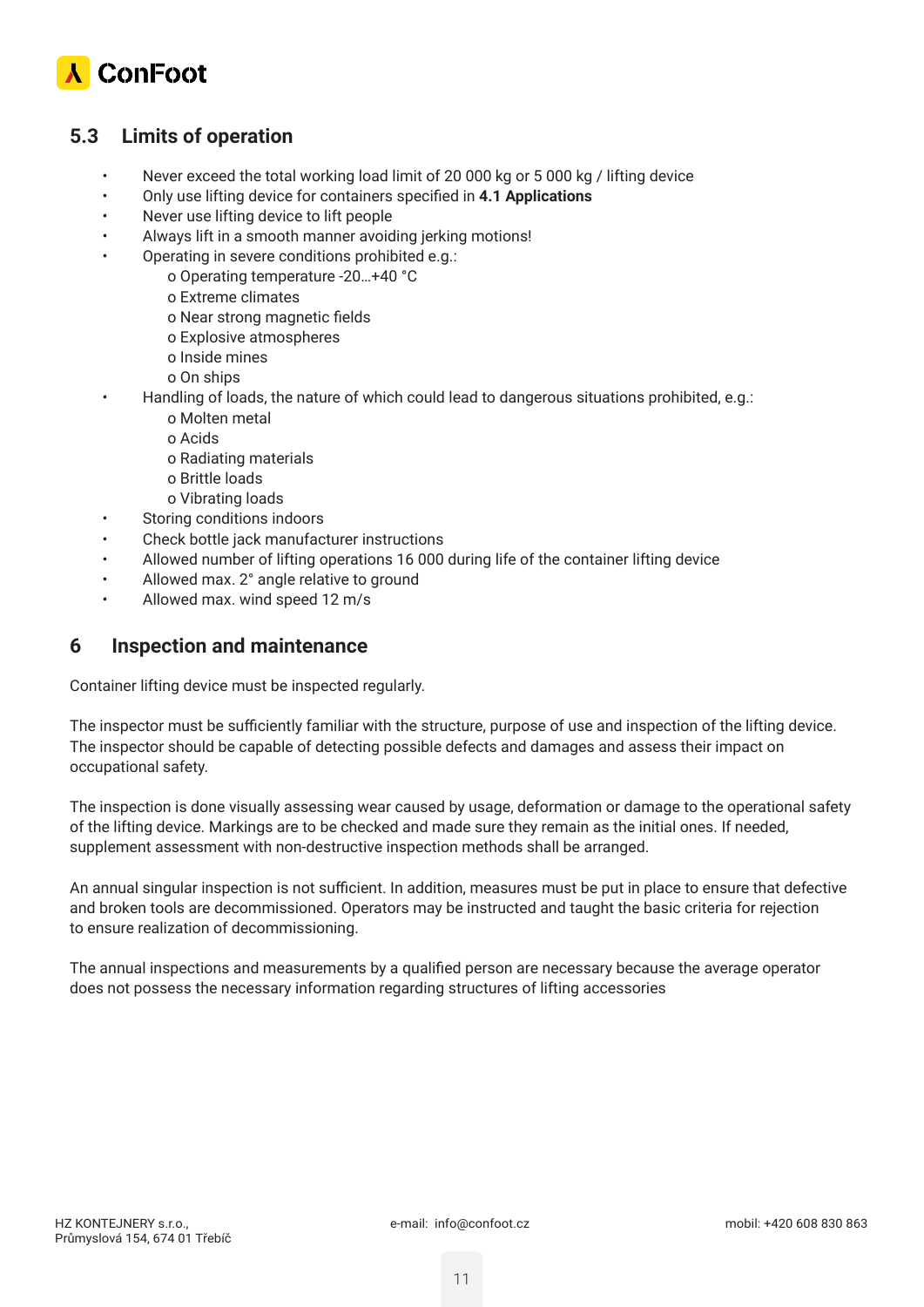

### **6.1 Commissioning and annual inspection**

Before the deployment of a new lifting device, it must be stated that it is fully compliant and suitable for the purpose. Record of inspection must be thoroughly followed. The annual inspections shall be performed similarly.

General rejection criteria:

- Fractures, cracks, notches, deflections, plastic deformations, corrosion
- Wear cannot exceed 5% of the original measure.

Lifting accessories where deficiencies or defects have been detected cannot be used; instead, the lifting tool must be removed from operation for a thorough inspection.

#### **6.2 Inspection**

The table below contains a simplified guideline on inspections to be conducted for the container lifting device

*Table 1. Inspection intervals*

|                                                                           | <b>Prior to first use</b> | <b>Continuous / daily</b> | Annual |
|---------------------------------------------------------------------------|---------------------------|---------------------------|--------|
| Visual inspection of overall condition (de-<br>fects or faults)           |                           |                           |        |
| Comprehensive recorded inspection ac-<br>cording to manufacturer's manual |                           |                           |        |

The annual inspection by an expert inspector must include at minimum the following: visual and functional testing, checking for any structural changes, cleaning and inspecting all parts, checking type plate for legibility.

### **6.3 De-commissioning**

Follow local regulations and environmental standards. Steel parts can be recycled. See separate bottle jack instructions.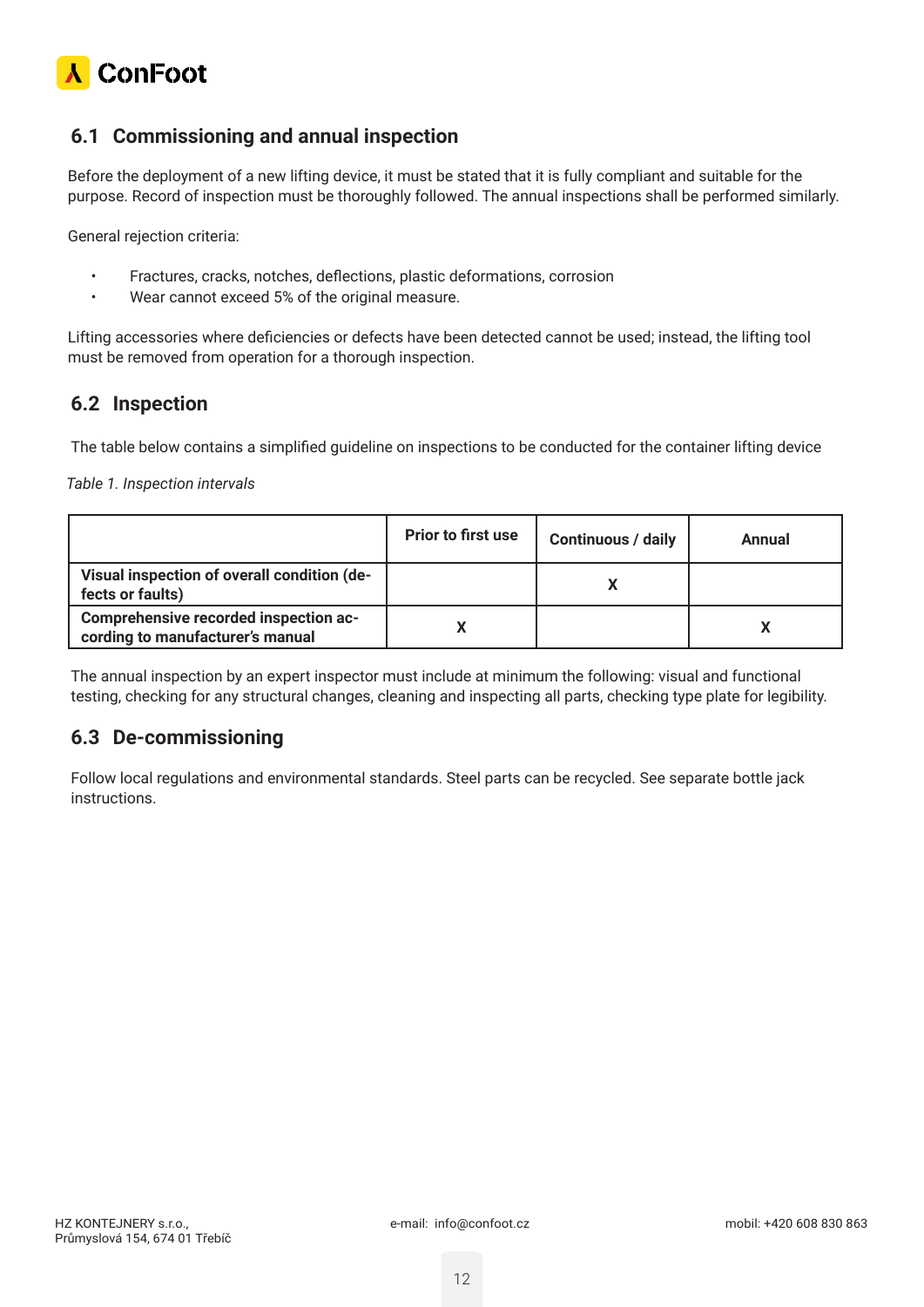

# **6.4 Spare parts**

The user may replace the components illustrated in the table under the condition that the replacing components are original spare parts

*Table 2. Spare parts*

| 13   | Support leg locking pin | 130x25 / T0486    |                 | Confoot           |
|------|-------------------------|-------------------|-----------------|-------------------|
| 11   | Main locking pin        |                   |                 | Confoot           |
| 10   | Retaining ring          | 15x1              | 8.8             | <b>DIN 471</b>    |
| 10   | Locking pin 2           |                   |                 | Confoot           |
| 8    | Eye bolt                | M16x100           | 4.6 Zn          | <b>DIN 444</b>    |
|      | Linch pin               | 4,5               | Zn              | <b>DIN 11203</b>  |
|      | Locking pin 1           |                   |                 | Confoot           |
| 6    | Bottle jack lever       |                   |                 | Confoot           |
| 5    | Bottle jack             | CP81080, modified |                 | Confoot           |
|      | Magnet                  | <b>CSN-48</b>     | <b>NdFeB</b>    | Confoot           |
| Item | <b>Description</b>      | <b>Size</b>       | <b>Material</b> | Supplier/Standard |

# **7 Appendix A, bottle jack manual**

A full hard copy of the bottle jack manual will be provided with the ConFoot CFU set.

The bottle jack manual can also be found online via searching , Chicago Pneumatic CF 81080'.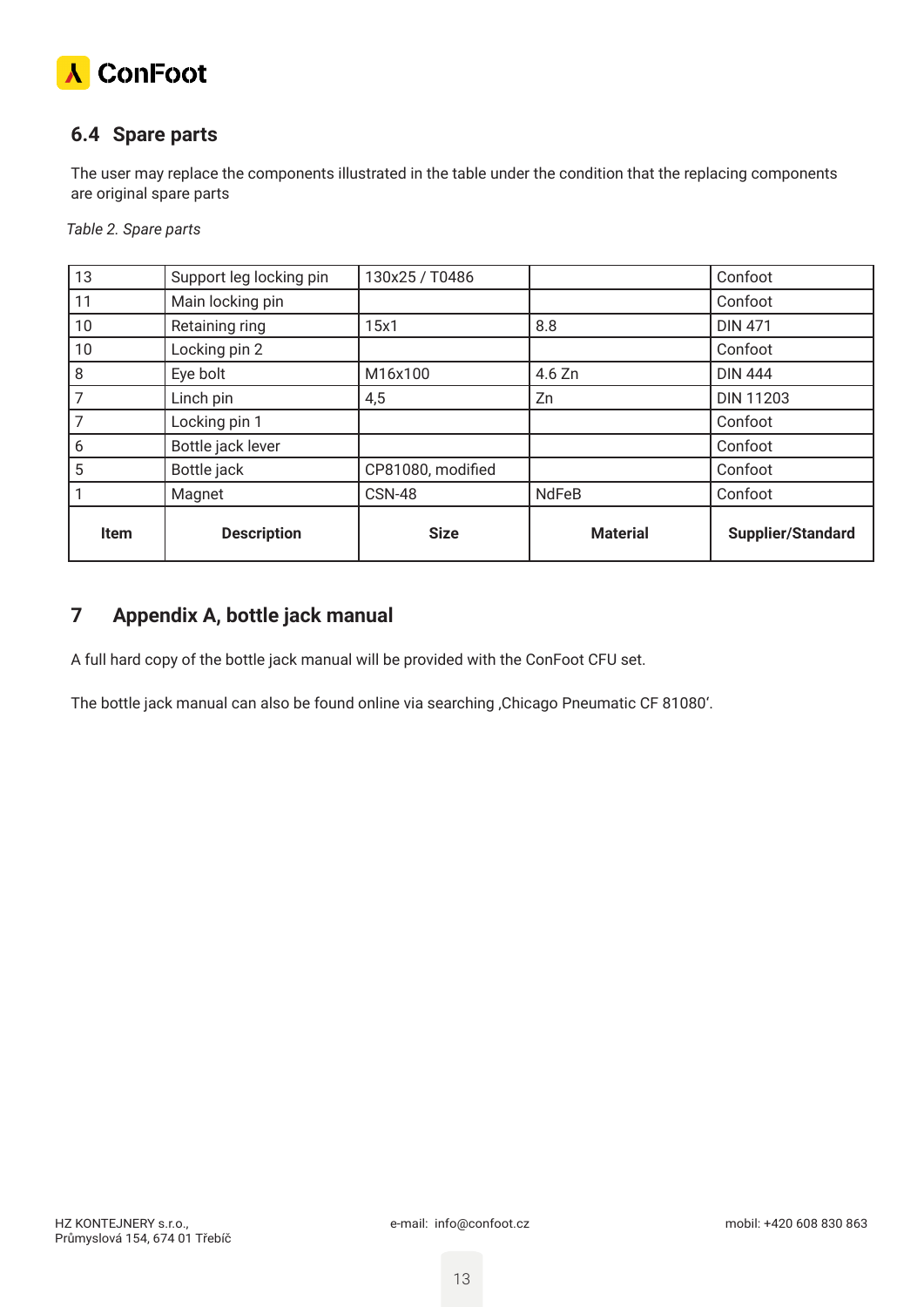

# **Návod k obsluze, údržbě a kontrolám**

# ConFoot CFU

Zařízení pro zdvihání kontejnerů

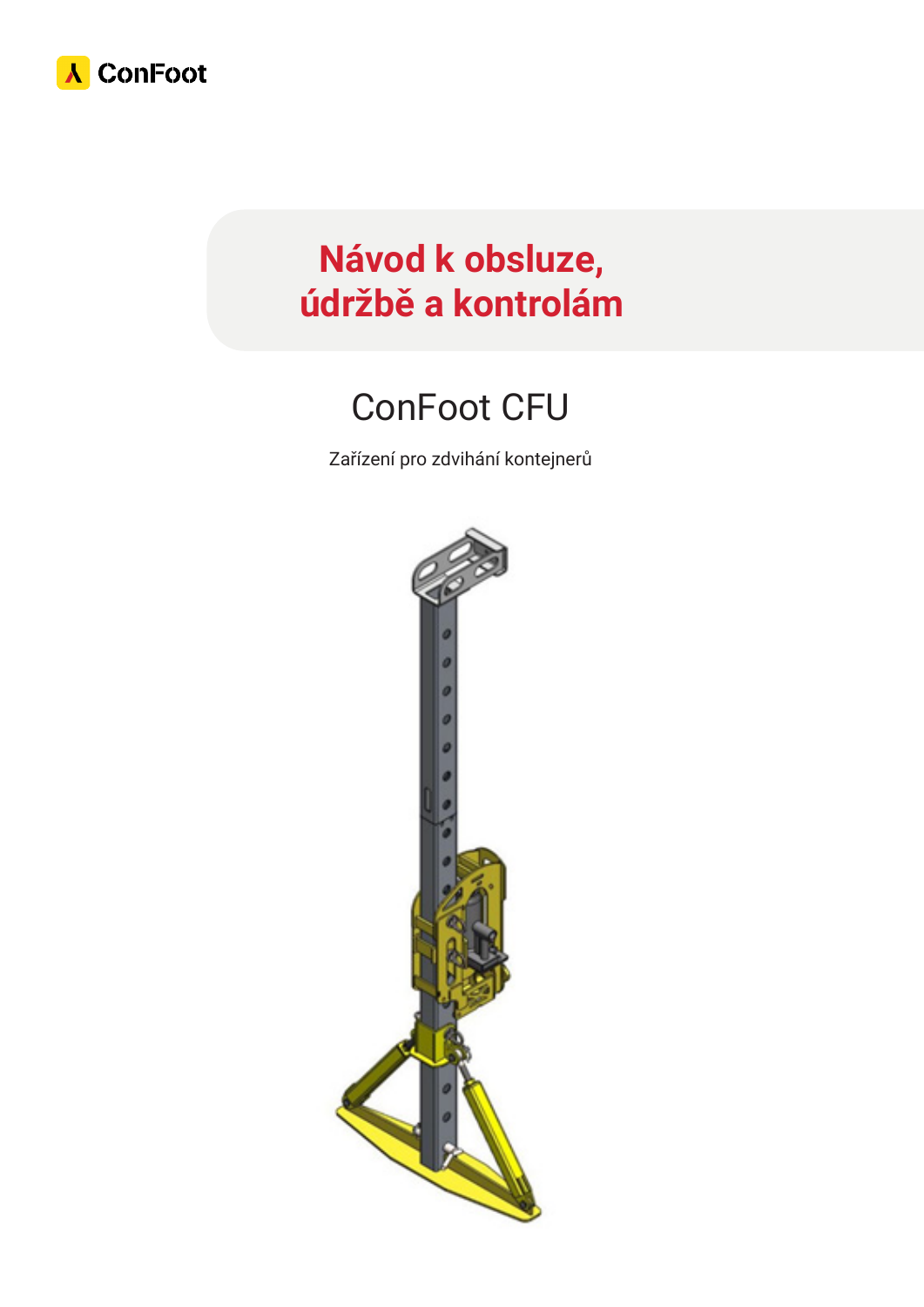

#### **1 Prohlášení o shodě**

#### **Prohlášení o shodě EU**

**1. Model výrobku:** ConFoot CFU-leg, CFU20 001 - CFU 20 999

#### **2. Jméno a adresa výrobce nebo jeho autorizovaného zástupce:**

HZ KONTEJNERY s.r.o. Slavníkova 2357/9 CZ-169 00 Praha IČ: 03975177 DIČ: CZ03975177

#### **3. Toto prohlášení o shodě je vydáno na výlučnou odpovědnost výrobce.**

#### **4. Předmět prohlášení:**

Výrobek: Zdvihací a spouštěcí konstrukce připevňovaná k námořnímu kontejneru Značka/typ: ConFoot CFU-leg

#### **5. Výše uvedený předmět prohlášení odpovídá příslušným harmonizovaným předpisům Unie:**

| 2006/42/ES | směrnice Evropské unie o strojních zařízeních    |
|------------|--------------------------------------------------|
| 400/2008   | vládní vyhláška o bezpečnosti strojních zařízení |

#### **6. Odkazy na použité relevantní harmonizované normy nebo odkazy na technické údaje, ve vztahu k nimž je uváděna shoda:**

Předpis SFS-EN 1494 +A1 Mobilní nebo přemístitelné zvedáky a související zdvihací zařízení SFS-EN ISO 12100 Bezpečnost strojních zařízení - Všeobecné zásady pro konstrukci -

CFEN283 Odolnost proti zátěži SSAB, Welser Profile GmbH Osvědčení materiálu

# Posouzení rizika a snižování rizika. SFS-EN ISO 9001 Systém managementu a osvědčování jakosti EN 473 / EN ISO 9712 Nedestruktivní zkoušení při svařování - Kvalifikace a certifikace pracovníků NDT

#### **7. Podepsáno jménem:**

V Espoo dne 26. 11. 2020 Výrobce: Oy ConFoot Ltd

Timo Akela, CEO

Lu  $H_1$   $H_2$   $H_3$   $H_4$   $H_5$   $H_1$   $H_2$   $H_3$   $H_4$   $H_5$   $H_1$   $H_2$   $H_3$ Průmyslová 154, 674 oraz 154, 674 oraz 154, 674 oraz 154, 674 oraz 154, 674 oraz 154, 674 oraz 154, 674 oraz 1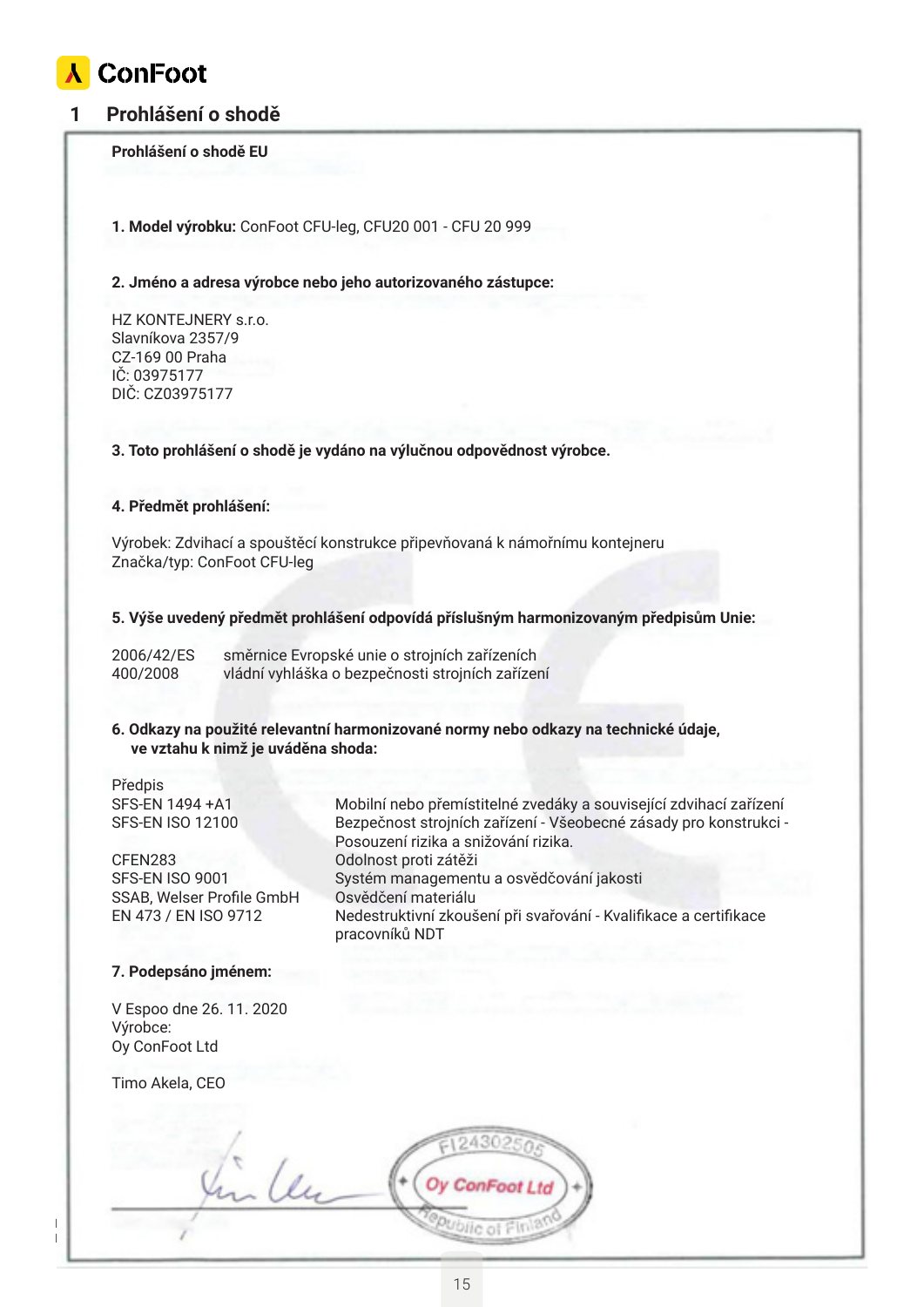

#### **2 Pro uživatele**

S tímto návodem se naučíte ovládat, provozovat a udržovat zařízení pro zdvihání kontejnerů CFU 20. Uvedeny jsou rovněž obecné pokyny pro zdvihání.

Tento návod popisuje následující položky:

- Pokyny pro bezpečné zdvihání břemen
- Všeobecné informace týkající se zdvihacího zařízení
- Ovládání a provoz zdvihacího zařízení
- Údržba a kontroly zdvihacího zařízení
- Náhradní díly

POZNÁMKA! Před použitím zdvihacího zařízení se seznamte se zde uvedenými informacemi. Vždy dodržujte zde uvedené pokyny a rovněž všechny místní platné zákony a předpisy.

#### **3 Bezpečnostní upozornění**

#### **3.1 Obecná bezpečnostní upozornění**

Zdvihacím zařízením se rozumí součástka nebo zařízení, které je mobilní nebo přemístitelné a navrženo k provozu se zatížením, ať již bude provozováno samostatně nebo společně pro částečné nebo úplné zdvihání břemen nebo vozidel v jednom či více zdvihacích bodech (kromě zdvihání osob), přičemž není povolena práce pod zdviženým břemenem, nebude-li břemeno na svém místě zajištěno doplňkovými prostředky.

Konstrukční požadavky na zdvihací zařízení jsou uvedeny ve směrnici o strojních zařízeních (2006/42/EC).

Směrnice o strojních zařízeních vyžaduje, aby výrobci zdvihacích zařízení připravili a předložili prohlášení o shodě a připojili označení CE.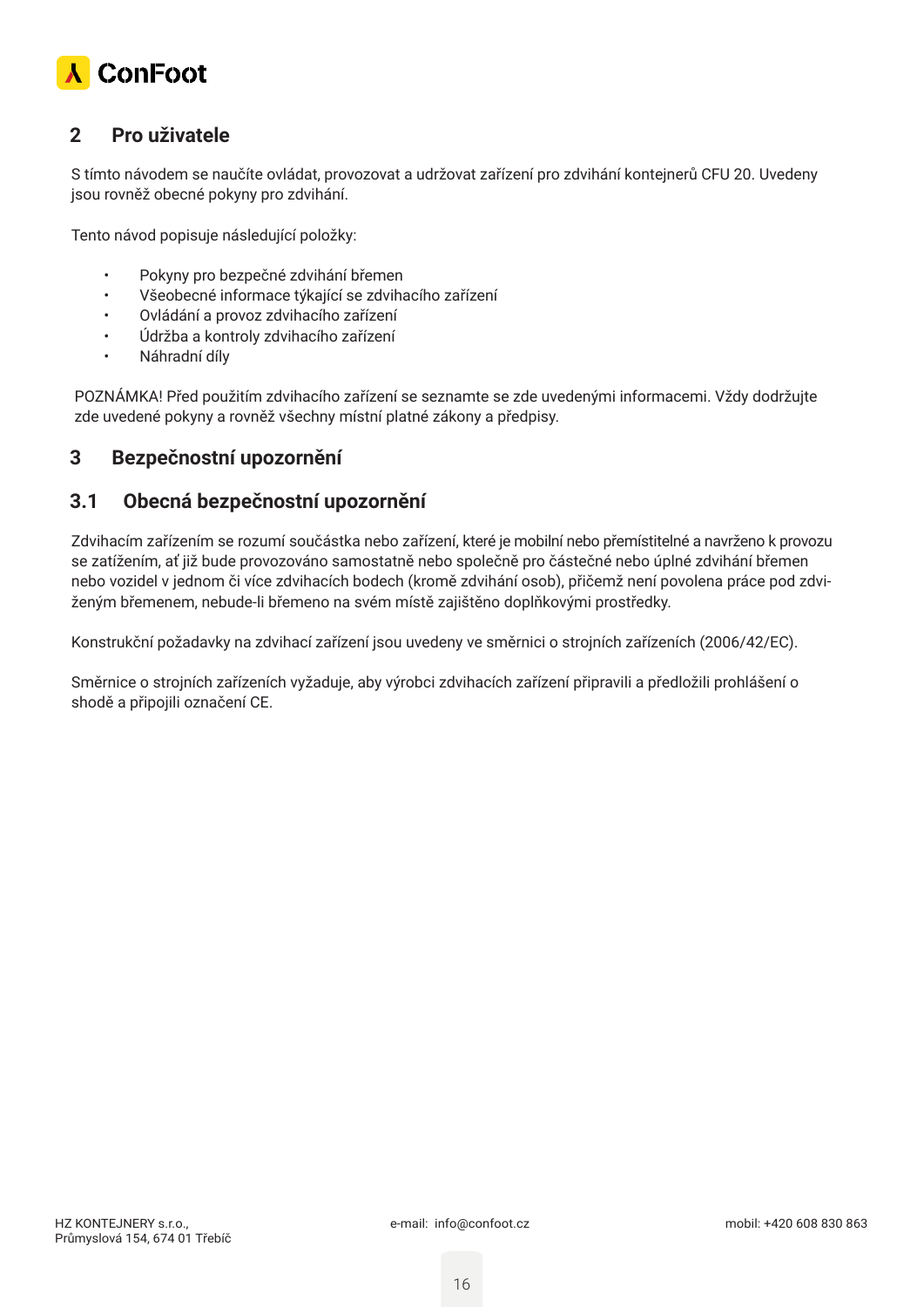

### **3.2 Základní pokyny**

- Uživatel si musí přečíst, porozumět a pracovat v souladu s tímto návodem k obsluze
- Smí používat pouze vyškolený personál
- V pracovním prostoru se smí při práci nacházet pouze osoby podílející se na zdvihání
- Vždy noste vhodný pracovní oděv a osobní ochranné prostředky, např. bezpečnostní obuv a rukavice
- Před zahájením prací zkontrolujte, že je zdvihací zařízení v pořádku. Nikdy nepoužívejte zařízení se závadami nebo poruchami.

#### **3.3 Bezpečnostní upozornění pro zdvihání**

- Zdvihání si předem naplánujte
- Nebudete-li znát hmotnost kontejneru, nezdvihejte jej
- Před začátkem zdvihání zkontrolujte, že se na místě nenachází překážky a povrch je dostatečně pevný
- Zkontrolujte vyvážení kontejneru
- Zkontrolujte, že kontejneru nebude při zdvihání nic bránit
- Při zdvihání a po zdvižení se pod břemenem nesmí nikdo nacházet
- Před spuštěním zdvihacího zařízení vždy varujte ostatní osoby v okolním prostoru.
- Budou-li značky zdvihacího zařízení opotřebované, nesmíte zařízení používat až do zkontrolování nosnosti a připevnění nových značek
- Při provozu zdvihacího zařízení po celou dobu sledujte čtyři podpěry. V případě potřeby požádejte jinou osobu, aby vás vedla
- Před zdviháním zkontrolujte, že:
	- o byl kontejner odepnutý od návěsu
	- o zdvihací zařízení bylo namontováno podle návodu v **části 5.1**

### **4 Technické údaje a určené použití**

#### **4.1 Použití**

Zařízení pro zdvihání kontejnerů je vhodné pro standardní kontejnery ISO s rozměrem 3 až 13,5 m s maximální hmotností 20 t

### **4.2 Technické údaje**

Zařízení pro zdvihání kontejnerů bylo navrženo podle požadavků směrnice o strojních zařízeních 2006/42/ES a těchto vnitrostátních a mezinárodních norem:

- SFS-EN ISO 12100
- **SFS-EN 1494**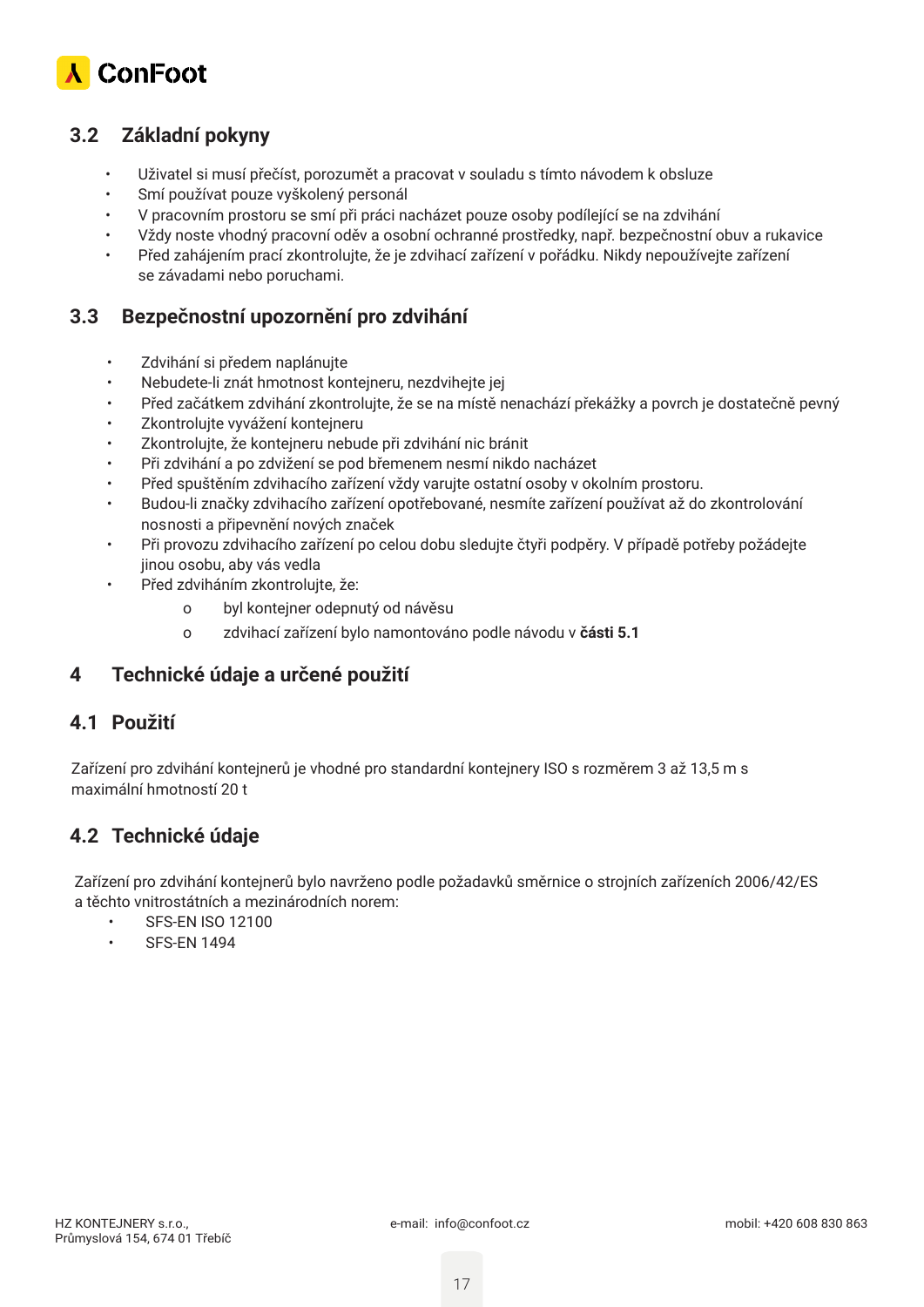

**Maximální povolená hmotnost:** 20 000 kg se čtyřmi zdvihacími zařízeními, 5 000 kg / zdvihací zařízení **Vlastní hmotnost:** 46 kg (skládá se z několika kusů, jednotlivé části váží méně než 25 kg)



- 
- Horní hlavní trubka
- Spodní hlavní trubka
- Jednotka zvedáku
- Sloupkový zvedák
	-
- Pojistný kolík 1 + opěrný kolík
- Postranní podpěra
- Pojistný kolík 2
- Hlavní pojistný kolík
- Sestava podpěrné konstrukce
- Pojistný kolík podpěrné konstrukce
- Držák podpěrně konstrukce

*Obrázek 1. Součásti zařízení pro zdvihání kontejnerů*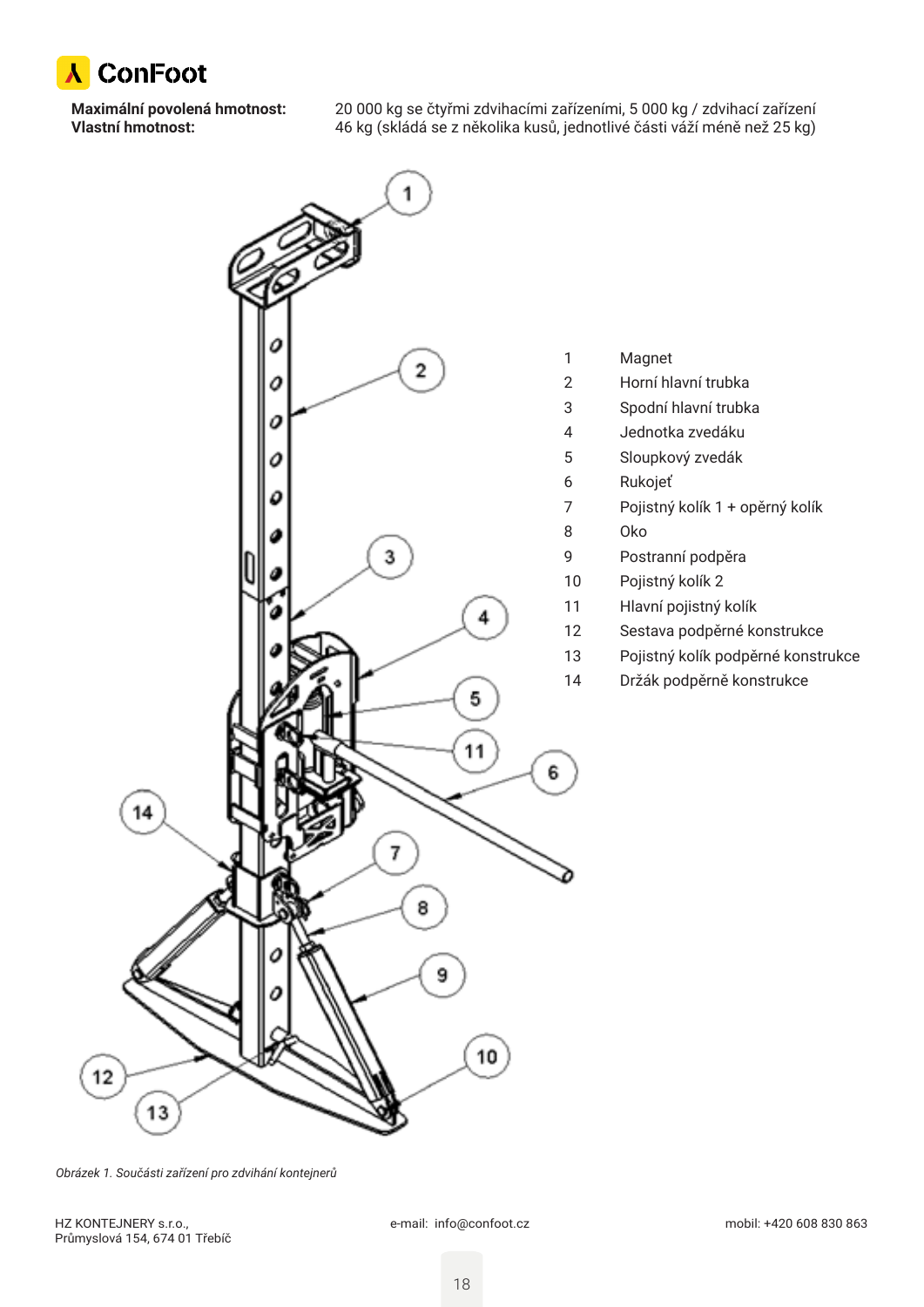

# **5 Provoz zařízení na zdvihání kontejnerů**

### **5.1 Připojení zdvihacího zařízení ke kontejneru**

- 1. Sestavu podpěrné konstrukce postavte vedle rohového odlitku
- 2. K rohovému odlitku připojte jednotku zvedáku jeho vodorovným vložením do otvoru a následným otočením jednotky do svislé polohy (**obrázek 2**)
- 3. Spodní hlavní trubku protáhněte jednotkou zvedáku k podpěrné konstrukci a zajistěte hlavním pojistným kolíkem (**obrázek 3**)
- 4. Držák podpěrné konstrukce vložte do spodní hlavní trubky a zajistěte pojistným kolíkem v pátém otvoru odspodu, viz **obrázek 3**. Jakmile se bude kontejner nacházet na zemi, pak jej postupem podle kroků 6 až 11 zdvihněte dostatečně vysoko, abyste pod něj mohli vložit držák podpěrné konstrukce
- 5. Oka sestavy podpěrné konstrukce připevněte pomocí pojistných kolíků k držáku podpěrné konstrukce (**obrázek 3**). V případě potřeby upravte délku ok jejich otáčením
- 6. Vložte horní hlavní trubku do spodní hlavní trubky (**obrázek 3**)
- 7. Zdvihněte jednotku zvedák na míst, kde můžete zasunout kolík do otvoru v rámu sloupkového zvedáku, a zde jej zajistěte (**obrázek 1. Součásti zařízení pro zdvihání kontejnerů, část 11**)
- 8. Výše uvedené kroky proveďte u všech čtyř rohů
- 9. Uvolněte pojistku návěsu kontejneru
- 10. Vložte rukojeť do sloupkového zvedáku a zdvihněte kontejner z návěsu
- 11. Nebude-li se kontejner nacházet dostatečně vysoko, podívejte se do části 5.2 Spouštění a zdvihání kontejneru
- 12. Jakmile zdvihnete kontejner z návěsu ve všech čtyřech rozích, lze s návěsem opatrně odjet zpod kontejneru
- 13. Demontáž zdvihací jednotky provedete v opačném pořadí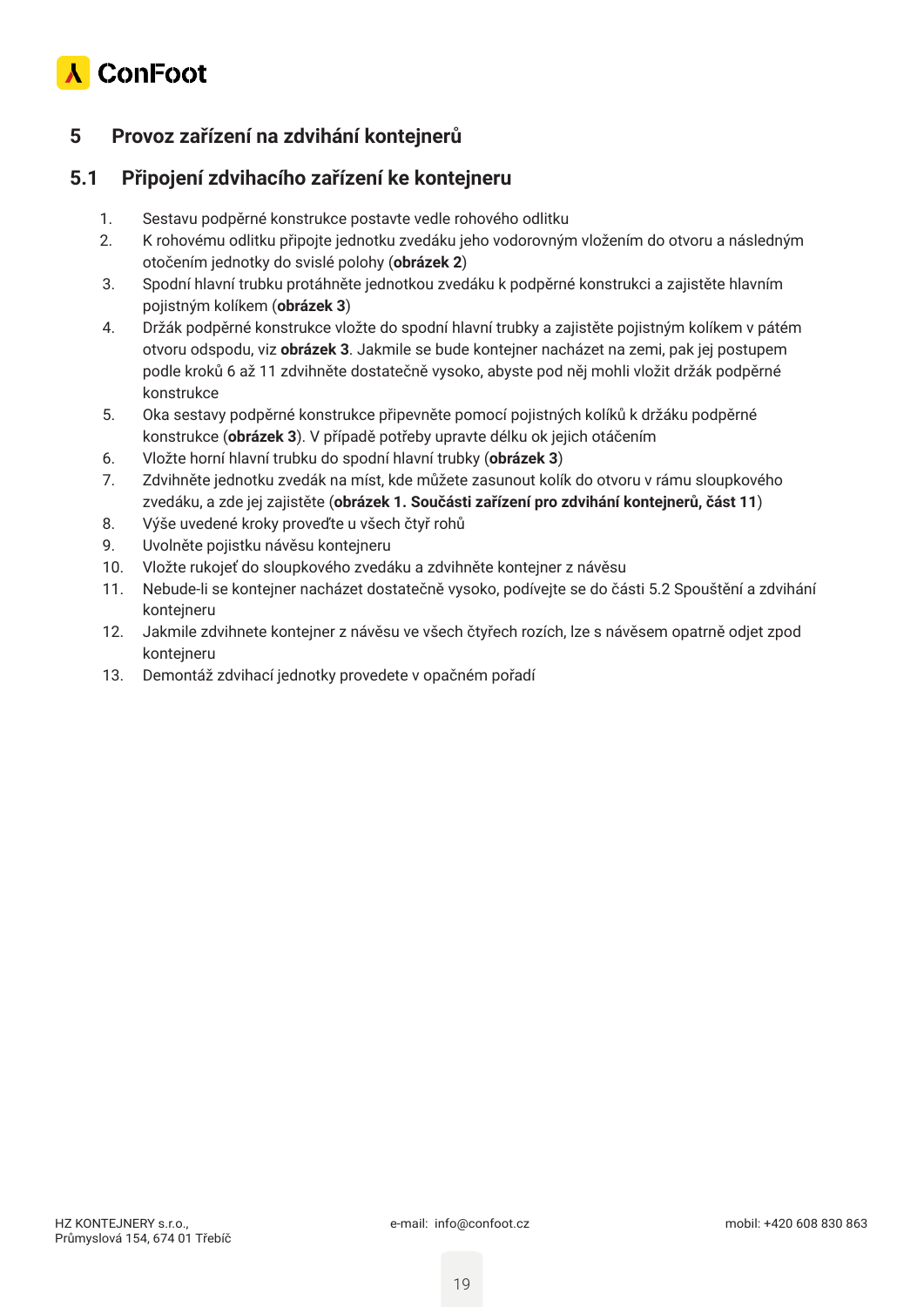

#### **5.2 Spouštění a zdvihání kontejneru**

- 1. Zkontrolujte, že je uzavřený ventil sloupkového zvedáku
- 2. Sloupkovým zvedákem zdvihněte břemeno z pojistného kolíku jednotky zvedáku
- 3. Jednotku zvedáku buď zdvihněte, nebo spusťte dolů společně s kontejnerem, aby se jednotka zvedáku a otvory trubek nacházely v jedné rovině
- 4. Prostrčte pojistný kolík jednotkou zvedáku a trubkou, postupujte podle **obrázků 4 a 5**
- 5. Sloupkovým zvedákem spusťte břemeno na pojistný kolík jednotky zvedáku
- 6. Odeberte pojistný kolík sloupkového zvedáku a přemístěte sloupkový zvedák vložením pojistného kolíku do nového otvoru
- 7. Vracejte se zpět ke kroku 2, až dosáhnete požadované výšky

**POZNÁMKA! Při spouštění kontejnerů musíte v okamžik, kdy jednotka zvedáku dosáhne držáku podpěrné konstrukce, odebrat tento držák a postranní podpěry.**

**POZNÁMKA! Jakmile se bude kontejner nacházet ve výšce 430-550 mm nad zemí, vždy k držáku připojte sestavu podpěrné konstrukce a použijte postranní podpěry!**

**POZNÁMKA! Při použití sloupkového zvedáku zkontrolujte, že pojistný kolík prochází rámem sloupkového zvedáku a že je odstraněný pojistný kolík rámu jednotky zvedáku!**

**POZNÁMKA! Břemeno nikdy nenechávejte na sloupkovém zvedáku! Jakmile bude zdvihání/spouštění dokončeno, zkontrolujte, že jste hlavní pojistný kolík prostrčili horním otvorem jednotky zvedáku! Viz obrázek 4.**

**Zvedák není možné přetížit zdviháním, ale může se porouchat při nedodržení pokynů!**

**Viz pokyny pro hlavní pojistný kolík. Vždy zkontrolujte, že je pojistný mechanismus aktivní a kolík nelze vytáhnout bez jeho otočení.**

**Polohu zdvihacího zařízení lze zvýšit přidáním silné, stabilní a široké podložky pod sestavu podpěrné konstrukce. Podložka musí být širší než sestava podpěrné konstrukce!**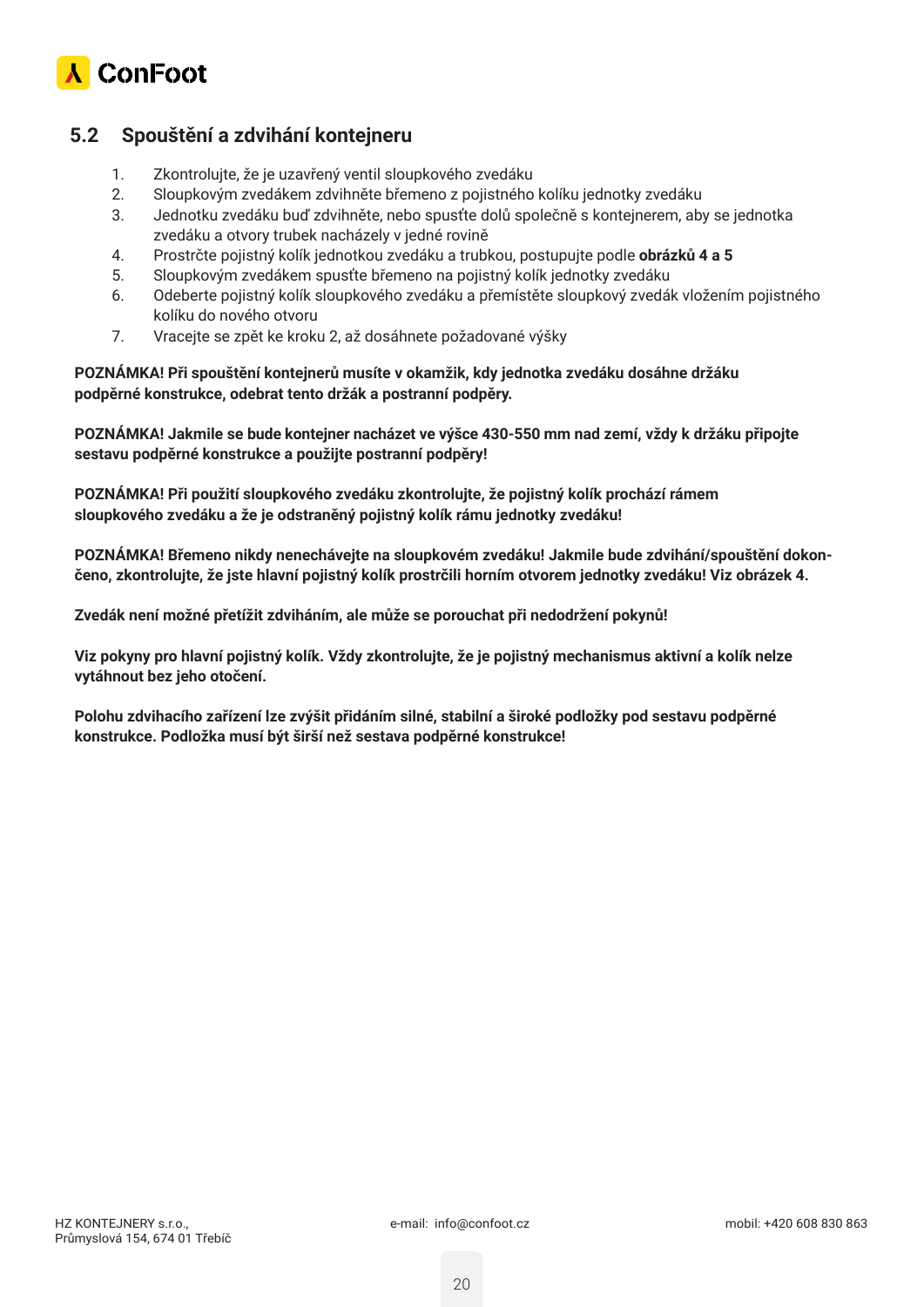





*Obrázek 2 Montáž jednotky zvedáku.*



*Obrázek 3 Montáž jednotky zvedáku, sestava podpěrné konstrukce, spodní hlavní trubka, držák podpěrné konstrukce a postranní podpěry.*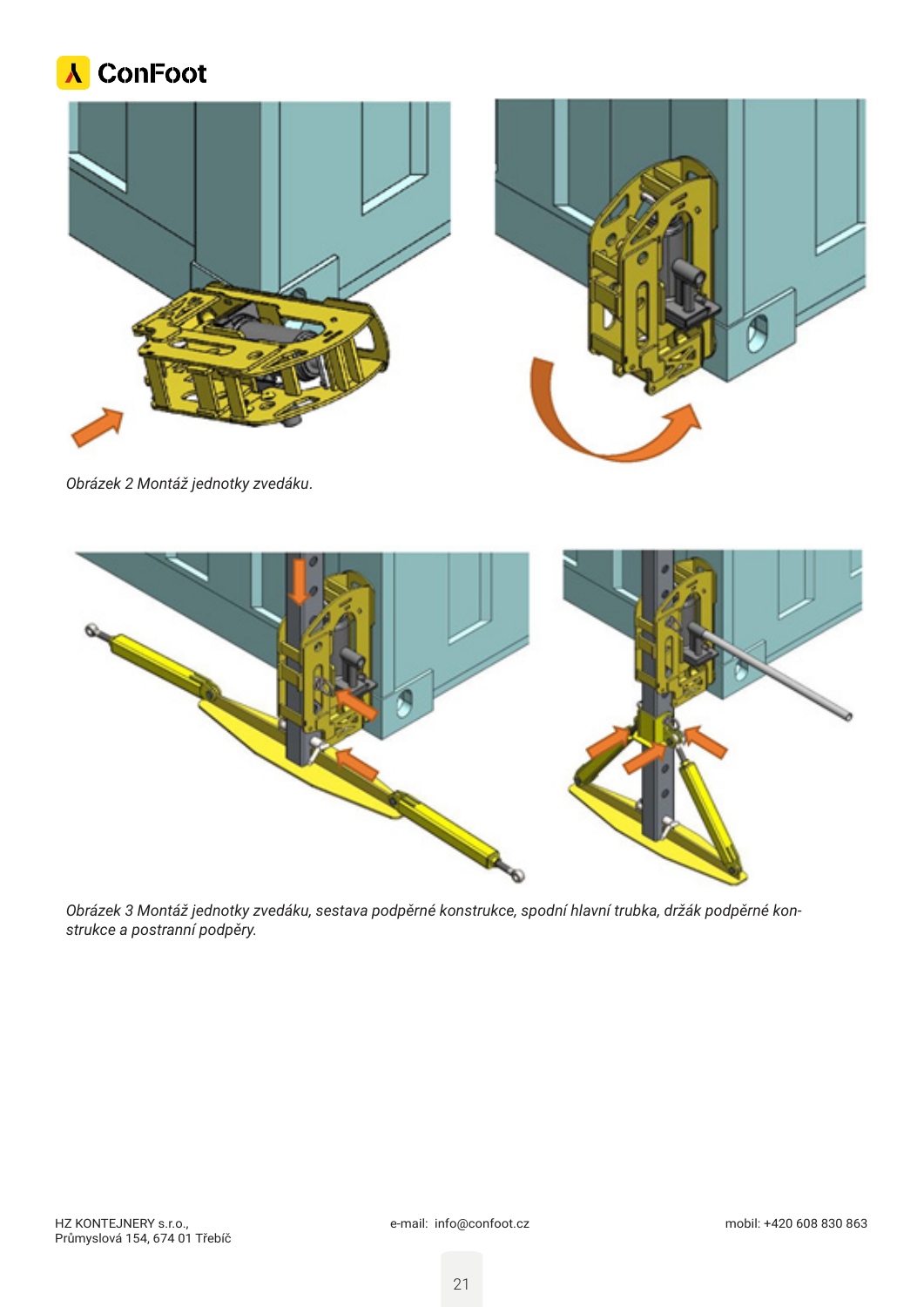# A ConFoot









*Obrázek 5 Sekvence kolíku jednotky zvedáku.*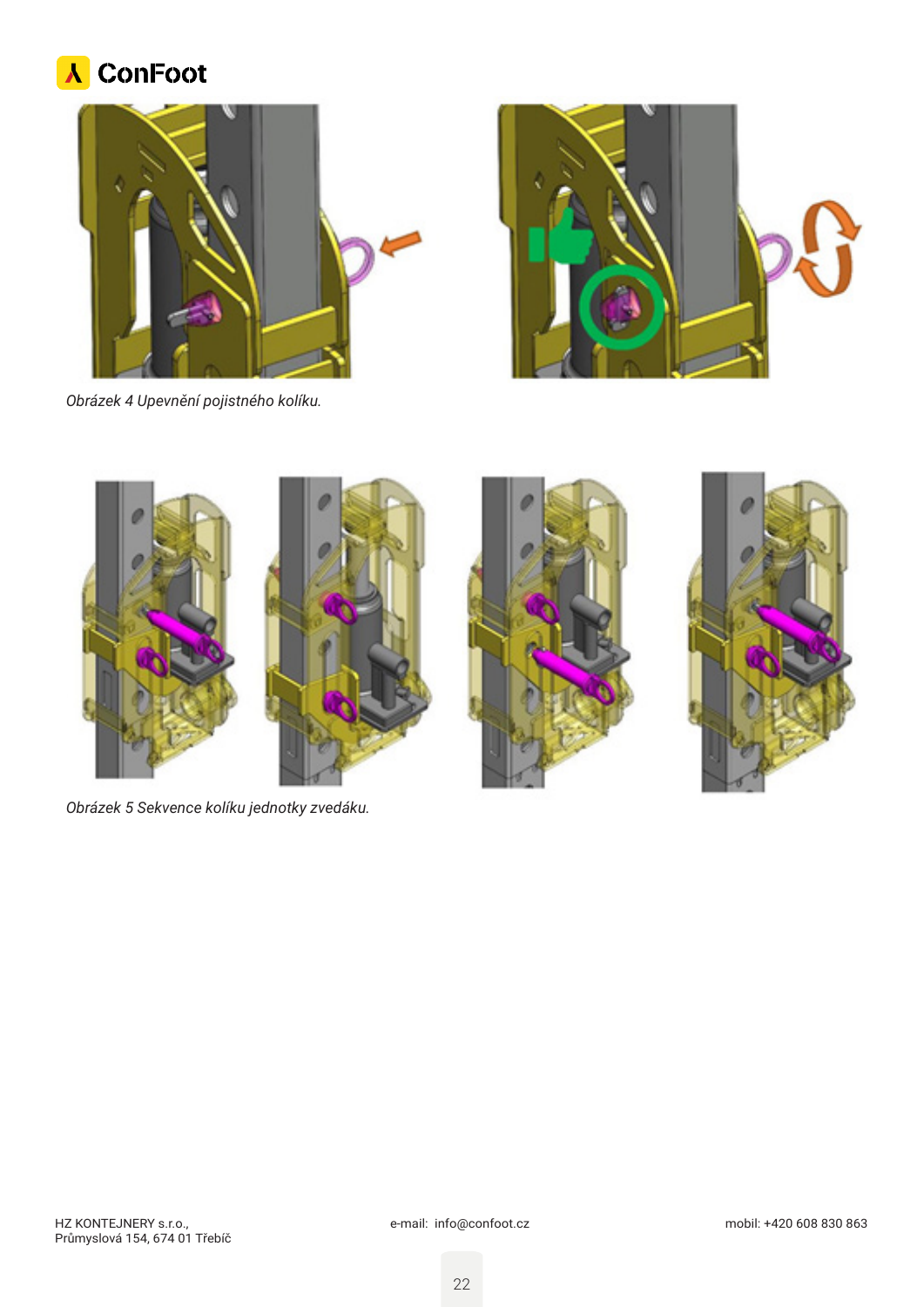

### **5.3 Provozní omezení**

- Nikdy nepřekračujte mezní hodnotu celkové pracovní nosnosti 20 000 kg nebo 5 000 kg / zdvihacího zařízení
- Používejte pouze zdvihací zařízení pro kontejnery uvedené v **4.1 Použití**
- Zdvihací zařízení nikdy nepoužívejte ke zdvihání osob
- Zdvihejte vždy plynule a nedělejte trhané pohyby!
- Zákaz provozu v náročných podmínkách, např.:
	- o Provozní teplota 20 až + 40 °C
	- o Extrémní povětrnostní podmínky
	- o Poblíž silných magnetických polí
	- o Výbušné atmosféry
	- o Uvnitř dolů
	- o Na lodích
- Manipulování s břemeny, jejichž povaha by mohla způsobit nebezpečné situace, je zakázána, např.:
	- o Roztavený kov
	- o Kyseliny
	- o Radioaktivní materiály
	- o Křehká břemena
	- o Vibrující břemena
- Skladujte uvnitř
- Přečtěte si návod výrobce jednotky zvedáku
- Povolený počet zdvihacích operací během životnosti zařízení pro zdvihání kontejnerů činí 16 000
- Povolený úhel max. 2° k podkladu
- Povolená max. rychlost větru 12 m/s

# **6 Kontroly a údržba**

Zařízení pro zdvihání kontejnerů musí být pravidelně kontrolováno.

Kontrolor musí být dostatečně seznámen s konstrukcí, účelem a kontrolou zdvihacího zařízení. Kontrolor by měl být schopen zjistit možné závady a poškození a posoudit jejich dopad na bezpečnost práce.

Kontroly se provádí vizuálně a vyhodnocují opotřebení způsobené používáním, deformace nebo narušení provozní bezpečnosti zdvihacího zařízení. Je třeba zkontrolovat označení a ujistit se, že zůstávají v původním stavu. Podle potřeby lze provádět doplňující nedestruktivní metody posouzení.

Kontrola pouze jednou za rok nestačí. Kromě toho musí být uplatňována opatření zaručující stažení vadných nebo porouchaných nástrojů. Obsluha musí být poučena a vyškolena v základních kritériích pro zamítnutí, aby bylo zajištěno provedení odstávky z provozu.

Roční kontroly a měření prováděné kvalifikovanou osobou jsou nezbytné, protože průměrný člen obsluhy nedisponuje nezbytnými informacemi o konstrukci zdvihacích zařízení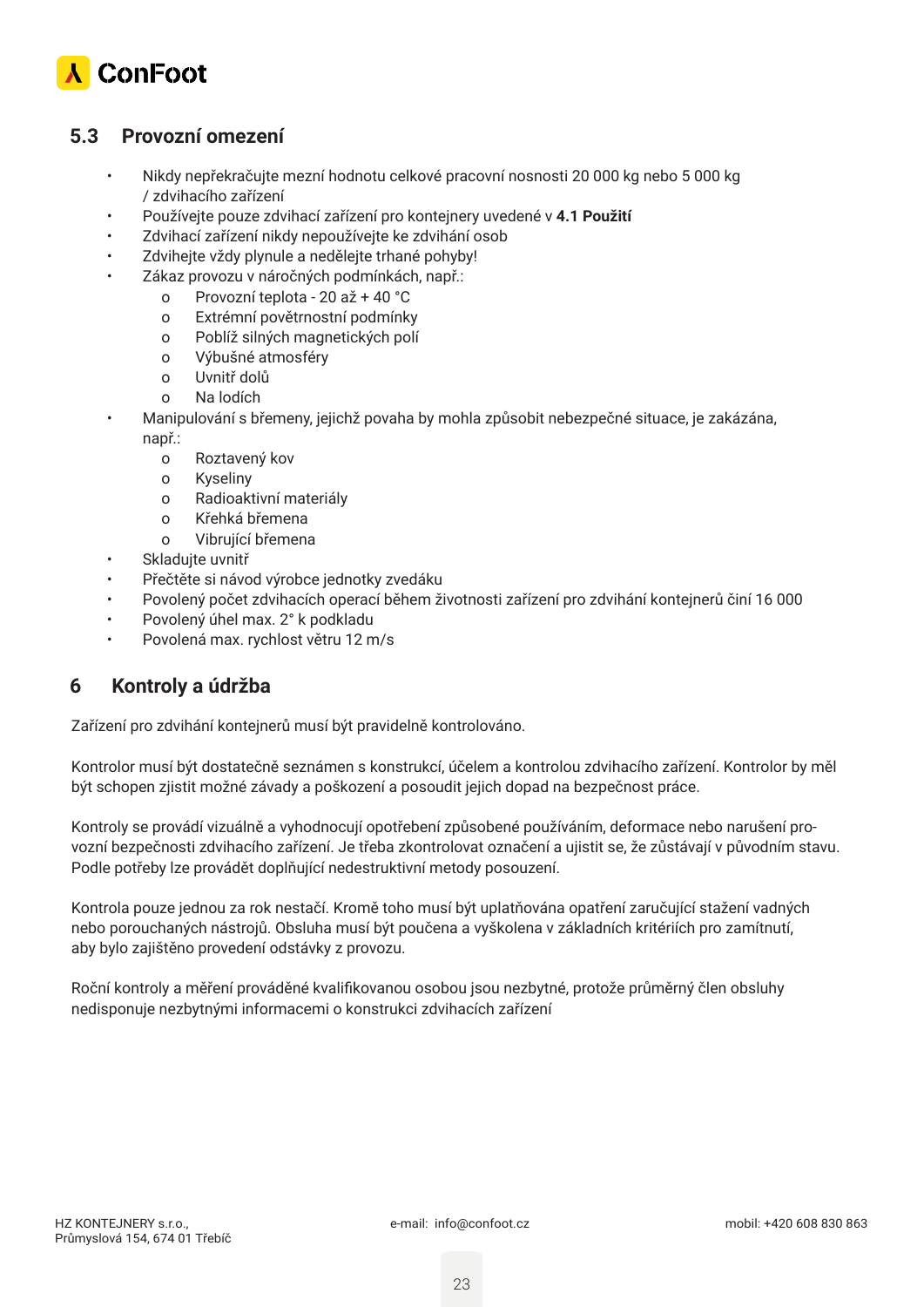

### **6.1 Uvedení do provozu a každoroční kontrola**

Před použitím nového zdvihacího zařízení musí být uvedeno, že je plně kompatibilní a vhodné pro určené použití. Záznamy i kontrolách musí být pečlivě sledovány. Každoroční kontroly musí být prováděny podobně.

Obecná kritéria pro zamítnutí:

- Zlomené části, praskliny, uzly, odchylky, deformace plastů, koroze
- Opotřebení nesmí přesáhnout 5 % původního rozměru.

Zdvihací zařízení, u nichž byly zjištěny nedostatky nebo závady, se nesmí používat; namísto toho musí být zdvihací zařízení odstaveno z provozu a podrobeno důkladné kontrole.

# **6.2 Kontroly**

Níže uvedená tabulka obsahuje zjednodušené pokyny pro kontroly prováděné na zařízení pro zdvihání kontejnerů

*Tabulka 1. Intervaly kontrol*

|                                                            | Před prvním<br>použitím | Průběžně/denně | Ročně |
|------------------------------------------------------------|-------------------------|----------------|-------|
| Vizuální kontrola celkového stavu<br>(závady nebo poruchy) |                         |                |       |
| Komplexní zaznamenaná kontrola<br>podle návodu výrobce     |                         |                |       |

Každoroční kontrola prováděná odborným inspektorem musí minimálně zahrnovat: vizuální a funkční zkoušky, kontrolu všech změn konstrukce, čištění a kontrolu všech dílů, kontrolu čitelnosti typového štítku.

### **6.3 Odstavení z provozu**

Dodržujte místní předpisy a normy ochrany životního prostředí. Ocelové součástky je možné recyklovat. Viz samostatný návod sloupkového zvedáku.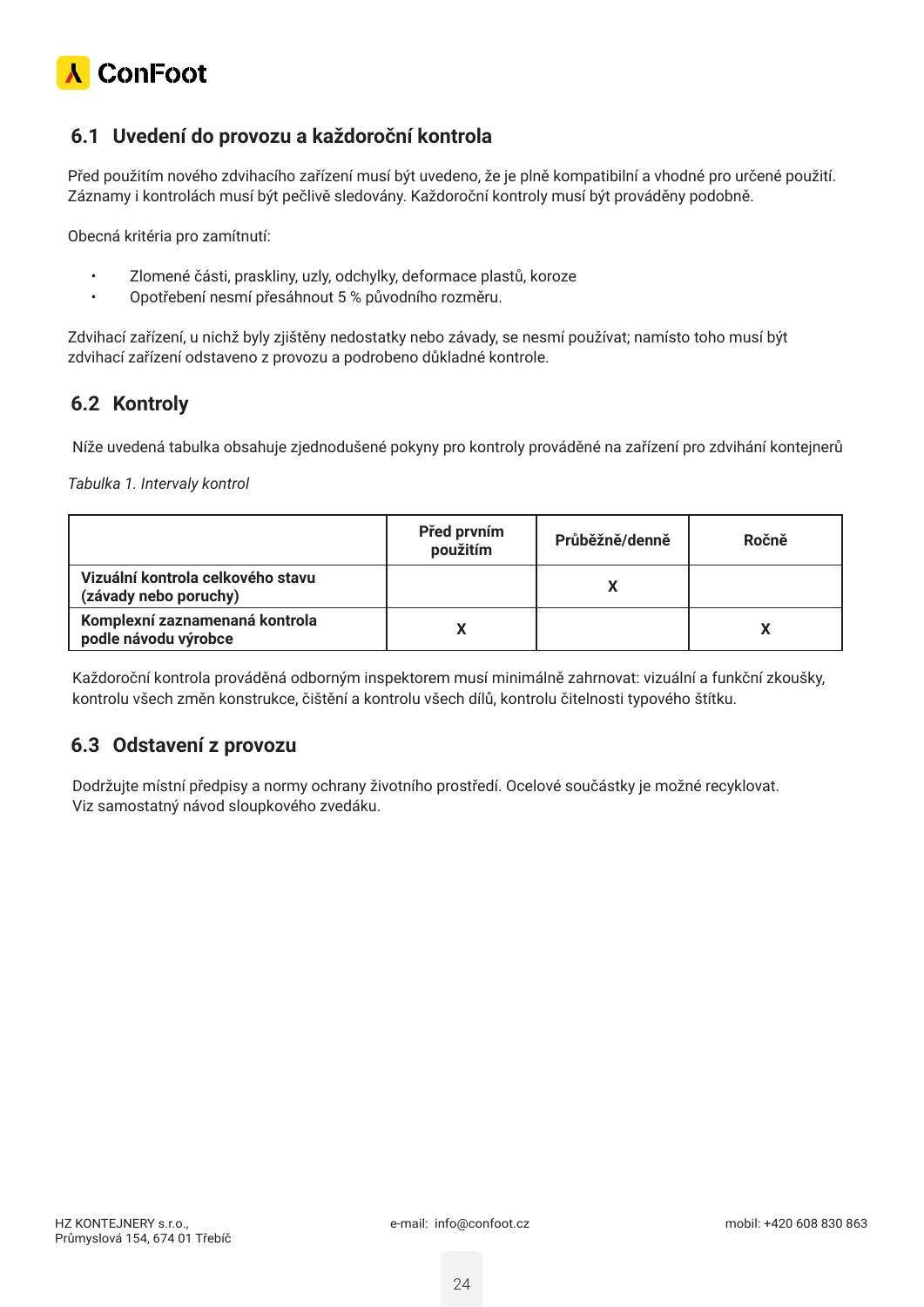

# **6.4 Náhradní díly**

Uživatel může měnit součástky uvedené v tabulce, bude-li je měnit za originální náhradní díly

*Tabulka 2. Náhradní díly*

| 13      | Pojistný kolík podpěrné<br>konstrukce | 130x25 / T0486    |                 | Confoot          |
|---------|---------------------------------------|-------------------|-----------------|------------------|
| 11      | Hlavní pojistný kolík                 |                   |                 | Confoot          |
| 10      | Přídržný kroužek                      | 15x1              | 8.8             | <b>DIN 471</b>   |
| 10      | Pojistný kolík 2                      |                   |                 | Confoot          |
| 8       | <b>Oko</b>                            | M16x100           | 4.6 Zn          | <b>DIN 444</b>   |
| 7       | Opěrný kolík                          | 4,5               | Zn              | <b>DIN 11203</b> |
| 7       | Pojistný kolík 1                      |                   |                 | Confoot          |
| 6       | Sloupkový zvedák                      |                   |                 | Confoot          |
| 5       | Sloupkový zvedák                      | CP81080, upravený |                 | Confoot          |
|         | Magnet                                | <b>CSN-48</b>     | <b>NdFeB</b>    | Confoot          |
| Položka | <b>Popis</b>                          | <b>Velikost</b>   | <b>Materiál</b> | Dodavatel/norma  |

### **7 Příloha A, návod ke sloupkovému zvedáku**

Úplná papírová podoba návodu ke sloupkovému zvedáku je přiložena k sadě ConFoot CFU.

Návod ke sloupkovému zvedáku najdete rovněž on-line vyhledáním pojmu "Chicago Pneumatic CF 81080".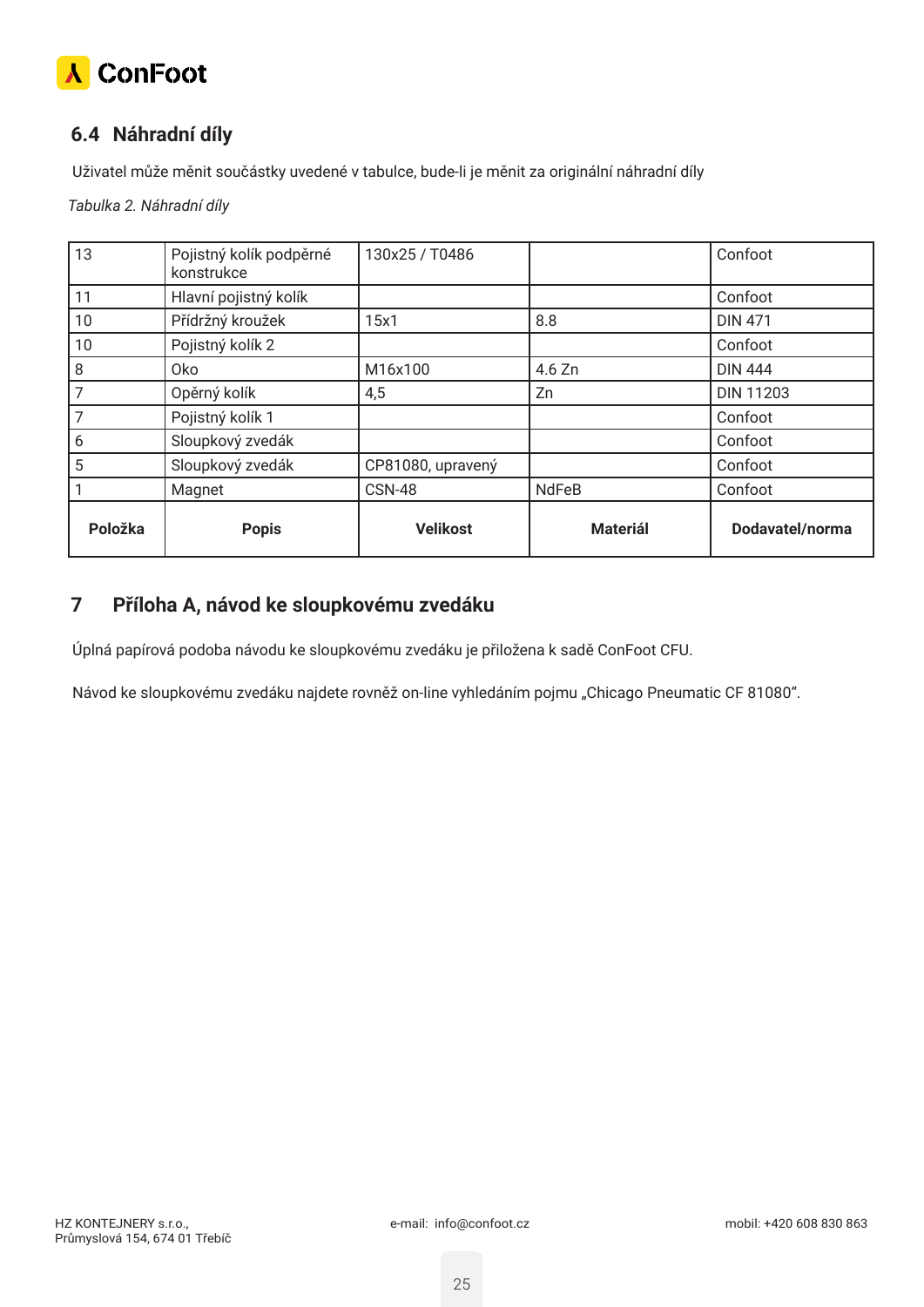

# **Návod na obsluhu, údržbu a kontroly**

# ConFoot CFU

Zaradenie na zdvihanie kontajnerov

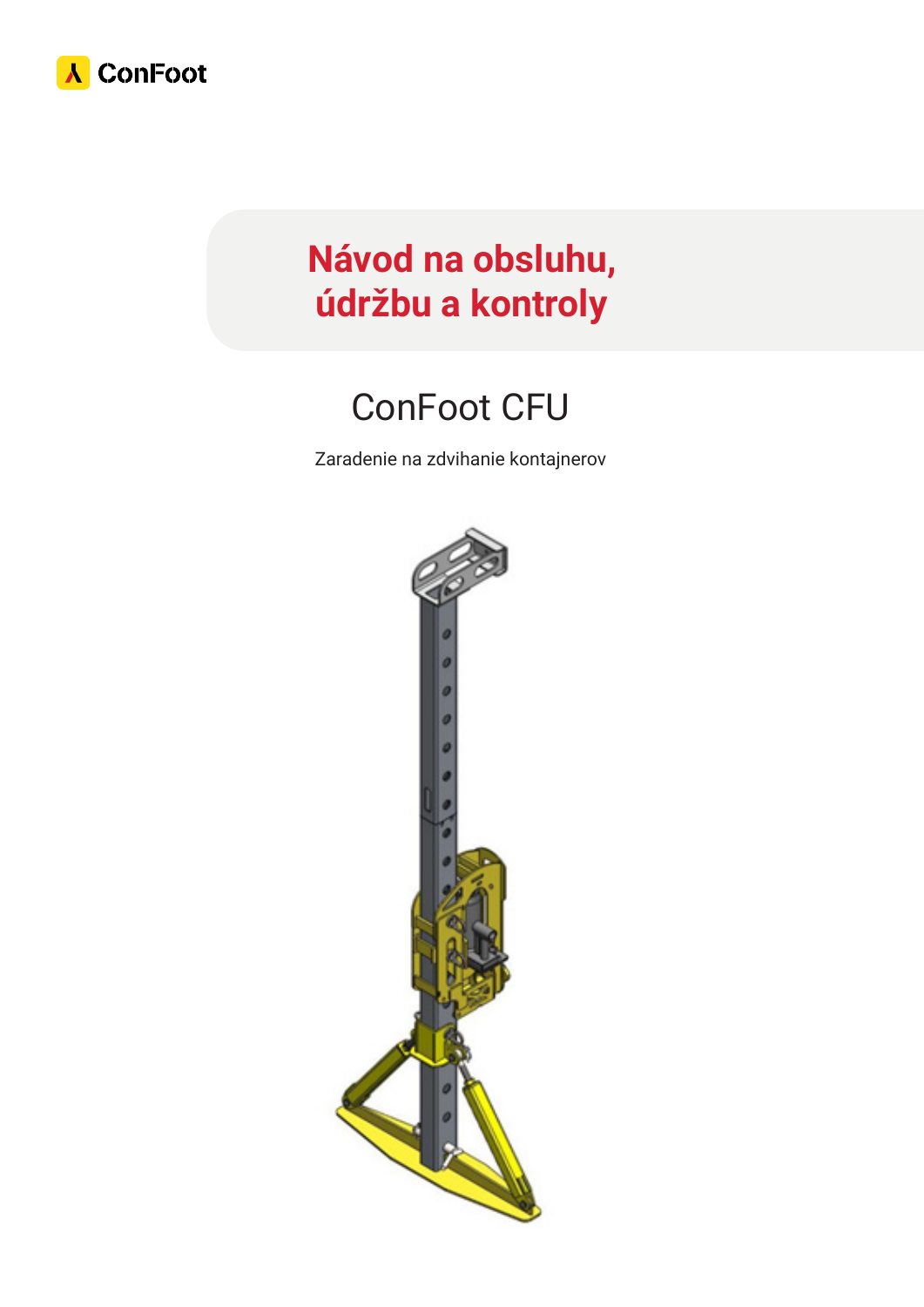

#### **1 Vyhlásenie o zhode**

#### **Vyhlásenie o zhode EÚ**

**1. Model výrobku:** ConFoot CFU-leg, CFU20 001 – CFU 20 999

#### **2. Meno a adresa výrobcu alebo jeho autorizovaného zástupcu:**

HZ KONTEJNERY s.r.o. Slavníkova 2357/9 CZ-169 00 Praha IČ: 03975177 DIČ: CZ03975177

#### **3. Toto vyhlásenie o zhode je vydané na výlučnú zodpovednosť výrobcu.**

#### **4. Predmet vyhlásenia:**

Výrobok: Zdvíhacia a spúšťacia konštrukcia pripevňovaná k námornému kontajneru Značka/typ: ConFoot CFU-leg

#### **5. Vyššie uvedený predmet vyhlásenia zodpovedá príslušným harmonizovaným predpisom Únie:**

konštrukciu – Posúdenie rizika a znižovanie rizika

2006/42/ES smernica Európskej únie o strojových zariadeniach<br>400/2008 vládna vyhláška o bezpečnosti strojových zariadení vládna vyhláška o bezpečnosti strojových zariadení

zariadenia

pracovníkov NDT

#### **6. Odkazy na použité relevantné harmonizované normy alebo odkazy na technické údaje, vo vzťahu ku ktorým je uvádzaná zhoda:**

Predpis SFS-EN 1494 +A1 Mobilné alebo premiestniteľné zdviháky a súvisiace zdvíhacie

SFS-EN ISO 12100 Bezpečnosť strojových zariadení – Všeobecné zásady pre

CFEN283 Odolnosť proti záťaži SFS-EN ISO 9001 Systém manažmentu a osvedčovania akosti SSAB, Welser Profile GmbH Osvedčenie materiálu EN 473 / EN ISO 9712 Nedeštruktívne skúšanie pri zváraní – Kvalifikácia a certifikácia

#### **7. Podpísané v mene:**

V Espoo dňa 26. 11. 2020 Výrobca: Oy ConFoot Ltd

Timo Akela, CEO

- Un  $H_1$   $H_2$   $H_3$   $H_4$   $H_5$   $H_1$   $H_2$   $H_3$   $H_4$   $H_5$   $H_1$   $H_2$   $H_3$ Průmyslová 154, 674 oraz 154, 674 oraz 154, 674 oraz 154, 674 oraz 154, 674 oraz 154, 674 oraz 154, 674 oraz 1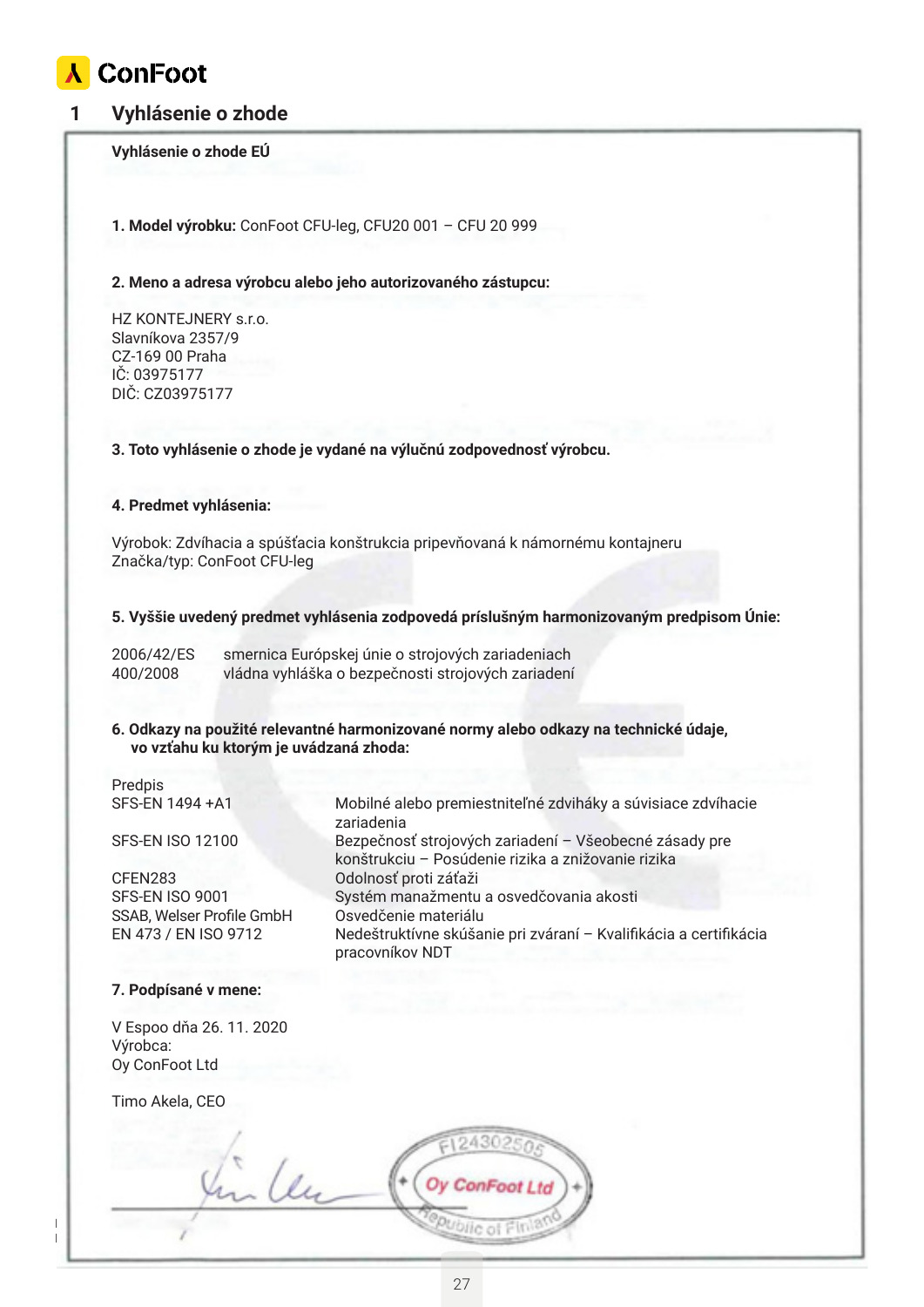

### **2 Pre používateľov**

S týmto návodom sa naučíte ovládať, prevádzkovať a udržiavať zariadenie na zdvíhanie kontajnerov CFU 20. Uvedené sú takisto všeobecné pokyny na zdvíhanie.

Tento návod opisuje nasledujúce položky:

- Pokyny pre bezpečné zdvíhanie bremien
- Všeobecné informácie týkajúce sa zdvíhacieho zariadenia
- Ovládanie a prevádzka zdvíhacieho zariadenia
- Údržba a kontroly zdvíhacieho zariadenia
- Náhradné diely

POZNÁMKA! Pred použitím zdvíhacieho zariadenia sa oboznámte s tu uvedenými informáciami. Vždy dodržujte tu uvedené pokyny a takisto všetky miestne platné zákony a predpisy.

#### **3 Bezpečnostné upozornenie**

#### **3.1 Všeobecné bezpečnostné upozornenie**

Zdvíhacím zariadením sa rozumie súčiastka alebo zariadenie, ktoré je mobilné alebo premiestniteľné a navrhnuté na prevádzku so zaťažením, či už bude prevádzkované samostatne, alebo spoločne pre čiastočné alebo úplné zdvíhanie bremien alebo vozidiel v jednom či viacerých zdvíhacích bodoch (okrem zdvíhania osôb), pričom nie je povolená práca pod zdvihnutým bremenom, ak nebude bremeno na svojom mieste zaistené doplnkovými prostriedkami.

Konštrukčné požiadavky na zdvíhacie zariadenie sú uvedené v smernici o strojových zariadeniach (2006/42/EC).

Smernica o strojových zariadeniach vyžaduje, aby výrobcovia zdvíhacích zariadení pripravili a predložili vyhlásenie o zhode a pripojili označenie CE.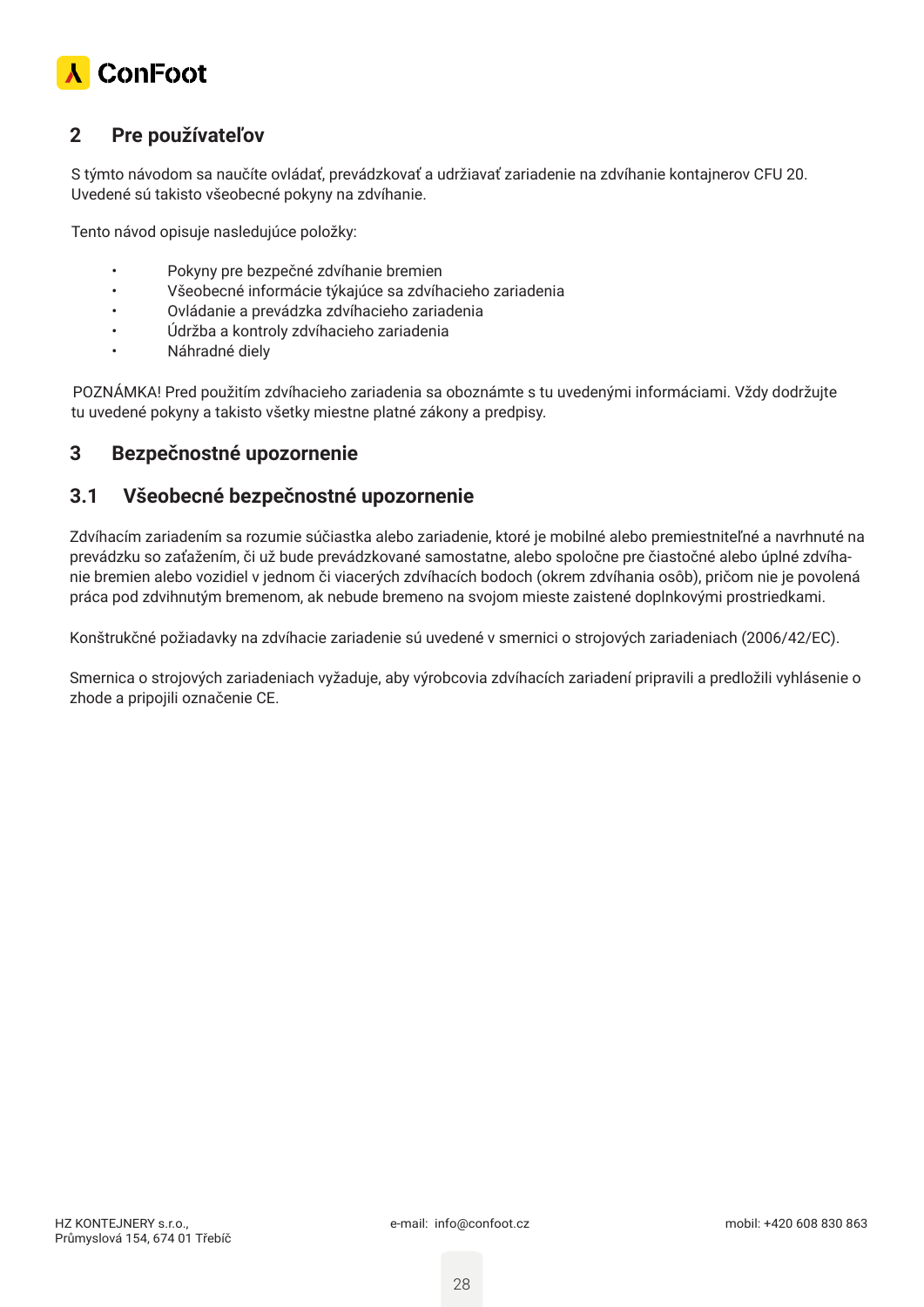

### **3.2 Základné pokyny**

- Používateľ si musí prečítať, porozumieť a pracovať v súlade s týmto návodom na obsluhu
- Smie používať iba vyškolený personál
- V pracovnom priestore sa smú pri práci nachádzať iba osoby podieľajúce sa na zdvíhaní
- Vždy noste vhodný pracovný odev a osobné ochranné prostriedky, napr. bezpečnostnú obuv a rukavice
- Pred začatím prác skontrolujte, či je zdvíhacie zariadenie v poriadku. Nikdy nepoužívajte zariadenie s chybami alebo poruchami.

#### **3.3 Bezpečnostné upozornenie pre zdvíhanie**

- Zdvíhanie si vopred naplánujte.
- Ak nebudete poznať hmotnosť kontajnera, nezdvíhajte ho.
- Pred začiatkom zdvíhania skontrolujte, či sa na mieste nenachádzajú prekážky a povrch je dostatočne pevný.
- Skontrolujte vyváženie kontajnera.
- Skontrolujte, či kontajneru nebude pri zdvíhaní nič brániť.
- Pri zdvíhaní a po zdvihnutí sa pod bremenom nesmie nikto nachádzať.
- Pred spustením zdvíhacieho zariadenia vždy varujte ostatné osoby v okolitom priestore.
- Ak budú značky zdvíhacieho zariadenia opotrebované, nesmiete zariadenie používať až do skontrolovania nosnosti a pripevnenia nových značiek.
- Pri prevádzke zdvíhacieho zariadenia po celý čas sledujte štyri podpery. V prípade potreby požiadajte inú osobu, aby vás viedla.
- Pred zdvíhaním skontrolujte, či:
	- o bol kontajner odopnutý od návesu;
	- o zdvíhacie zariadenie bolo namontované podľa návodu v **časti 5.1.**

### **4 Technické údaje a určené použitie**

#### **4.1 Použitie**

Zariadenie na zdvíhanie kontajnerov je vhodné pre štandardné kontajnery ISO s rozmerom 3 až 13,5 m s maximálnou hmotnosťou 20 t.

### **4.2 Technické údaje**

Zariadenie na zdvíhanie kontajnerov bolo navrhnuté podľa požiadaviek smernice o strojových zariadeniach 2006/42/ES a týchto vnútroštátnych a medzinárodných noriem:

- **SFS-EN ISO 12100**
- SFS-EN 1494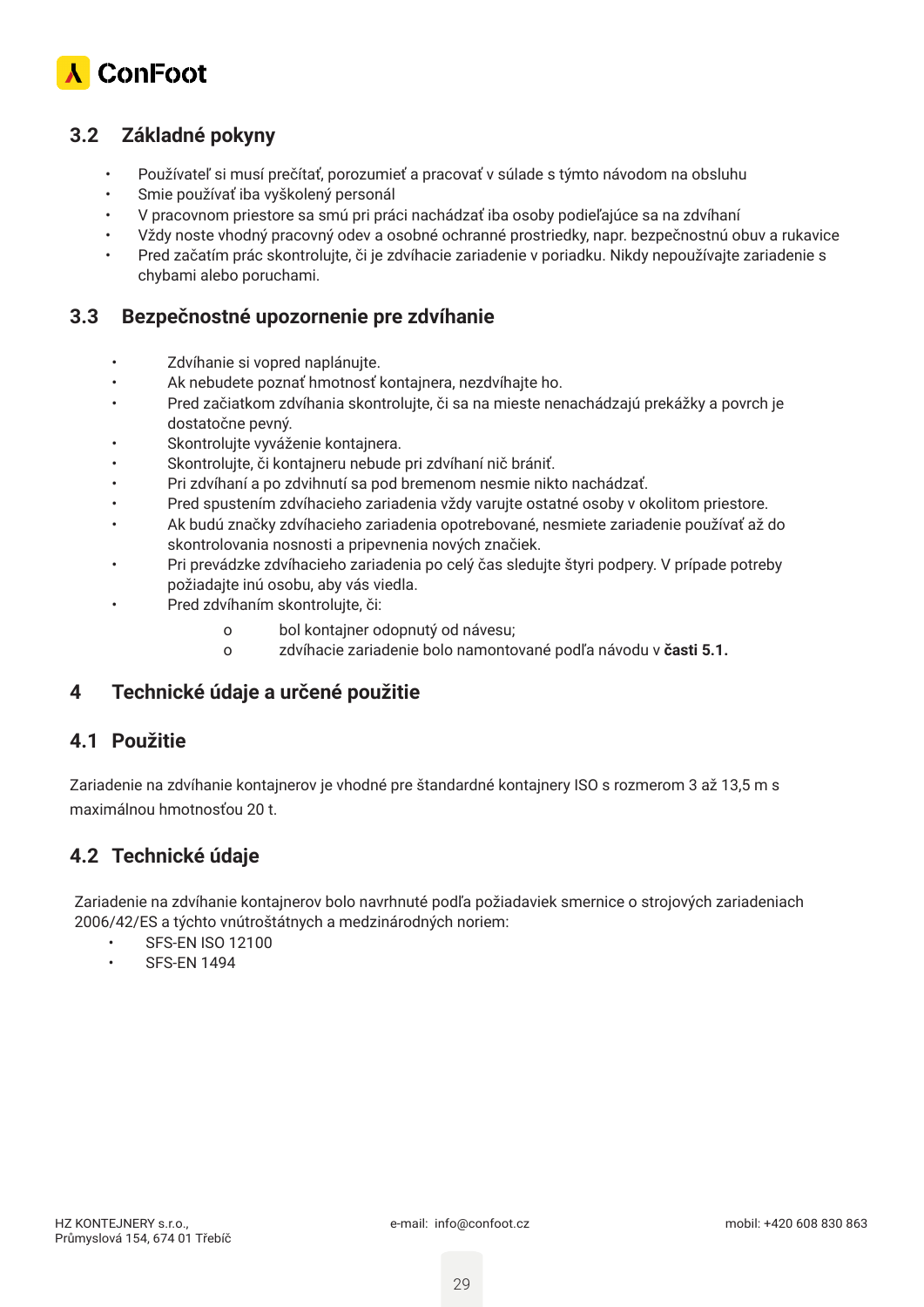

**Maximálne povolené hmotnosti:** 20 000 kg so štyrmi zdvíhacími zariadeniami, 5 000 kg/zdvíhacie zariadenie **Vlastná hmotnosť:** 46 kg (skladá sa z niekoľkých kusov, jednotlivé časti vážia menej než 25 kg)



- Magnet
- Horná hlavná rúrka
- Spodná hlavná rúrka
- Jednotka zdviháka
- Stĺpikový zdvihák
- Rukoväť
- Poistný kolík 1 + oporný kolík
- Oko
- Bočná podpera
- Poistný kolík 2
- Hlavný poistný kolík
- Zostava podpernej konštrukcie
- Poistný kolík podpernej konštrukcie
- Držiak podpernej konštrukcie

*Obrázok 1. Súčasti zariadenia na zdvíhanie kontajnerov*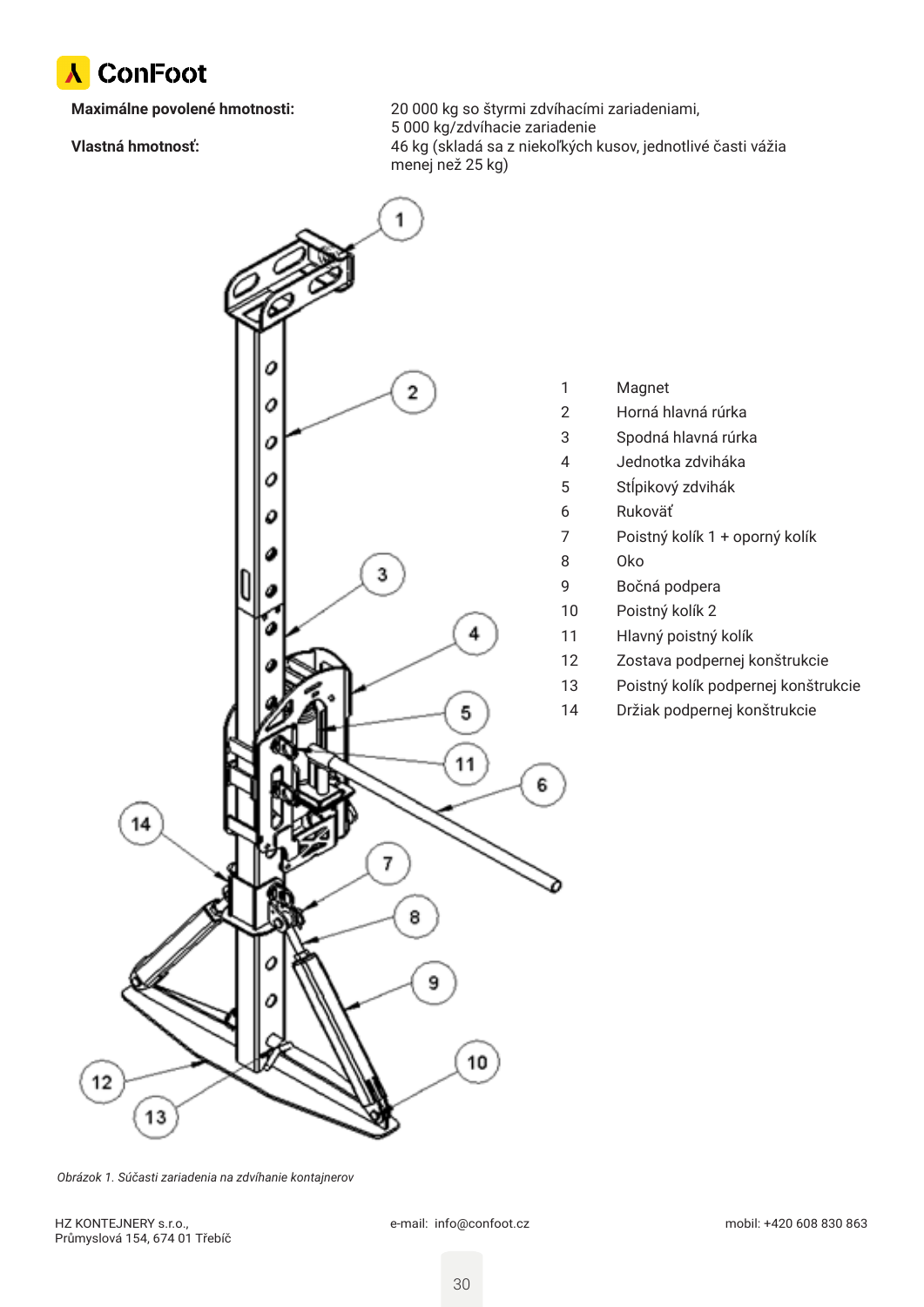

### **5 Prevádzka zariadenia na zdvíhanie kontajnerov**

#### **5.1 Pripojenie zdvíhacieho zariadenia ku kontajneru**

- 1. Zostavu podpernej konštrukcie postavte vedľa rohového odliatku.
- 2. K rohovému odliatku pripojte jednotku zdviháka jeho vodorovným vložením do otvoru a následným otočením jednotky do zvislej polohy (**obrázok 2**).
- 3. Spodnú hlavnú rúrku pretiahnite jednotkou zdviháka k podpernej konštrukcii a zaistite hlavným poistným kolíkom (**obrázok 3**).
- 4. Držiak podpernej konštrukcie vložte do spodnej hlavnej rúrky a zaistite poistným kolíkom v piatom otvore odspodu, pozri **obrázok 3**. Len čo sa bude kontajner nachádzať na zemi, tak ho postupom podľa krokov 6 až 11 zdvihnite dostatočne vysoko, aby ste podeň mohli vložiť držiak podpernej konštrukcie.
- 5. Oká zostavy podpernej konštrukcie pripevnite pomocou poistných kolíkov k držiaku podpernej konštrukcie (**obrázok 3**). V prípade potreby upravte dĺžku ôk ich otáčaním.
- 6. Vložte hornú hlavnú rúrku do spodnej hlavnej rúrky (**obrázok 3**).
- 7. Zdvihnite jednotku zdviháka na miesto, kde môžete zasunúť kolík do otvoru v ráme stĺpikového zdviháka, a tu ho zaistite (**obrázok 1. Súčasti zariadenia na zdvíhanie kontajnerov, časť 11**).
- 8. Vyššie uvedené kroky urobte pri všetkých štyroch rohoch.
- 9. Uvoľnite poistku návesu kontajnera.
- 10. Vložte rukoväť do stĺpikového zdviháka a zdvihnite kontajner z návesu.
- 11. Ak sa kontajner nebude nachádzať dostatočne vysoko, pozrite sa do časti 5.2 Spúšťanie a zdvíhanie kontajnera.
- 12. Len čo zdvihnete kontajner z návesu vo všetkých štyroch rohoch, možno s návesom opatrne odísť spod kontajnera.
- 13. Demontáž zdvíhacej jednotky urobíte v opačnom poradí.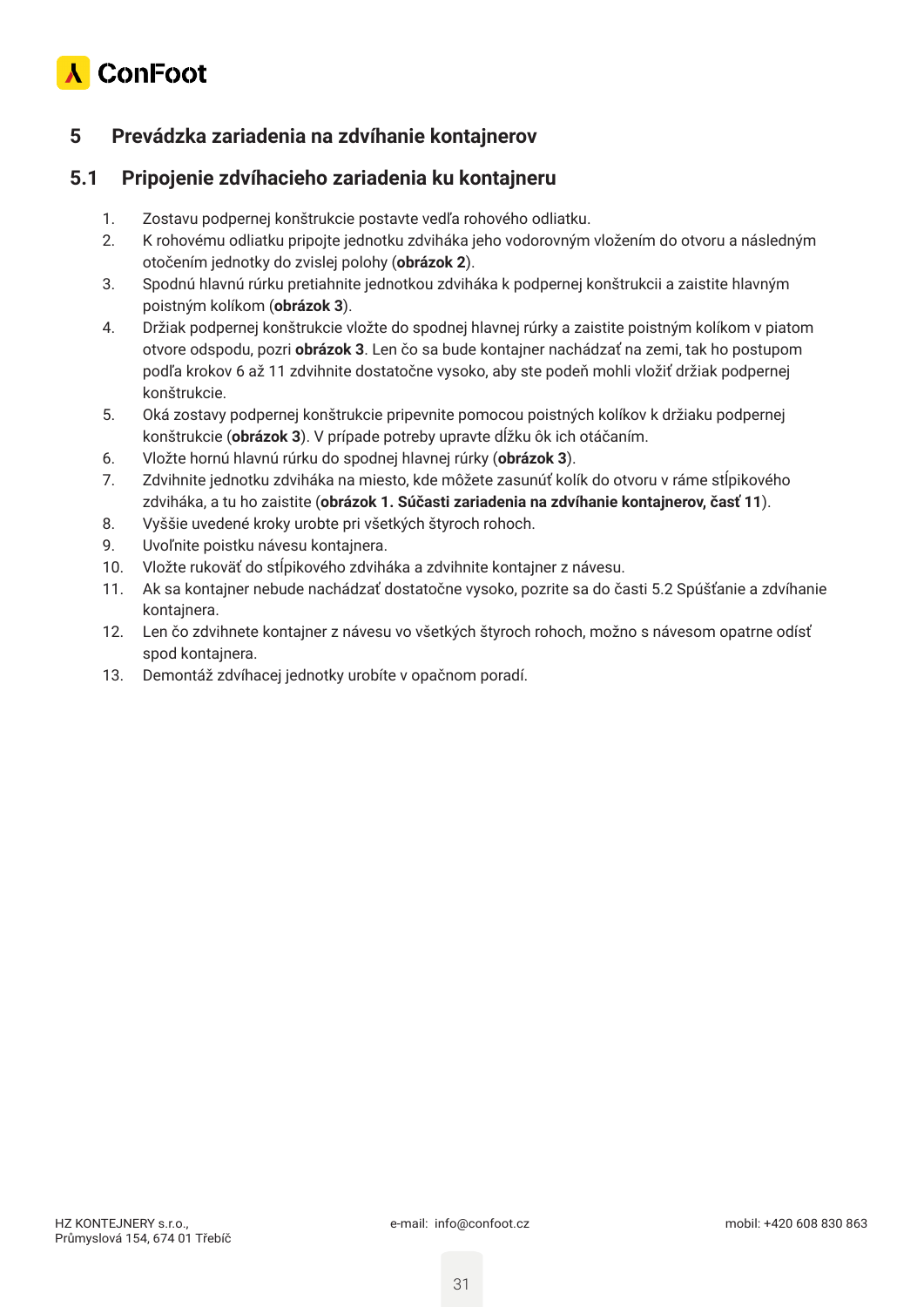

#### **5.2 Spúšťanie a zdvíhanie kontajnera**

- 1. Skontrolujte, či je uzavretý ventil stĺpikového zdviháka.
- 2. Stĺpikovým zdvihákom zdvihnite bremeno z poistného kolíka jednotky zdviháka.
- 3. Jednotku zdviháka buď zdvihnite, alebo spusťte dolu spolu s kontajnerom, aby sa jednotka zdviháka a otvory rúrok nachádzali v jednej rovine.
- 4. Prestrčte poistný kolík jednotkou zdviháka a rúrkou, postupujte podľa **obrázkov 4 a 5**.
- 5. Stĺpikovým zdvihákom spusťte bremeno na poistný kolík jednotky zdviháka.
- 6. Odoberte poistný kolík stĺpikového zdviháka a premiestnite stĺpikový zdvihák vložením poistného kolíka do nového otvoru.
- 7. Vracajte sa späť ku kroku 2, kým nedosiahnete požadovanú výšku.

**POZNÁMKA! Pri spúšťaní kontajnerov musíte v okamihu, keď jednotka zdviháka dosiahne držiak podpernej konštrukcie, odobrať tento držiak a bočné podpery.**

**POZNÁMKA! Len čo sa bude kontajner nachádzať vo výške 430 – 550 mm nad zemou, vždy k držiaku pripojte zostavu podpernej konštrukcie a použite bočné podpery!**

**POZNÁMKA! Pri použití stĺpikového zdviháka skontrolujte, či poistný kolík prechádza rámom stĺpikového zdviháka a či je odstránený poistný kolík rámu jednotky zdviháka!**

**POZNÁMKA! Bremeno nikdy nenechávajte na stĺpikovom zdviháku! Len čo bude zdvíhanie/spúšťanie dokončené, skontrolujte, či ste hlavný poistný kolík prestrčili horným otvorom jednotky zdviháka! Pozri obrázok 4.**

**Zdvihák nie je možné preťažiť zdvíhaním, ale môže sa pokaziť pri nedodržaní pokynov!**

**Pozri pokyny pre hlavný poistný kolík. Vždy skontrolujte, či je poistný mechanizmus aktívny a kolík sa nedá vytiahnuť bez jeho otočenia.**

**Polohu zdvíhacieho zariadenia možno zvýšiť pridaním silnej, stabilnej a širokej podložky pod zostavu podpernej konštrukcie. Podložka musí byť širšia než zostava podpernej konštrukcie!**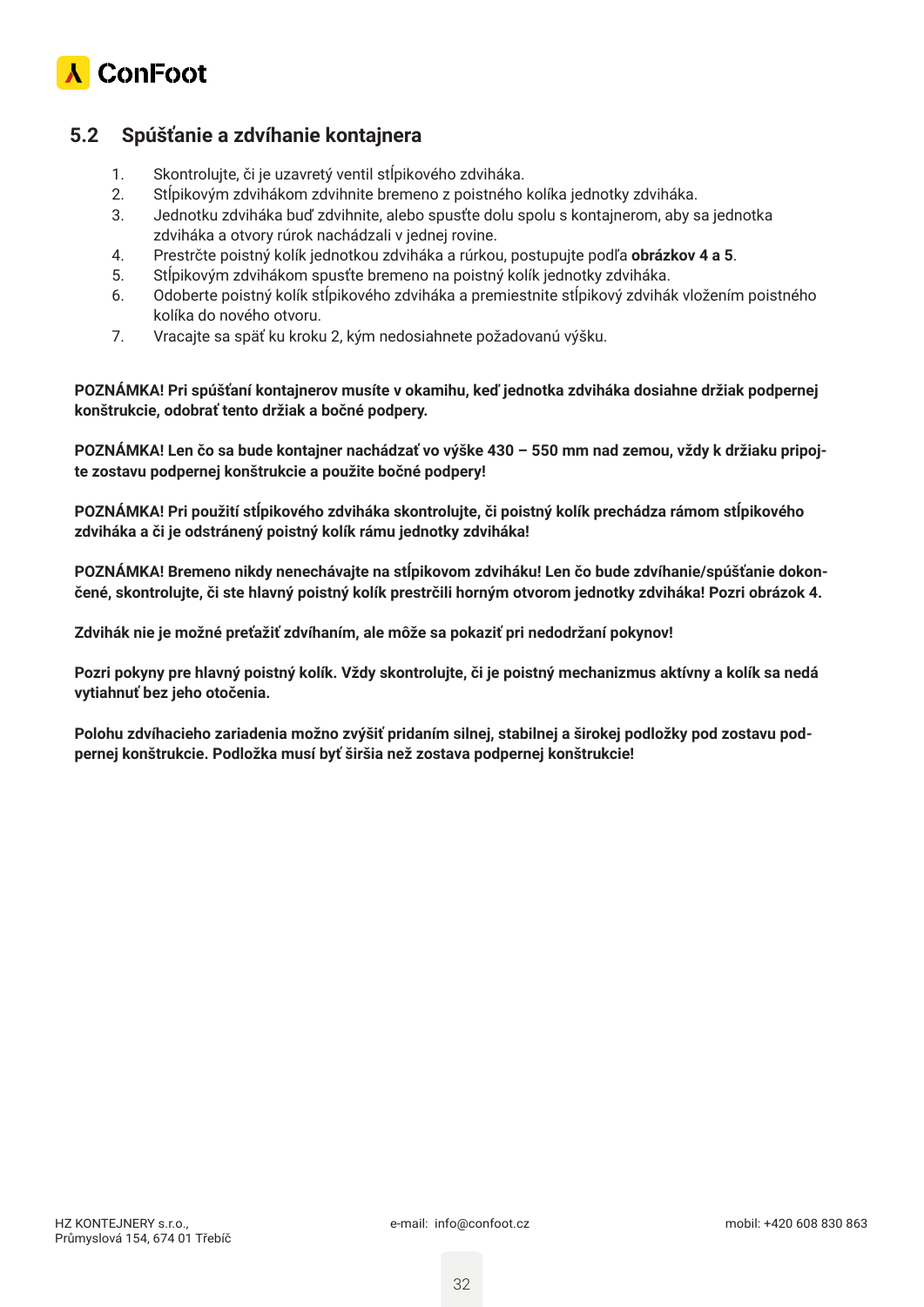





*Obrázok 2 Montáž jednotky zdviháka.*



*Obrázok 3 Montáž jednotky zdviháka, zostava podpernej konštrukcie, spodná hlavná rúrka, držiak podpernej konštrukcie a bočné podpery.*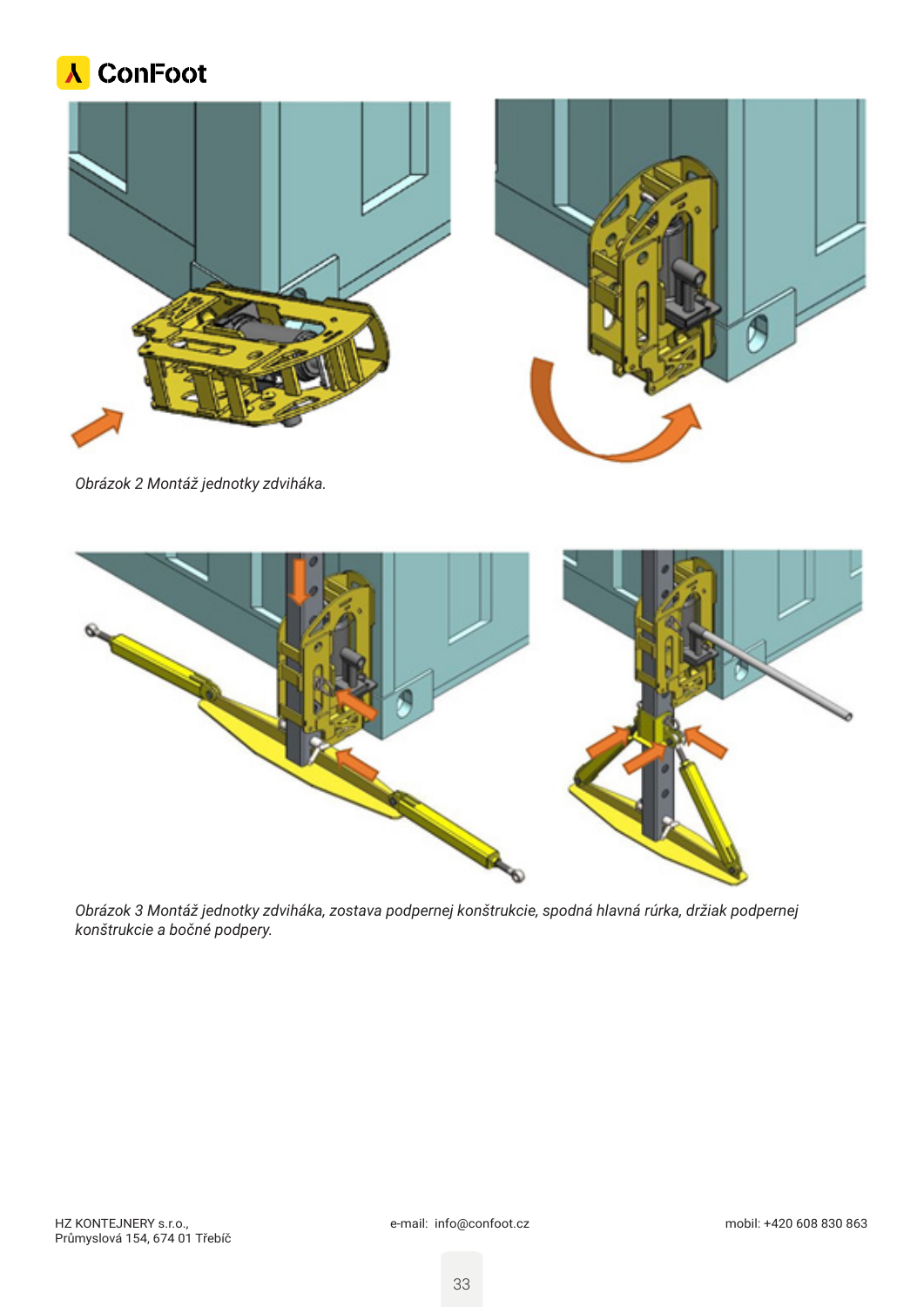# A ConFoot









*Obrázok 5 Sekvencia kolíka jednotky zdviháka.*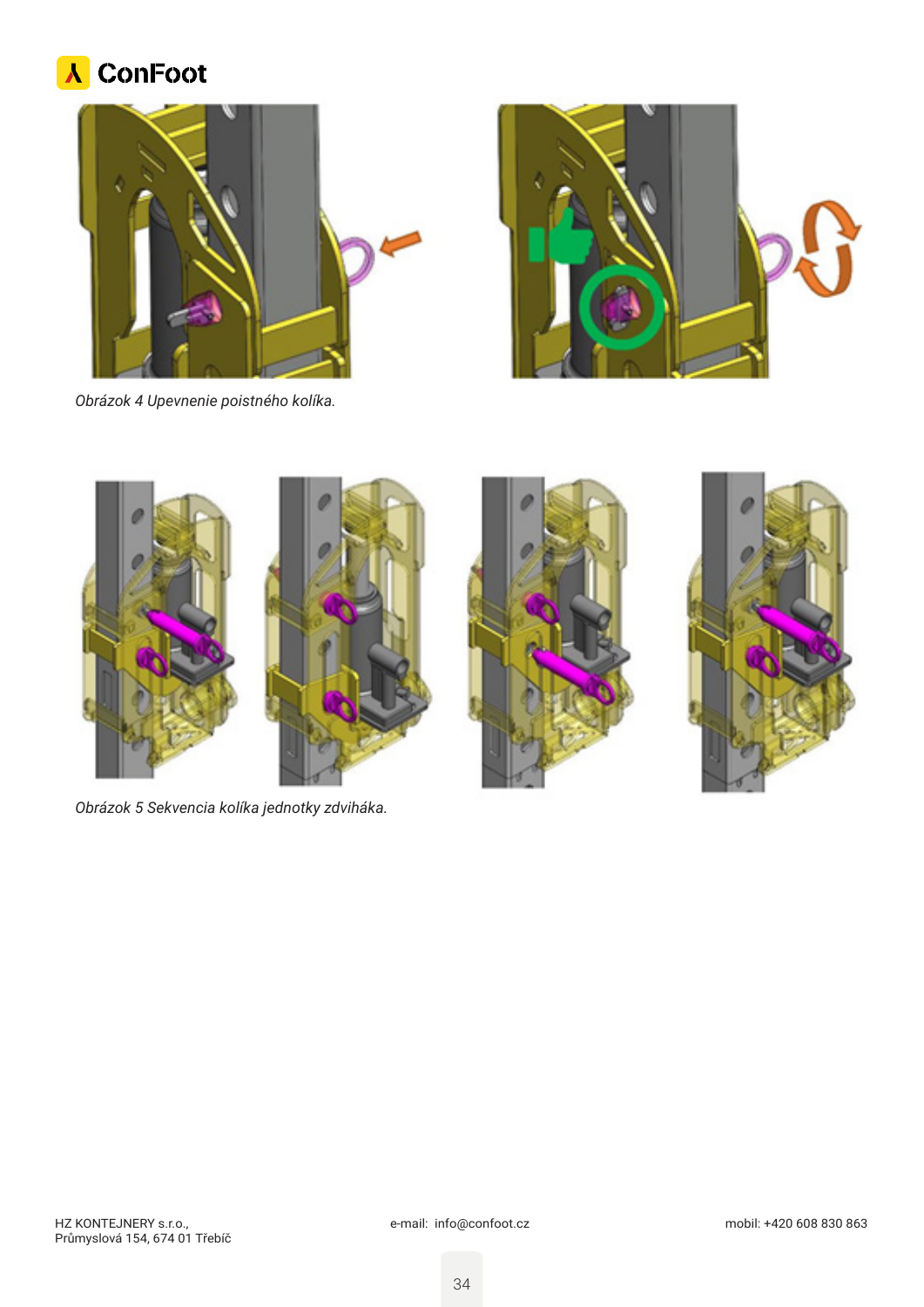

### **5.2 Prevádzkové obmedzenia**

- Nikdy neprekračujte medznú hodnotu celkovej pracovnej nosnosti 20 000 kg alebo 5 000 kg zdvíhacieho zariadenia
- Používajte iba zdvíhacie zariadenie pre kontajnery uvedené v **4.1 Použitie**.
- Zdvíhacie zariadenie nikdy nepoužívajte na zdvíhanie osôb.
- Zdvíhajte vždy plynulo a nerobte trhané pohyby!
- Zákaz prevádzky v náročných podmienkach, napr.:
	- o prevádzková teplota –20 až +40 °C
	- o extrémne poveternostné podmienky
	- o blízko silných magnetických polí
	- o výbušné atmosféry
	- o vnútri baní
	- o na lodiach
- Manipulovanie s bremenami, ktorých povaha by mohla spôsobiť nebezpečné situácie, je zakázaná, napr.:
	- o roztavený kov
	- o kyseliny
	- o rádioaktívne materiály
	- o krehké bremená
	- o vibrujúce bremená
- Skladujte vnútri.
- Prečítajte si návod výrobcu jednotky zdviháka.
- Povolený počet zdvíhacích operácií počas životnosti zariadenia na zdvíhanie kontajnerov je 16 000.
- Povolený uhol max. 2° k podkladu.
- Povolená max. rýchlosť vetra 12 m/s.

### **6 Kontroly a údržba**

Zariadenie na zdvíhanie kontajnerov musí byť pravidelne kontrolované.

Kontrolór musí byť dostatočne oboznámený s konštrukciou, účelom a kontrolou zdvíhacieho zariadenia. Kontrolór by mal byť schopný zistiť možné chyby a poškodenia a posúdiť ich dopad na bezpečnosť práce.

Kontroly sa robia vizuálne a vyhodnocujú opotrebenie spôsobené používaním, deformácie alebo narušenie prevádzkovej bezpečnosti zdvíhacieho zariadenia. Treba skontrolovať označenia a uistiť sa, že zostávajú v pôvodnom stave. Podľa potreby možno vykonávať doplňujúce nedeštruktívne metódy posúdenia.

Kontrola iba raz za rok nestačí. Okrem toho musia byť uplatňované opatrenia zaručujúce stiahnutie chybných alebo pokazených nástrojov. Obsluha musí byť poučená a vyškolená v základných kritériách pre zamietnutie, aby bolo zaistené vykonanie odstávky z prevádzky.

Ročné kontroly a merania vykonávané kvalifikovanou osobou sú nevyhnutné, pretože priemerný člen obsluhy nedisponuje nevyhnutnými informáciami o konštrukcii zdvíhacích zariadení.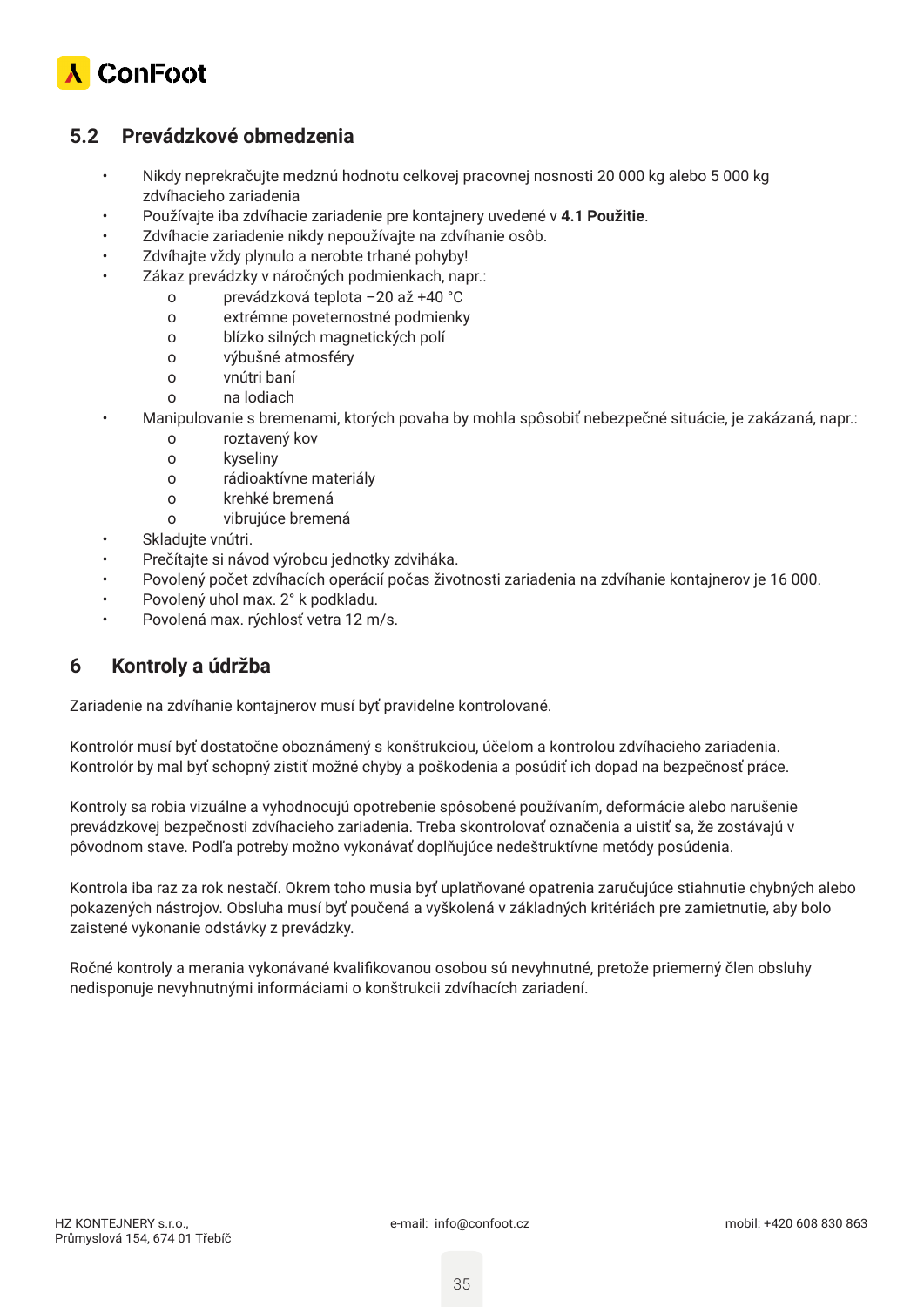

### **6.1 Uvedenie do prevádzky a každoročná kontrola**

Pred použitím nového zdvíhacieho zariadenia musí byť uvedené, či je plne kompatibilné a vhodné na určené použitie. Záznamy o kontrolách musia byť starostlivo sledované. Každoročné kontroly musia byť vykonávané podobne.

Všeobecné kritériá pre zamietnutie:

- zlomené časti, praskliny, uzly, odchýlky, deformácie plastov, korózia;
- opotrebenie nesmie presiahnuť 5 % pôvodného rozmeru.

Zdvíhacie zariadenia, pri ktorých boli zistené nedostatky alebo poruchy, sa nesmú používať; namiesto toho musí byť zdvíhacie zariadenie odstavené z prevádzky a podrobené dôkladnej kontrole.

#### **6.2 Kontroly**

Nižšie uvedená tabuľka obsahuje zjednodušené pokyny pre kontroly vykonávané na zariadení na zdvíhanie kontajnerov

*Tabuľka 1. Intervaly kontrol*

|                                                            | Pred prvým<br>použitím | Priebežne/denne | Ročne |
|------------------------------------------------------------|------------------------|-----------------|-------|
| Vizuálna kontrola celkového stavu (chyby<br>alebo poruchy) |                        |                 |       |
| Komplexná zaznamenaná kontrola podľa<br>návodu výrobcu     |                        |                 |       |

Každoročná kontrola vykonávaná odborným inšpektorom musí zahŕňať minimálne: vizuálne a funkčné skúšky, kontrolu všetkých zmien konštrukcie, čistenie a kontrolu všetkých dielov, kontrolu čitateľnosti typového štítku.

#### **6.3 Odstavenie z prevádzky**

Dodržujte miestne predpisy a normy ochrany životného prostredia. Oceľové súčiastky je možné recyklovať. Pozri samostatný návod stĺpikového zdviháka.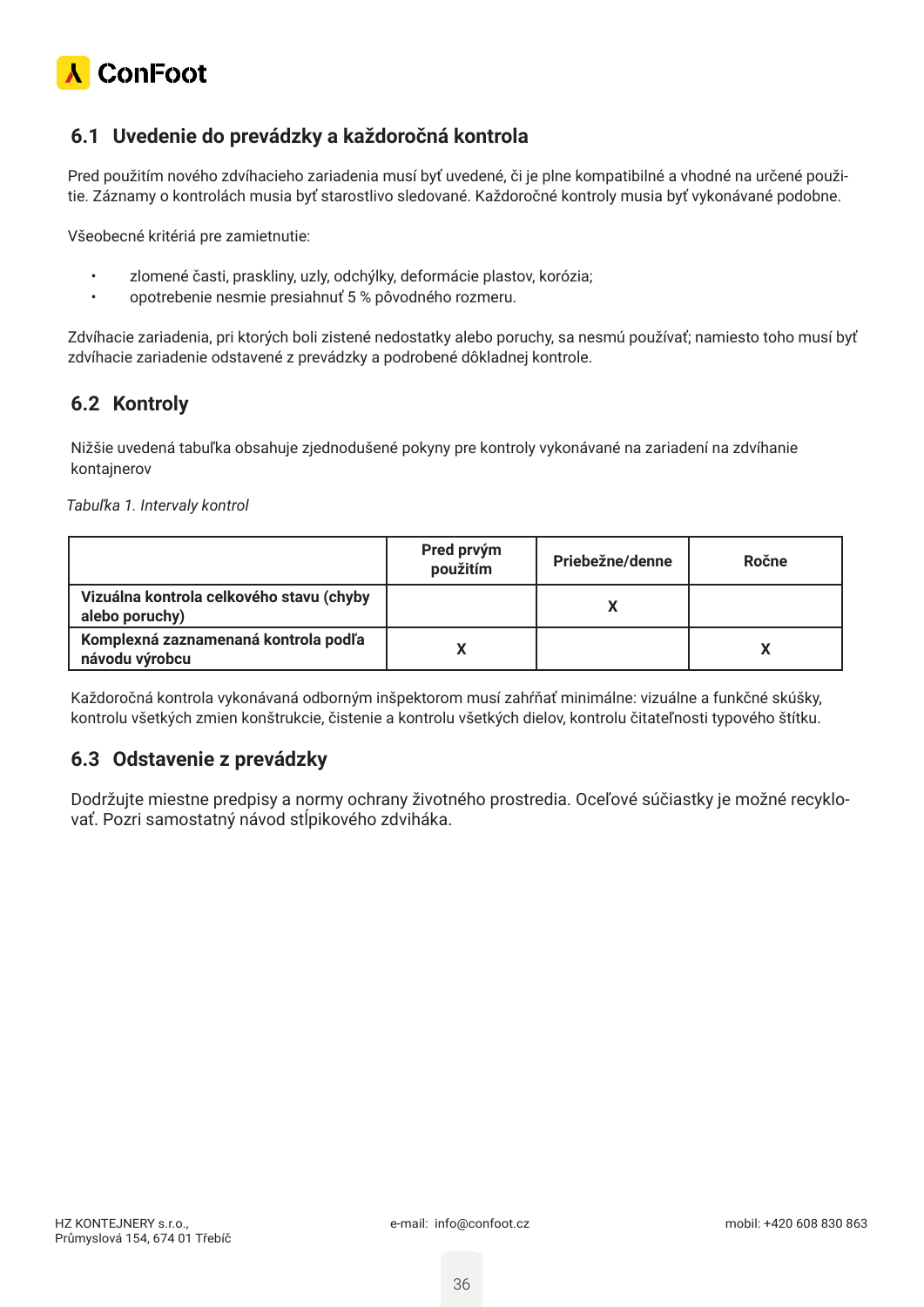

# **6.4 Náhradné diely**

Používateľ môže meniť súčiastky uvedené v tabuľke, ak ich bude meniť za originálne náhradné diely.

*Tabuľka 2. Náhradné diely*

| 13      | Poistný kolík podpernej<br>konštrukcie | 130x25 / T0486    |                 | Confoot          |
|---------|----------------------------------------|-------------------|-----------------|------------------|
| 11      | Hlavný poistný kolík                   |                   |                 | Confoot          |
| 10      | Prídržný krúžok                        | 15x1              | 8.8             | <b>DIN 471</b>   |
| 10      | Poistný kolík 2                        |                   |                 | Confoot          |
| 8       | 0ko                                    | M16x100           | 4.6 Zn          | <b>DIN 444</b>   |
|         | Oporný kolík                           | 4,5               | Zn              | <b>DIN 11203</b> |
|         | Poistný kolík 1                        |                   |                 | Confoot          |
| 6       | Stĺpikový zdvihák                      |                   |                 | Confoot          |
| 5       | Stĺpikový zdvihák                      | CP81080, upravený |                 | Confoot          |
|         | Magnet                                 | <b>CSN-48</b>     | <b>NdFeB</b>    | Confoot          |
| Položka | <b>Popis</b>                           | <b>Veľkosť</b>    | <b>Materiál</b> | Dodávateľ/norma  |

# **7 Príloha A, návod k stĺpikovému zdviháku**

Úplná papierová podoba návodu k stĺpikovému zdviháku je priložená k súprave ConFoot CFU.

Návod k stĺpikovému zdviháku nájdete takisto online vyhľadaním pojmu "Chicago Pneumatic CF 81080".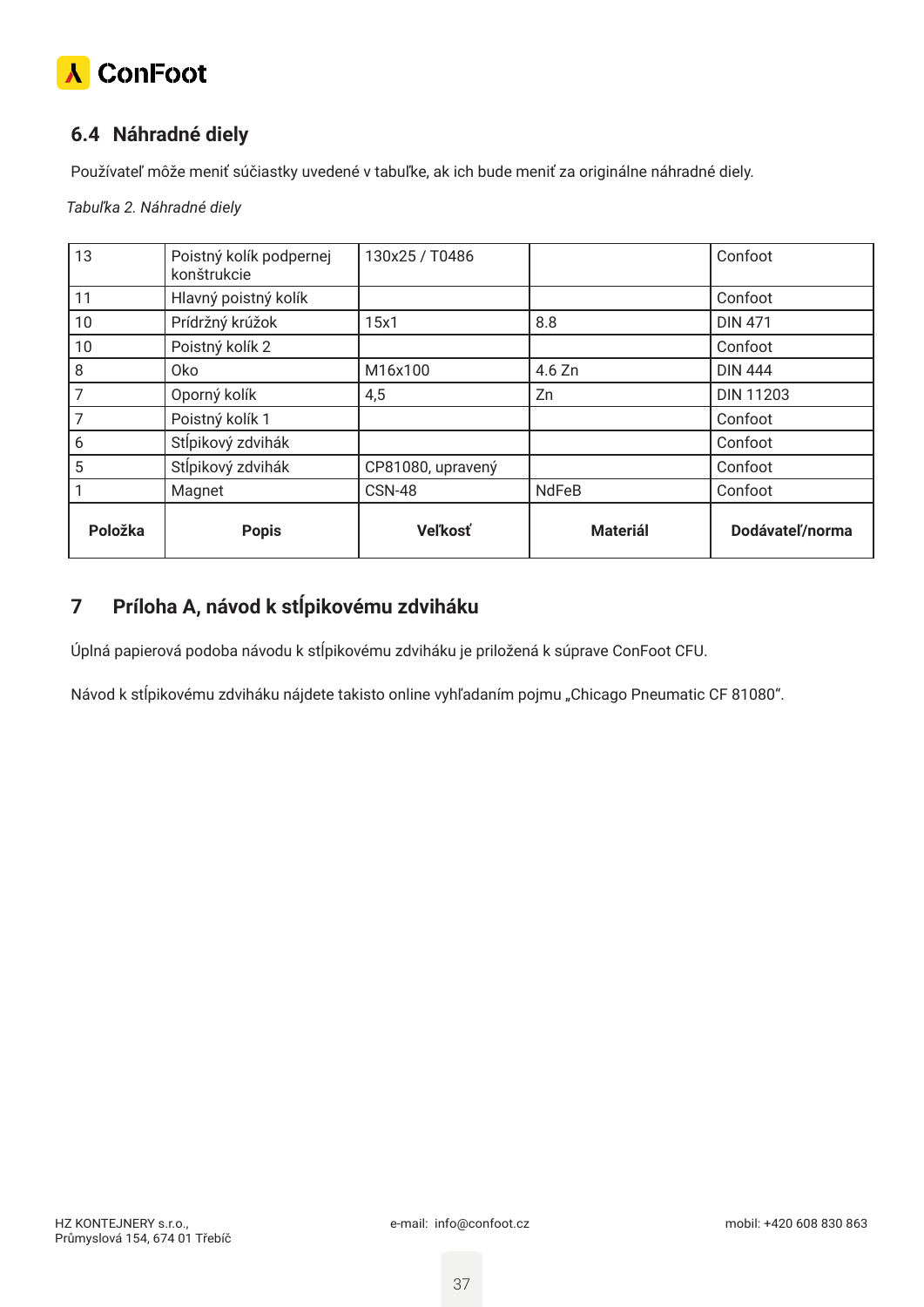

# **Manuale d'uso, manutenzione e verifica**

# ConFoot CFU

Dispositivo di sollevamento container

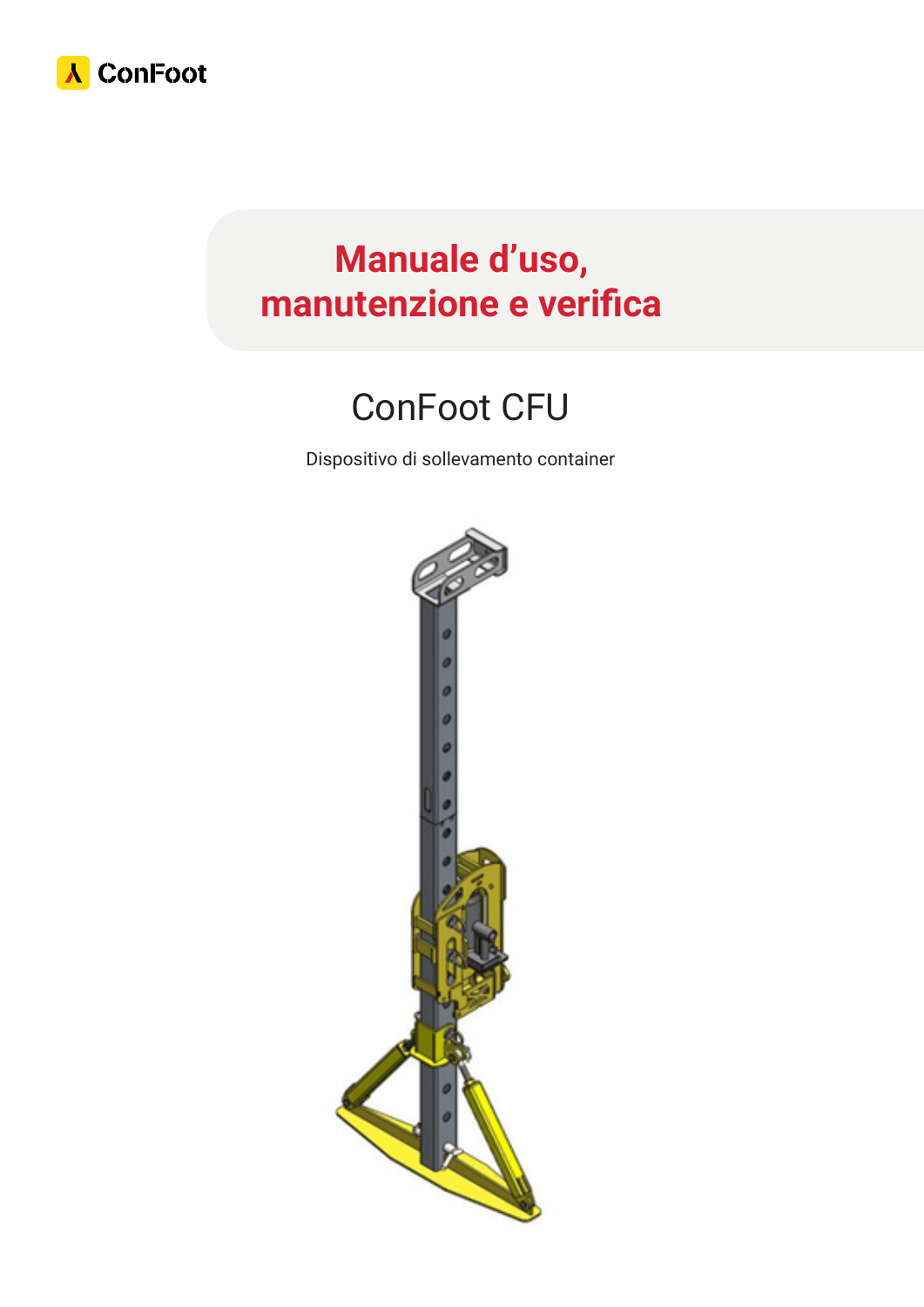

#### **1 Dichiarazione di conformità**

#### **Dichiarazione di conformità UE**

**1. Modello di prodotto:** ConFoot CFU-leg, CFU20 001 - CFU 20 999

#### **2. Nome e indirizzo del costruttore o suo rappresentante autorizzato:**

HZ KONTEJNERY s.r.o. Slavníkova 2357/9 CZ-169 00 Praha IČ: 03975177 DIČ: CZ03975177

**3. La presente dichiarazione di conformità è emessa a sola ed esclusiva responsabilità del costruttore.**

#### **4. Oggetto della dichiarazione:**

Prodotto: Struttura finalizzata al sollevamento e al rilascio di container navali Marca/tipo: ConFoot CFU-leg

**5. La sopra riportata dichiarazione è conforme alle rispettive prescrizioni armonizzate dell'Unione europea:**

2006/42/CE direttiva dell'Unione europea sui macchinari decreto governativo sulla sicurezza dei maccinari

**6. Rinvii alle norme armonizzata applicabili o rinvii ai dati tecnici in riferimento ai quali si specifica la conformità del dispositivo:**

Prescrizione

CFEN283 Resistenza strutturale

SFS-EN 1494 +A1 Martinetti spostabili o mobili ed apparecchi di sollevamento associati SFS-EN ISO 12100 Sicurezza del macchinario - Principi generali di progettazione - Valutazione del rischio e riduzione del rischio. SFS-EN ISO 9001 Sistema di gestione della qualità SSAB, Welser Profile GmbH Certificazione del materiale EN 473 / EN ISO 9712 Prove non distruttive di saldatura - Qualifica e certificazione degli addetti alle prove NDT

#### **7. Sottoscritto a nome di:**

Espoo, in data 26. 11. 2020 Costruttore: Oy ConFoot Ltd

Timo Akela, CEO

Les  $H_1$   $H_2$   $H_3$   $H_4$   $H_5$   $H_1$   $H_2$   $H_3$   $H_4$   $H_5$   $H_1$   $H_2$   $H_3$ Průmyslová 154, 674 oraz 154, 674 oraz 154, 674 oraz 154, 674 oraz 154, 674 oraz 154, 674 oraz 154, 674 oraz 1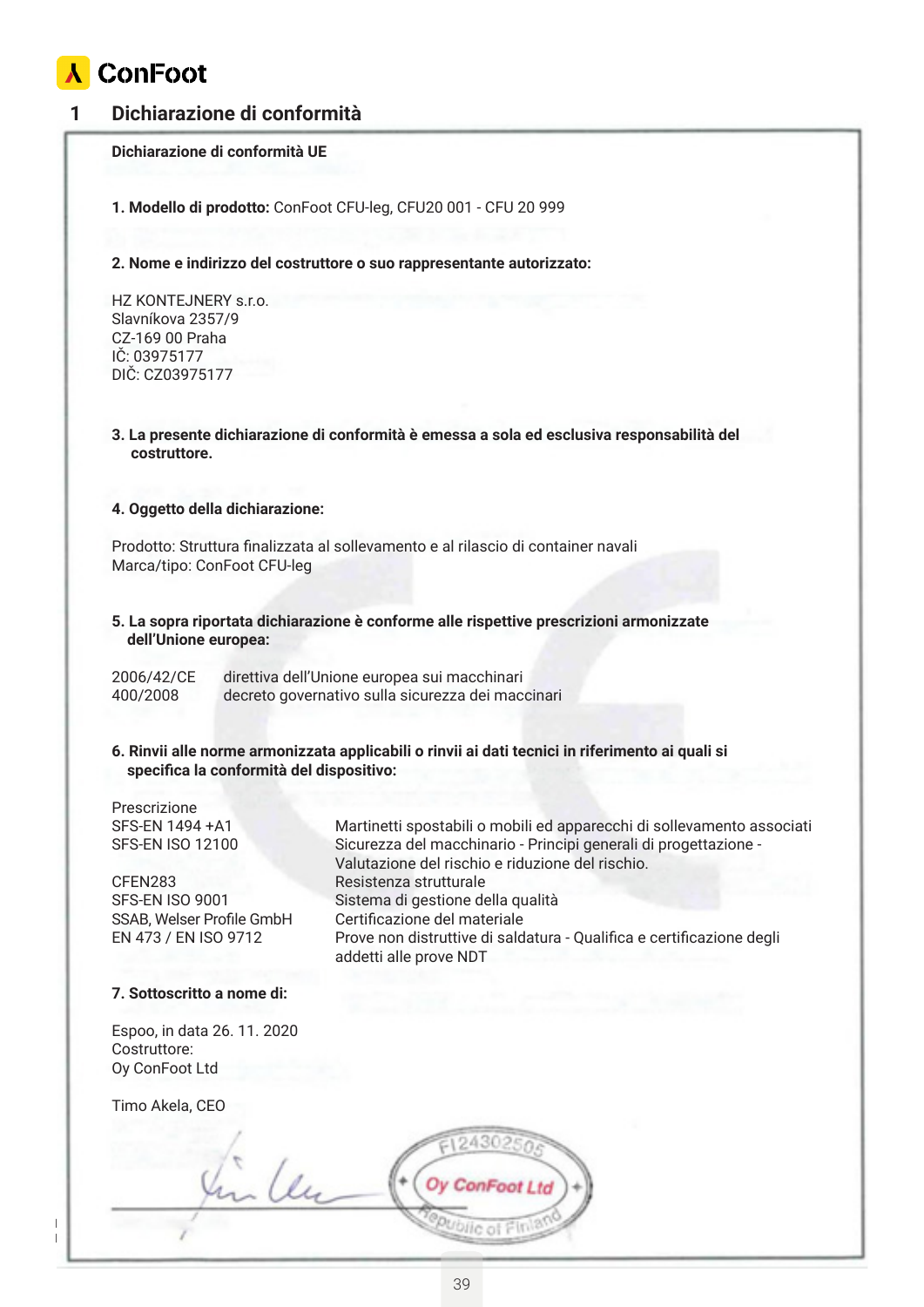

### **2 Per l'utente**

Il presente manuale vi insegnerà a gestire, utilizzare e manutenere il dispositivo di sollevamento container CFU 20. Si riportano altresì le istruzioni generali per il sollevamento.

Il presente manuale contiene le seguenti voci:

- Istruzioni per il sollevamento sicuro dei carichi
- Informazioni generali relative al dispositivo di sollevamento
- Gestione e utilizzo del dispositivo di sollevamento
- Manutenzione e verifica del dispositivo di sollevamento
- Pezzi di ricambio

NOTA! Prima di utilizzare il dispositivo di sollevamento si prega di acquisire dimestichezza con le informazioni ivi riportate. Rispettare sempre le istruzioni ivi riportate e tutte le altre disposizioni di legge e normative localmente applicabili.

#### **3 Avvertenze sicurezza**

#### **3.1 Avvertenze sicurezza generali**

Per dispositivo di sollevamento si intende un componente o dispositivo di natura mobile o spostabile, progettato per operazioni con carichi, con possibilità d'impiego come macchinario autonomo oppure associabile ad altri elementi, ai fini del sollevamento parziale o totale di carichi o di veicoli su uno o più punti di sollevamento (eccetto sollevamento di persone). Si specifica che è vietato lavorare al di sotto del carico sollevato, a meno che non siano state adottate tutte le dovute misure per la messa in sicurezza del carico mediante necessari accessori.

I requisiti strutturali per i dispositivi di sollevamento sono riportati nella direttiva macchine (2006/42/CE).

La direttiva macchine prevede che i costruttori di apparecchi di sollevamento redigano e presentino una dichiarazione di conformità e vi alleghino la marcatura CE.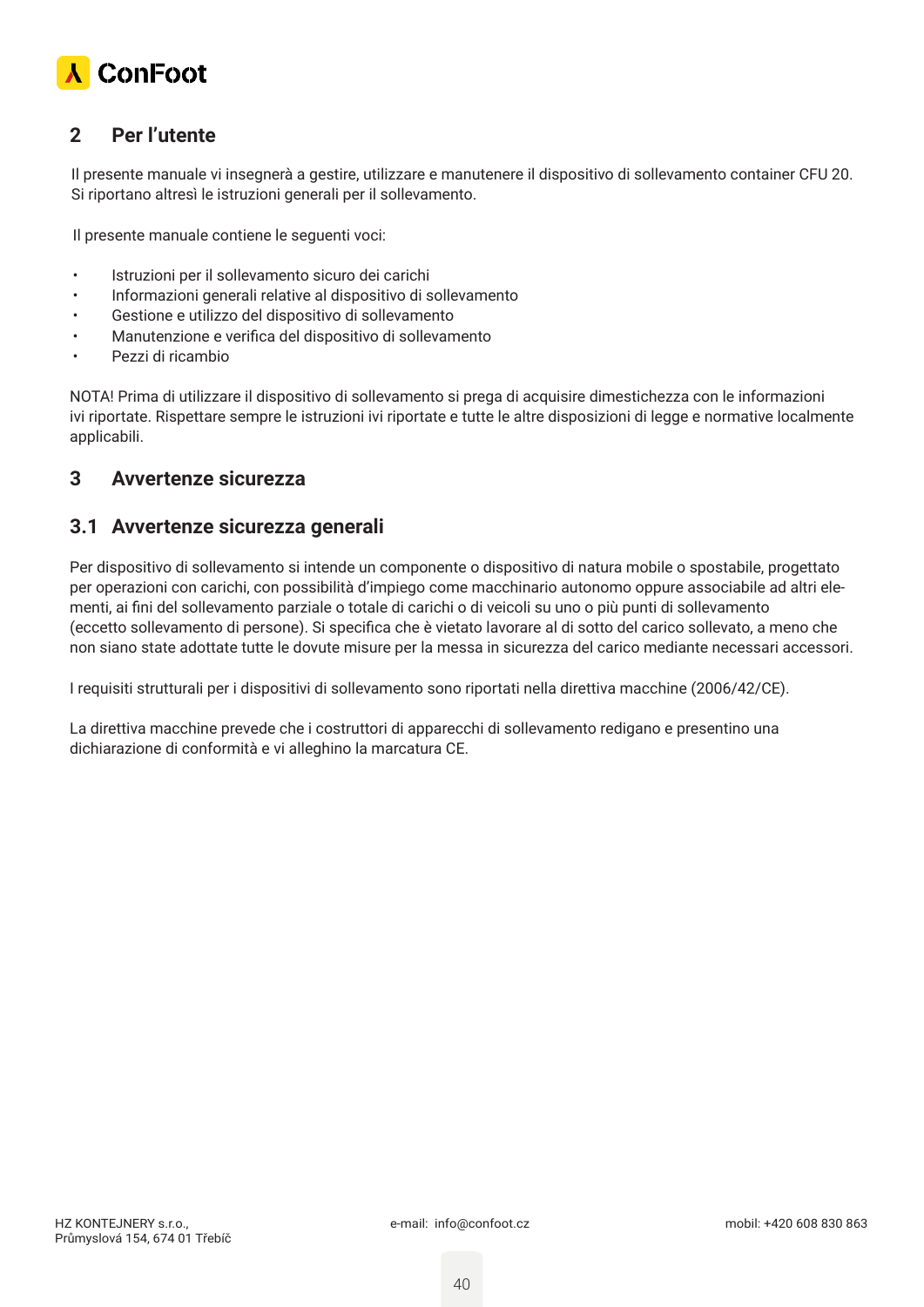

#### **3.2 Istruzioni di base**

- L'utente è tenuto a leggere e comprendere il presente manuale d'uso e a lavorare conformemente al presente manuale d'uso
- Il dispositivo può essere utilizzato solo da personale specificamente formato
- Durante le operazioni, nella zona di lavoro possono situarsi solo le persone che partecipano alla fase di sollevamento
- Indossare sempre indumenti da lavoro e dispositivi di protezione individuale, per es. calzature antinfor tunistiche e guanti
- Prima di iniziare il lavoro verificare che il dispositivo di sollevamento sia in regola. Mai utilizzare il dispositivo se presenta difetti o guasti.

#### **3.3 Avvertenze sicurezza per il sollevamento**

- Pianificare previamente ogni sollevamento
- Se non è noto il peso del container, non procedere con il sollevamento
- Prima di iniziare la fase di sollevamento verificare che nella zona non siano presenti ostacoli e che la superficie sia abbastanza solida
- Verificare l'assestamento del container
- Assicurarsi che non vi siano fattori o elementi che ostacolino il container in fase di sollevamento
- È vietata la presenza di persone sotto il carico sospeso, sia durante il sollevamento sia a sollevamento avvenuto
- Prima di avviare il dispositivo di sollevamento avvisare sempre le altre persone che si trovano nelle vicinanze.
- Se i sigilli del dispositivo di sollevamento sono usurati, non utilizzarlo fino a quando non sarà stato eseguito un apposito controllo della portata, con apposizione di nuovi sigilli
- Durante l'impiego del dispositivo di sollevamento monitorare continuamente i quattro supporti. Se necessario, chiedere ad un'altra persona di guidarvi
- Prima del sollevamento verificare che:
	- o il container sia stato staccato dal semirimorchio
	- o il dispositivo di sollevamento sia stato montato come da manuale, **parte 5.1**

#### **4 Dati tecnici e finalità d'uso**

#### **4.1 Impiego**

Il dispositivo di sollevamento container è idoneo per container ISO con dimensioni da 3 a 13,5 m, con peso massimo 20 t

#### **4.2 Dati tecnici:**

Il dispositivo di sollevamento container è stato progettato ai sensi dei requisiti della direttiva macchine 2006/42/CE e delle seguenti norme nazionali ed internazionali:

- SFS-EN ISO 12100
- SFS-EN 1494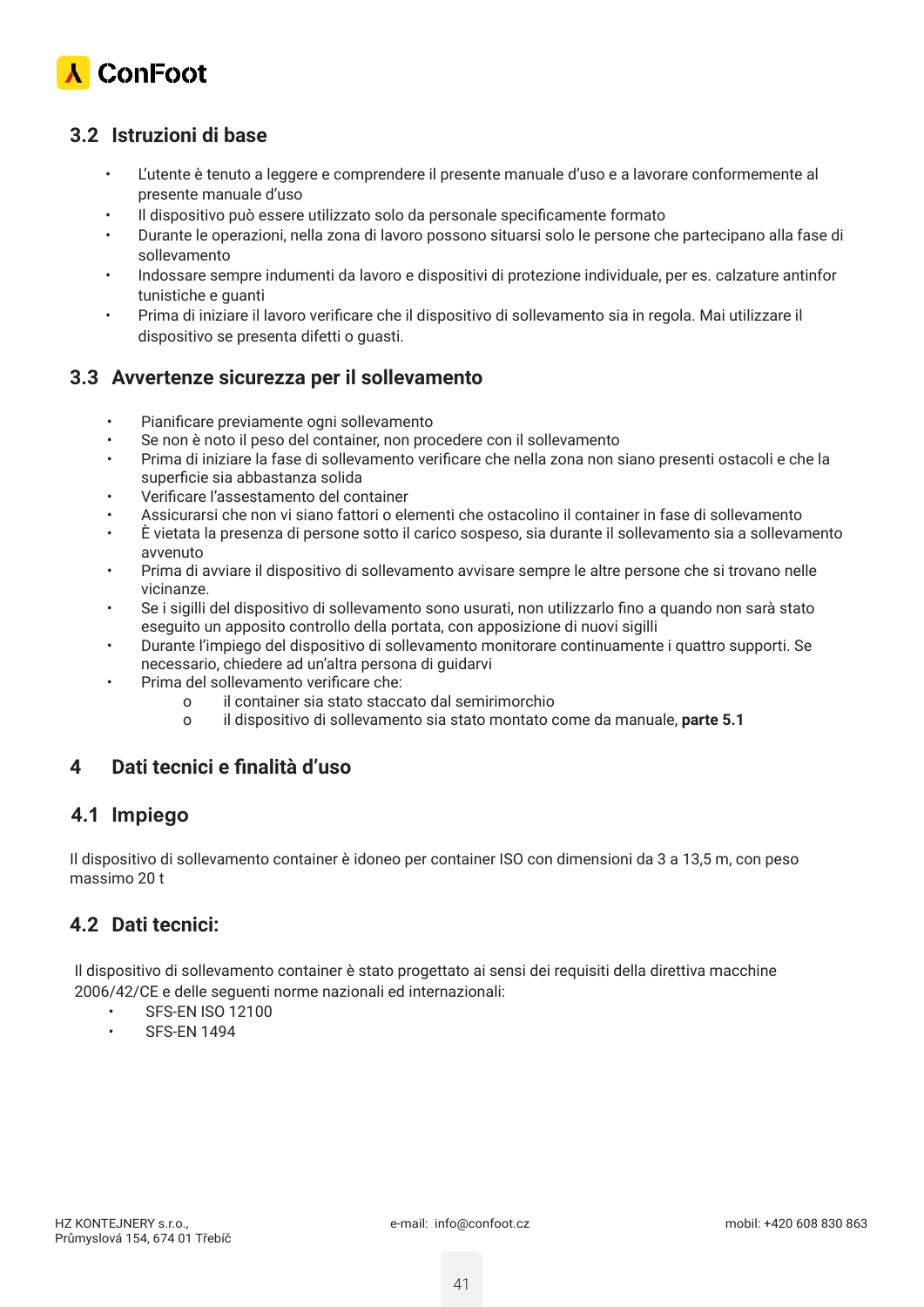

**Peso massimo ammissibile:** 20.000 kg con quattro dispositivi di sollevamento, di sollevamento, 5.000 kg / dispositivo

Peso proprio: **Peso proprio:** 46 kg (composto da diversi pezzi, con le singole parti che pesano

appoggio

supporto



*Figura 1. Componenti del dispositivo di sollevamento container*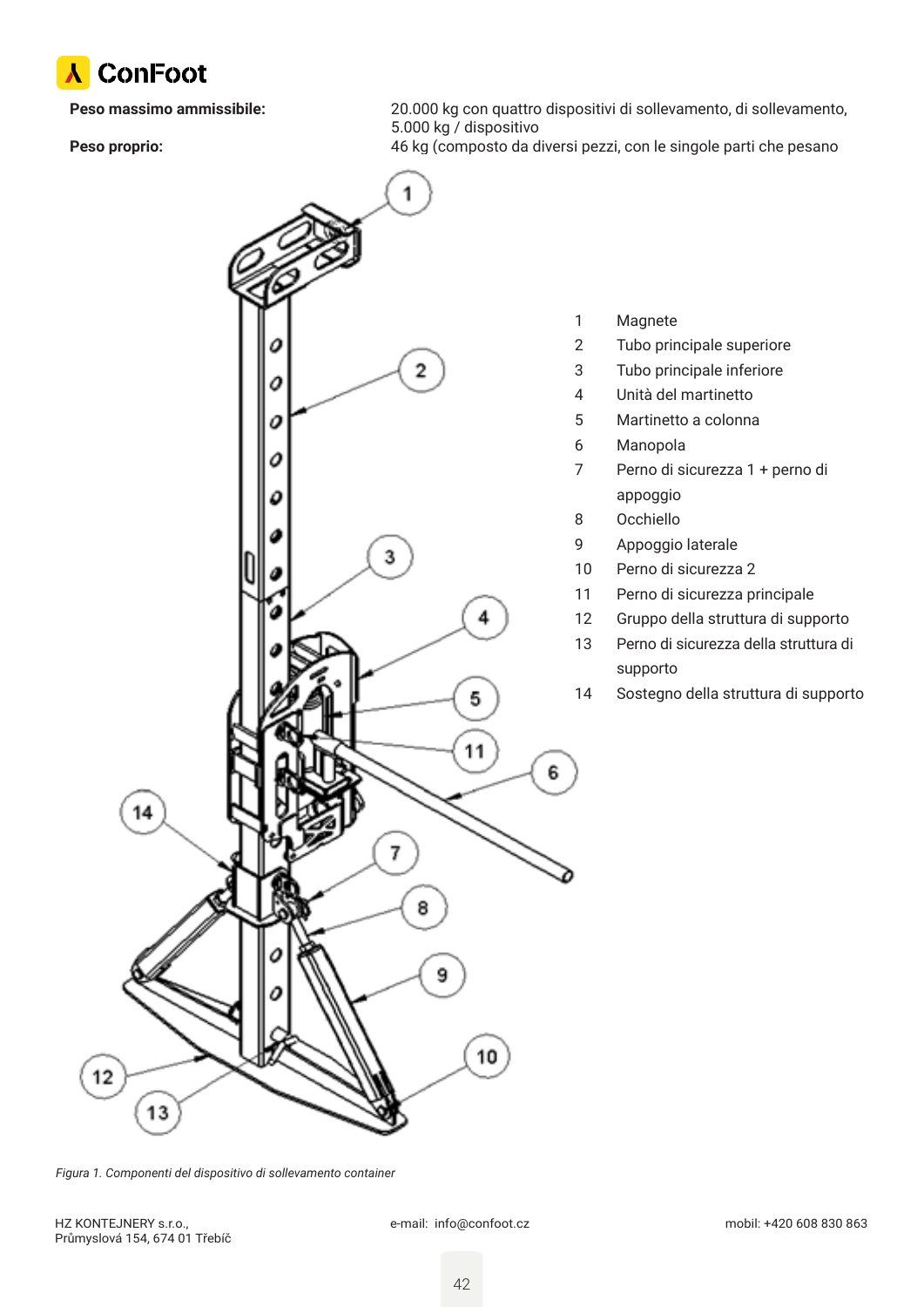

### **5 Impiego del dispositivo di sollevamento container**

#### **5.1 Collegamento del dispositivo di sollevamento container**

- 1. Posizionare il gruppo della struttura di supporto accanto al pezzo fuso angolare
- 2. Attaccare al pezzo angolare l'unità martinetto, inserendola orizzontalmente nell'apertura e poi girandola in posizione verticale (**figura 2**)
- 3. Allungare il tubo principale inferiore lungo l'unità del martinetto, verso la struttura di supporto; e bloccare il tutto mediante l'apposito perno di sicurezza principale (**figura 3**)
- 4. Inserire il sostegno della struttura di supporto nel tubo principale inferiore; e bloccare il tutto mediante l'apposito perno di sicurezza nel quinto foro a partire dal basso (**vedi figura 3**). Non appena il container sarà a terra, procedere secondo gli step da 6 a 11 e alzare il carico sufficientemente in alto da potervi inserire da sotto il sostegno della struttura di supporto
- 5. Gli occhielli del gruppo della struttura di supporto vanno fissati mediante i perni di sicurezza al sostegno della struttura di supporto (**figura 3**). In caso di necessità, adattare la lunghezza degli occhielli girandoli
- 6. Inserire il tubo principale superiore nel tubo principale inferiore (**figura 3**)
- 7. Sollevare l'unità del martinetto in un punto dove sia possibile spingere il perno nel foro nel telaio del martinetto a colonna; e qui bloccare debitamente il tutto (**figura 1**). **Componenti del dispositivo di sollevamento container, parte 11)**
- 8. Gli step sopra riportati vanno eseguiti su tutti e quattro gli angoli
- 9. Allentare il fermo del semirimorchio del container
- 10. Inserire la manopola nel martinetto a colonna e sollevare il container dal semirimorchio
- 11. Se il container non si trova sufficientemente in alto, date uno sguardo al capitolo 5.2 Rilascio e sollevamento del container
- 12. Non appena il container sarà stato sollevato dal semirimorchio su tutti e quattro gli angoli, sarà possibile spostare delicatamente il semirimorchio allontanandolo da sotto il container
- 13. Per eseguire lo smontaggio dell'unità di sollevamento, procedere nell'ordine inverso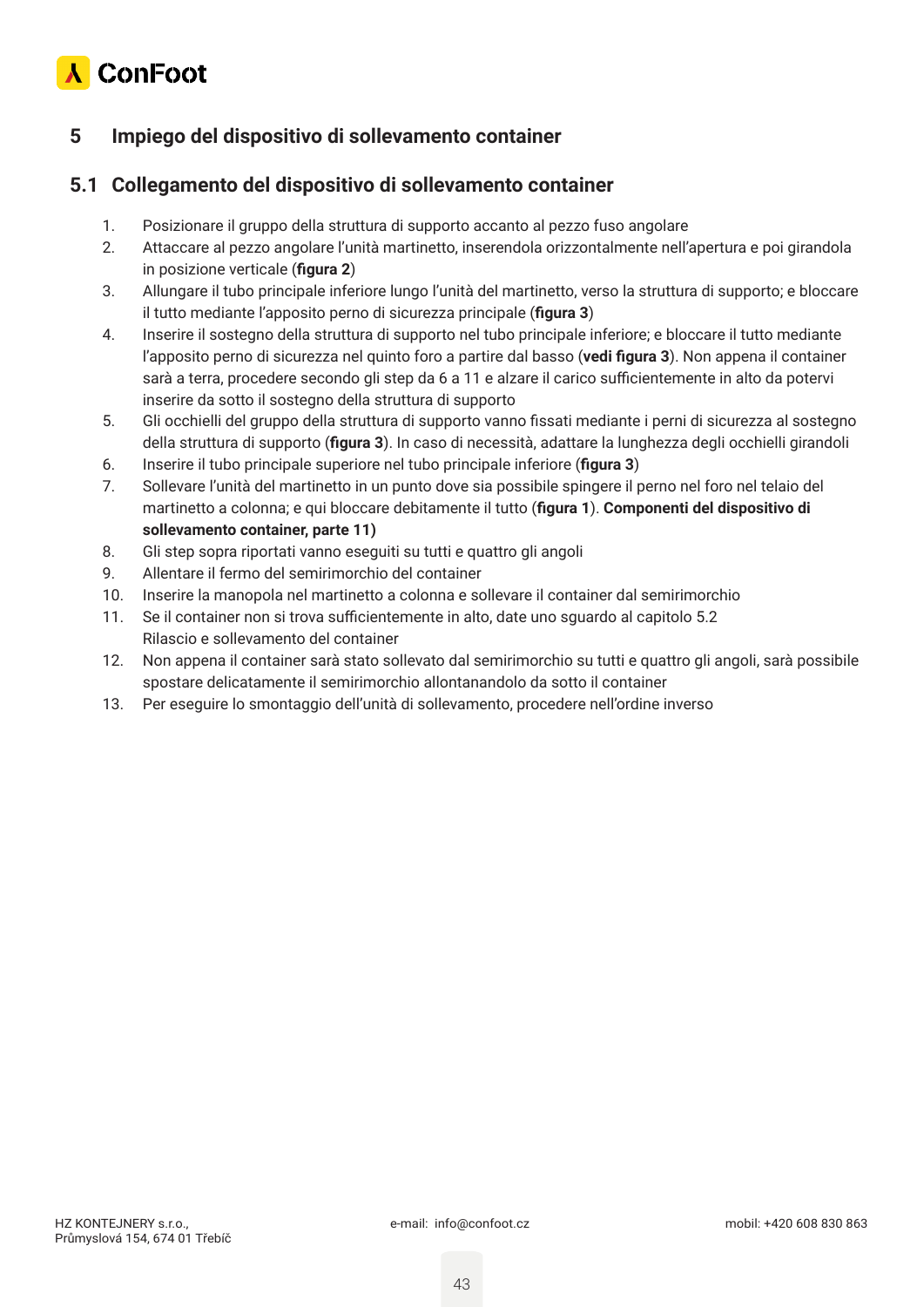

#### **5.2 Rilascio e sollevamento del container**

- 1. Accertarsi che sia stata chiusa la valvola del martinetto a colonna
- 2. Con l'ausilio del martinetto a colonna sollevare il carico dal perno di sicurezza dell'unità del martinetto
- 3. L'unità del martinetto va sollevata oppure rilasciata verso il basso, insieme al container, in modo tale che la stessa unità del martinetto e i fori del tubo si vengano a trovare sullo stesso piano
- 4. Inserire il perno di sicurezza bloccando l'unità del martinetto e il tubo (vedi **figura 4 e 5**)
- 5. Con l'ausilio del martinetto a colonna rilasciare il carico verso il perno di sicurezza dell'unità del martinetto
- 6. Rimuovere il perno di sicurezza del martinetto a colonna. Spostare il martinetto a colonna inserendo il perno di sicurezza in un nuovo foro
- 7. Tornare allo step 2 e procedere finché non si raggiunge l'altezza desiderata

**NOTA! Nella fase di rilascio dei container, nel momento in cui l'unità del martinetto raggiunge il sostegno della struttura di supporto, sarà necessario rimuovere lo stesso sostegno e gli appoggi laterali.**

**NOTA! Non appena il container si troverà ad un'altezza di 430-550 mm dal suolo, agganciare sempre al sostegno il gruppo della struttura di supporto; e utilizzare gli appoggi laterali!**

**NOTA! Quando si usa il martinetto a colonna, verificare che il perno di sicurezza passi attraverso il telaio dello stesso martinetto a colonna e che – allo stesso tempo – sia rimosso il perno di sicurezza del telaio dell'unità del martinetto!**

**NOTA! Mai lasciare un carico sul martinetto a colonna! Non appena vengono terminate le operazioni di sollevamento/rilascio, accertarsi di aver inserito il perno di sicurezza principale nel foro superiore dell'unità del martinetto! Vedi figura 4.**

**Il martinetto non può essere sovraccaricato con il sollevamento, ma può danneggiarsi se non vengono rispettate le istruzioni!**

**Vedi istruzioni per il perno di sicurezza principale. Accertarsi sempre che il meccanismo di sicurezza sia attivo e che non sia possibile estrarre il perno senza girarlo.**

**La posizione del dispositivo di sollevamento può essere alzata aggiungendo delle basi solide, stabili e larghe sotto il gruppo della struttura di supporto. La detta base deve essere più ampia del gruppo della struttura di supporto!**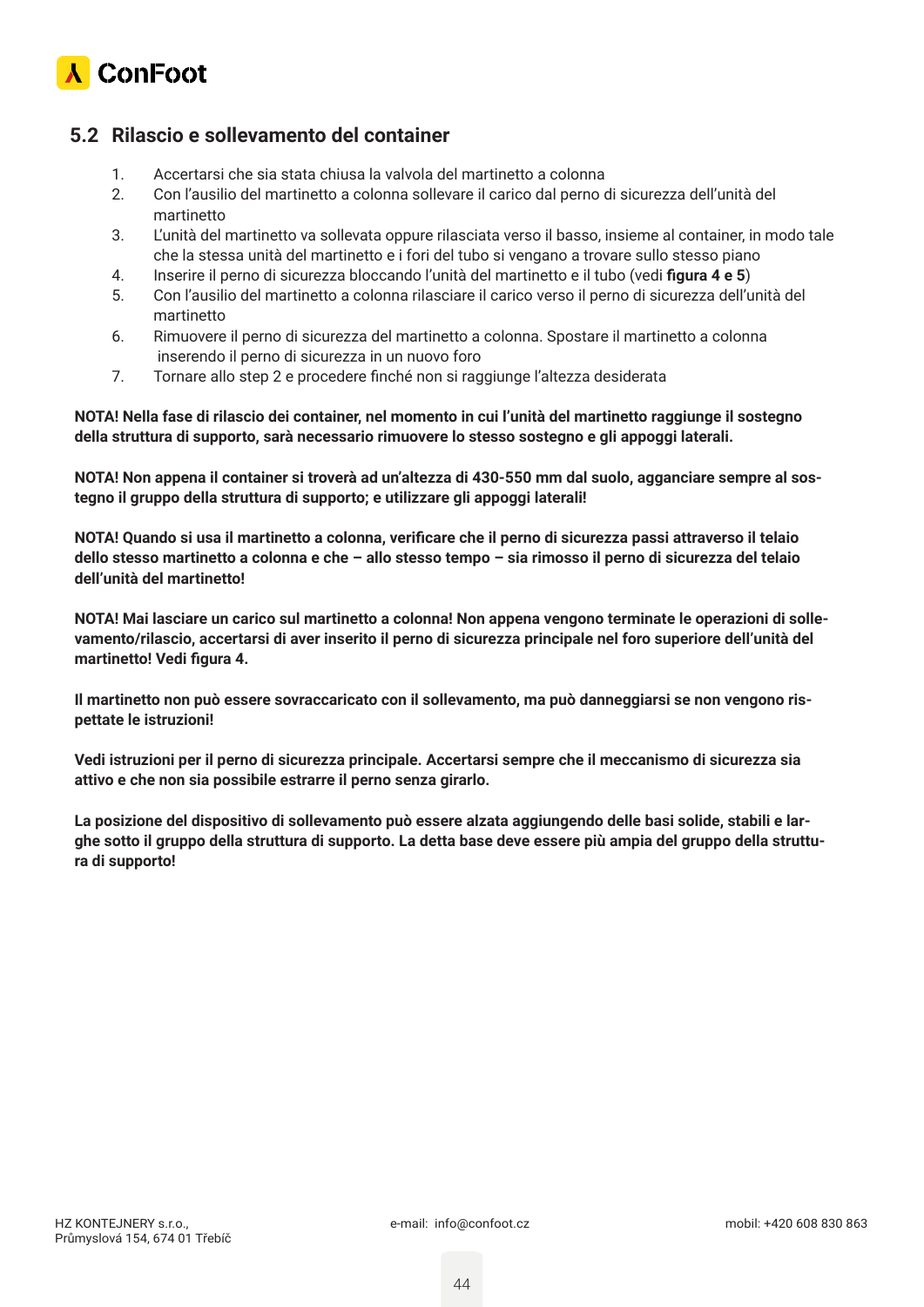





*Figura 2 Montaggio dell'unità del martinetto.*



*Figura 3 Montaggio dell'unità del martinetto, gruppo della struttura di supporto, tubo principale inferiore, sostegno della struttura di supporto e appoggi laterali.*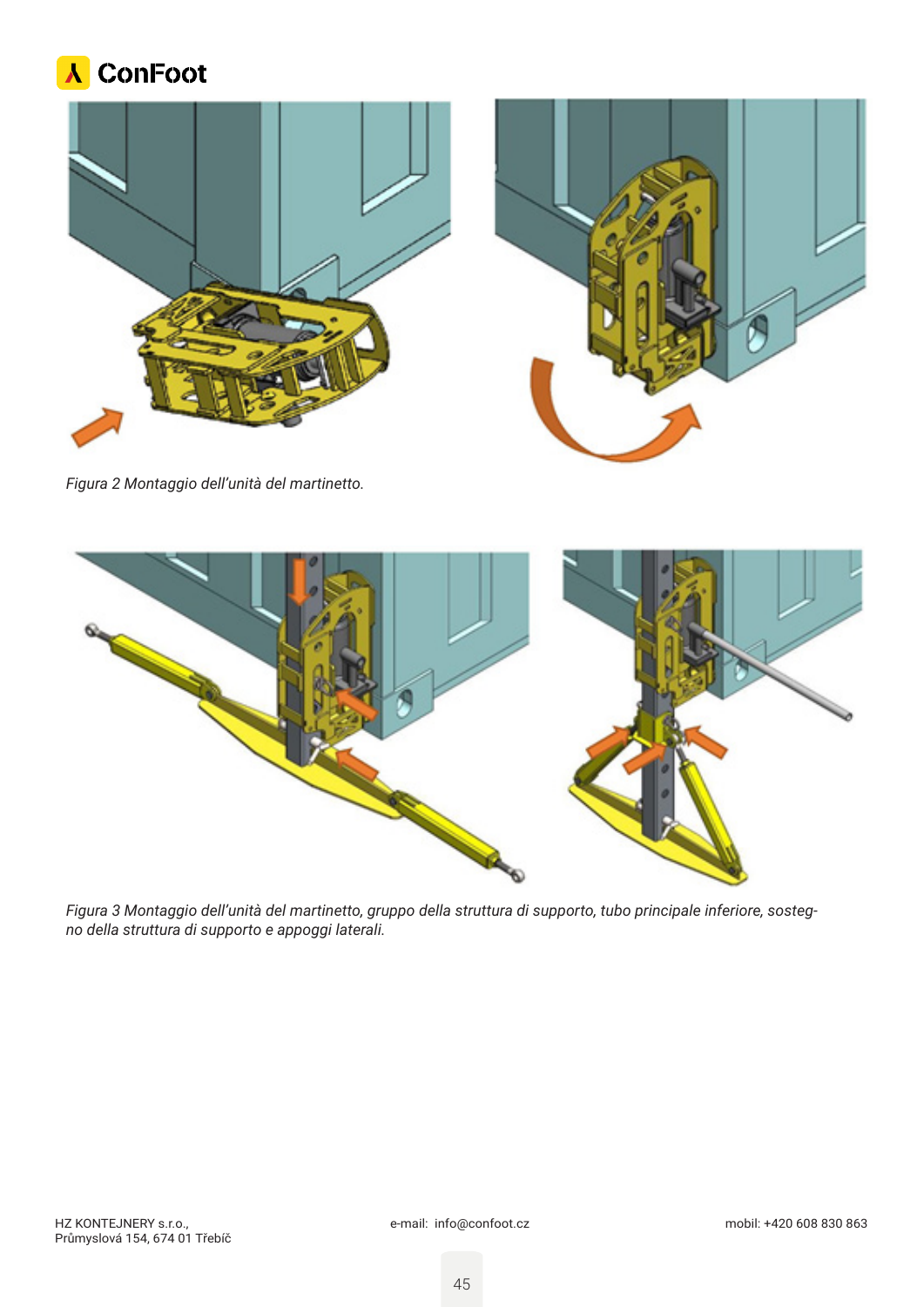# A ConFoot









*Figura 5 Sequenza del perno dell'unità del martinetto.*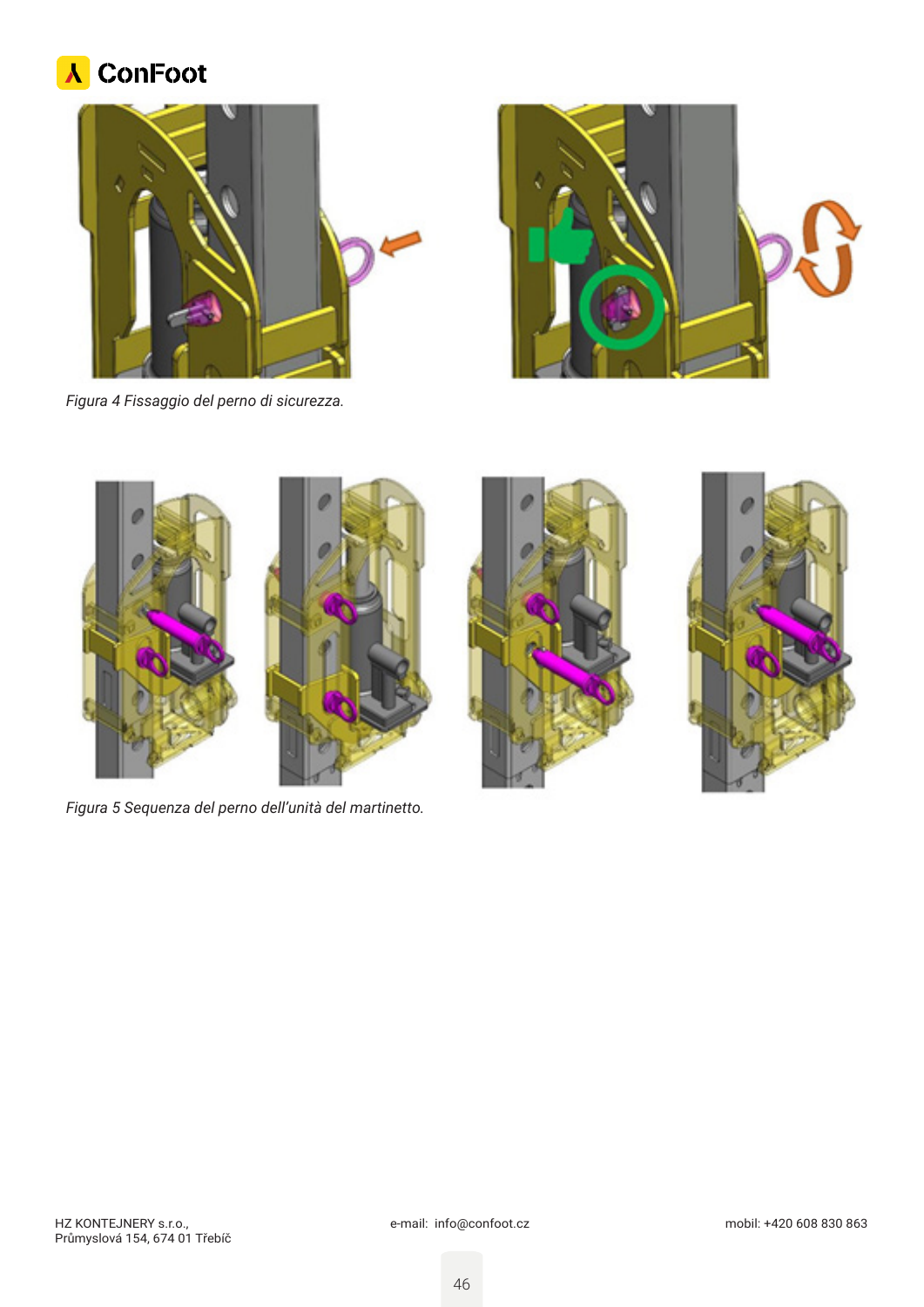

### **5.3 Limitazioni operative**

- Non oltrepassare mai il valore soglia della portata operativa totale di 20.000 kg o 5.000 / dispositivo di sollevamento.
- Utilizzare solo dispositivi di sollevamento per container come riportato al capitolo **4.1 Utilizzo**
- Non utilizzare mai il dispositivo di sollevamento per sollevare persone
- Sollevare sempre in maniera continua, evitando movimenti a strappo!
- $\dot{E}$  vietato l'utilizzo in condizioni avverse per es.:
	- o Temperatura fuori dal range di esercizio da 20 a + 40 °C
	- o Condizioni meteorologiche estreme
	- o Vicinanza di campi magnetici forti
	- o Atmosfere esplosive
	- o All'interno di miniere
	- o Sulle navi
- È vietato eseguire manovre di carichi la cui natura potrebbe causare situazioni di pericolo per es.:
	- o Metallo fuso
	- o Acidi
	- o Materiale radioattivo
	- o Carichi fragili
	- o Carichi vibranti
- Immagazzinare al coperto
- Leggere il manuale del costruttore dell'unità del martinetto
- Il numero massimo consentito di operazioni di sollevamento nel corso della vita utile del dispositivo di sollevamento container è pari a 16.000
- Angolo massimo ammissibile 2° rispetto alla base
- Velocità massima del vento ammissibile 12 m/s

### **6 Verifiche e manutenzione**

Il dispositivo di sollevamento container deve essere sottoposto a controlli regolari.

La persona che esegue le verifiche deve essere sufficientemente a conoscenza della struttura, finalità e modalità di controllo del dispositivo di sollevamento. La persona che esegue le verifiche deve essere in grado di rilevare eventuali difetti e danni, valutandone l'impatto sulla sicurezza del lavoro.

I controlli vanno effettuati visivamente, con valutazione dell'usura causata da comune utilizzo, deformazioni o violazione della sicurezza operativa del dispositivo di sollevamento. È necessario controllare le marcature e accertarsi che esse siano conformi allo stato originario. In base alle necessità, è possibile eseguire ulteriori valutazioni integrative con metodi non distruttivi.

Non basta controllare una sola volta all'anno. Oltre alle verifiche annuali, è necessario infatti adottare misure che garantiscono la rimozione di eventuali componenti difettosi o guasti. Il personale di servizio deve essere ben formato ed istruito in materia di criteri basilari per l'eventuale rifiuto di procedere, in modo tale da garantire il dovuto fermo macchina.

Le verifiche e misurazioni annuali (realizzate da un soggetto qualificato) sono del tutto indispensabili. Va ricordato, infatti, che l'operatore di servizio medio non dispone delle informazioni necessarie in merito alla struttura dei dispositivi di sollevamento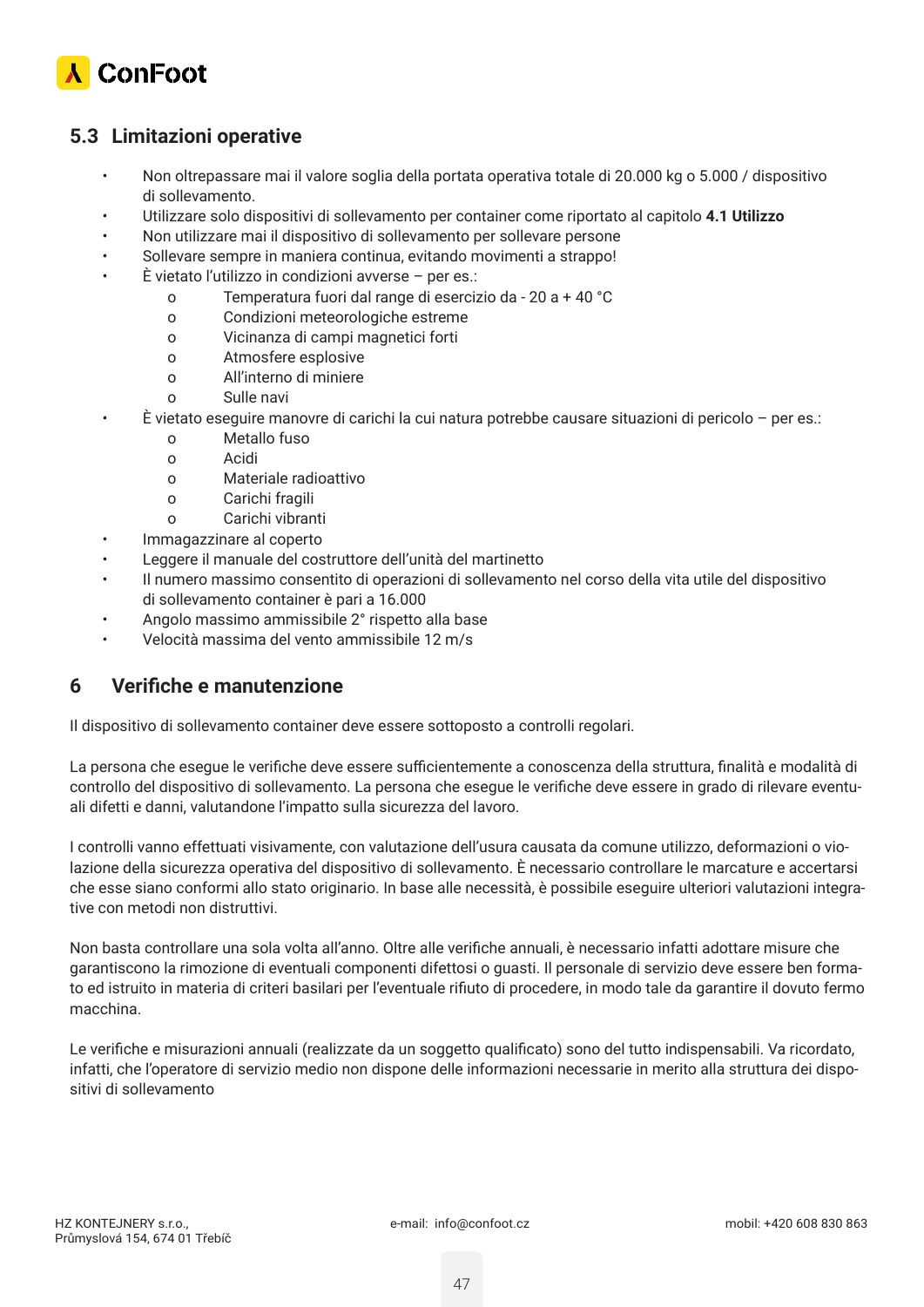

#### **6.1 Messa in funzione e verifica annuale**

Prima di utilizzare un dispositivo di sollevamento nuovo, è necessario accertarsi e provare che esso sia pienamente compatibile ed idoneo alla finalità prevista. Le registrazioni e i controlli devono essere accuratamente monitorati. Le verifiche annuali vanno effettuate con analogo approccio.

Criteri generali causanti divieto di procedere con le operazioni:

- Parti spaccate, cricche, noduli, deviazioni, deformazioni di materiale plastico, corrosione
- L'usura non può superare il 5% della dimensione originaria.

I dispositivi di sollevamento sui quali sono state rilevate insufficienze o lacune non devono essere utilizzati. In tal caso è necessario sospendere l'impiego del dispositivo di sollevamento e sottoporre lo stesso a verifica accurata.

### **6.2 Verifiche**

La tabella sotto riportata contiene istruzioni semplificate per l'effettuazione di verifiche sul dispositivo di sollevamento container

*Tabella 1. Intervalli delle verifiche*

|                                                                                       | Prima del primo<br>impiego | Progressivamente/<br>quotidianamente | Annualmente |
|---------------------------------------------------------------------------------------|----------------------------|--------------------------------------|-------------|
| Controllo visivo delle condizioni generali<br>(difetti o guasti)                      |                            |                                      |             |
| Verifica complessa (con debita registrazi-<br>one) secondo il manuale del costruttore |                            |                                      |             |

La verifica annuale eseguita da un ispettore qualificato deve comprendere come minimo: controlli visivi e prove funzionali, controllo di tutte le modifiche della struttura, pulizia e controllo di tutti i pezzi, controllo della leggibilità della targhetta di omologazione.

#### **6.3 Dismissione**

Si prega di rispettare le normative e leggi locali in materia di salvaguardia dell'ambiente. Le parti in acciaio possono essere riciclate. Vedi manuale a parte, relativo al martinetto a colonna.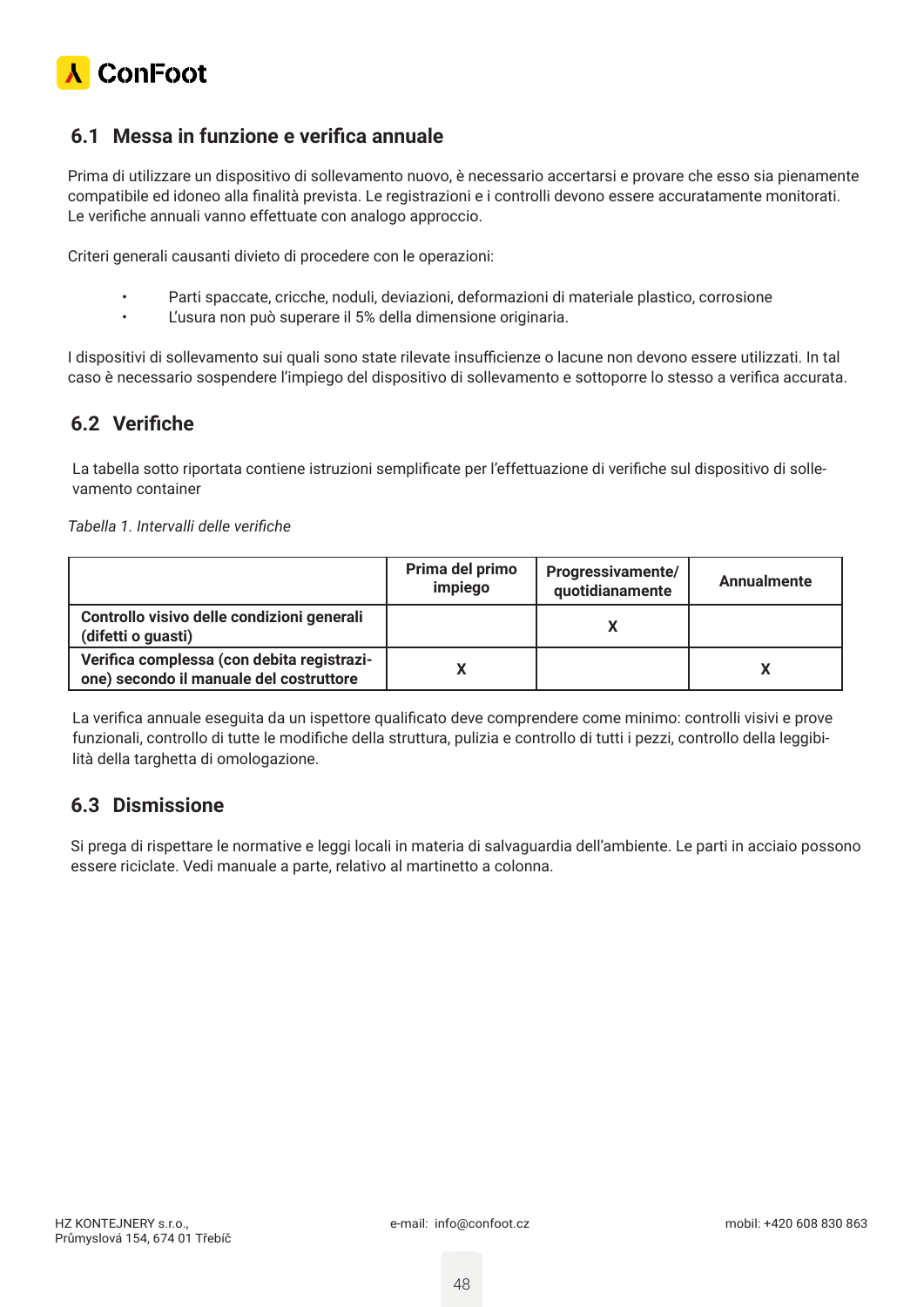

# **6.4 Pezzi di ricambio**

L'utente può sostituire i pezzi di cui nella tabella, ma solo con pezzi di ricambio originali

*Tabella 2. Pezzi di ricambio*

| 13          | Perno di sicurezza della<br>struttura di supporto | 130x25 / T0486    |                  | Confoot          |
|-------------|---------------------------------------------------|-------------------|------------------|------------------|
| 11          | Perno di sicurezza<br>principale                  |                   |                  | Confoot          |
| 10          | Anello di fissaggio                               | 15x1              | 8.8              | <b>DIN 471</b>   |
| 10          | Perno di sicurezza 2                              |                   |                  | Confoot          |
| 8           | Occhiello                                         | M16x100           | 4.6 Zn           | <b>DIN 444</b>   |
| 7           | Perno di appoggio                                 | 4,5               | Zn               | <b>DIN 11203</b> |
|             | Perno di sicurezza 1                              |                   |                  | Confoot          |
| 6           | Martinetto a colonna                              |                   |                  | Confoot          |
| 5           | Martinetto a colonna                              | CP81080, adattato |                  | Confoot          |
|             | Magnete                                           | <b>CSN-48</b>     | <b>NdFeB</b>     | Confoot          |
| <b>Voce</b> | <b>Descrizione</b>                                | <b>Taglia</b>     | <b>Materiale</b> | Fornitore/norma  |

# **7 Allegato A, manuale d'uso del martinetto a colonna**

La versione cartacea completa del manuale del martinetto a colonna è allegata al set ConFoot CFU.

Il manuale del martinetto a colonna è disponibile anche online, ricercando l'espressione "Chicago Pneumatic CF 81080".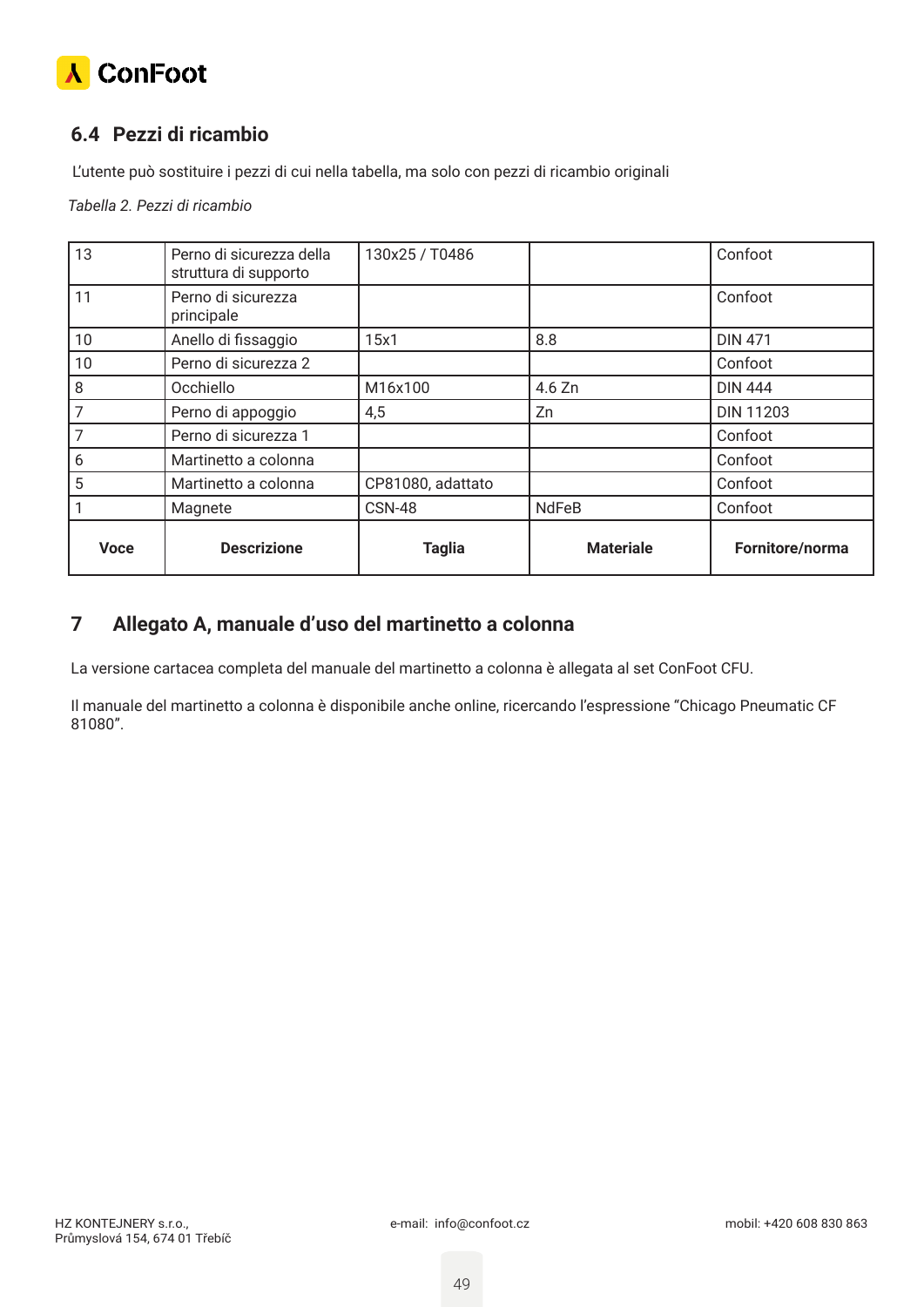

# **Használati, karbantartási és ellenőrzési útmutató**

# ConFoot CFU

Konténeremelő berendezés

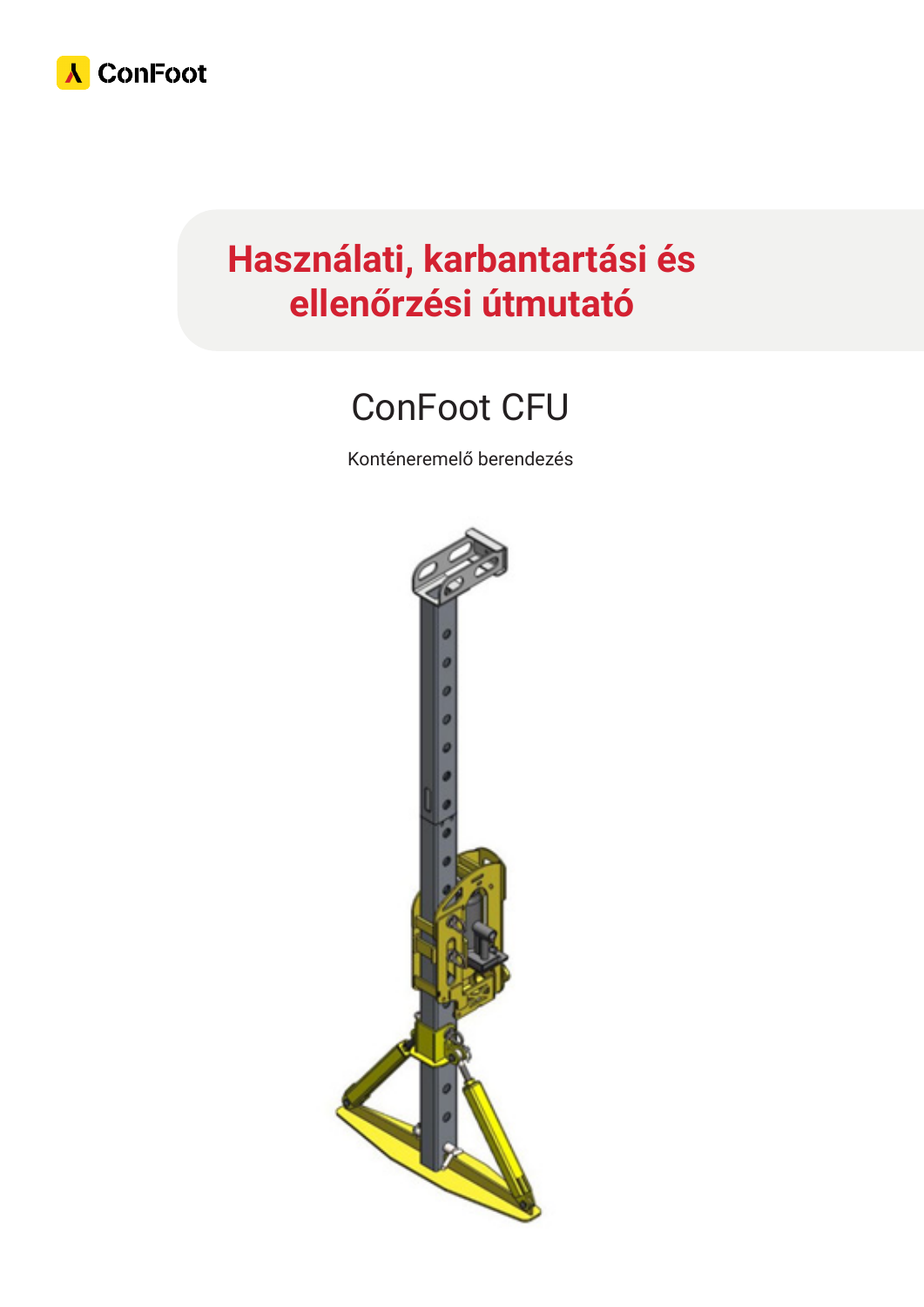

#### **1 Megfelelőségi nyilatkozat**

#### **EU Megfelelőségi nyilatkozat**

**1. Termékmodell:** ConFoot CFU-leg, CFU20 001 - CFU 20 999

#### **2. A gyártó vagy meghatalmazott képviselőjének neve és címe:**

HZ KONTEJNERY s.r.o. Slavníkova 2357/9 CZ-169 00 Praha IČ: 03975177 DIČ: CZ03975177

#### **3. E megfelelőségi nyilatkozat kiadása a gyártó kizárólagos felelősségével történt.**

#### **4. A nyilatkozat tárgya:**

Termék: Tengeri konténerhez rögzített emelő és leengedő szerkezet Márka/típus: ConFoot CFU-leg

#### **5. A nyilatkozat fenti tárgya megfelel a vonatkozó harmonizált uniós szabályozásnak:**

képesítésük igazolása.

| 2006/42/ES | Az Európai Unió gépekre vonatkozó irányelve |
|------------|---------------------------------------------|
| 400/2008   | Kormányrendelet a gépek biztonságáról       |

#### **6. Hivatkozások az alkalmazott vonatkozó harmonizált szabványokra vagy hivatkozások azokra a műszaki adatokra, amelyekkel kapcsolatban a megfelelőséget megjelölték:**

Kockázatértékelés és kockázatcsökkentés.

Szabályozás SFS-EN 1494 +A1 Mozgatható vagy áthelyezhető emelők és kapcsolódó emelőberendezések SFS-EN ISO 12100 Gépek biztonsága - A tervezés általános elvei -

CFEN283 Terhelési ellenállás SFS-EN ISO 9001 Minőségirányítási és tanúsítási rendszer SSAB, Welser Profile GmbH Anyagminősítés EN 473 / EN ISO 9712 Roncsolásmentes hegesztési vizsgálat - Az NDT dolgozók képzettsége és

# **7. Aláírta az alábbi nevében:**

Espoo, 2020. 11. 26. Gyártó: Oy Confoot Ltd

Timo Akela, vezérigazgató

 $\alpha$  $H_1$   $H_2$   $H_3$   $H_4$   $H_5$   $H_1$   $H_2$   $H_3$   $H_4$   $H_5$   $H_1$   $H_2$   $H_3$ Průmyslová 154, 674 oraz 154, 674 oraz 154, 674 oraz 154, 674 oraz 154, 674 oraz 154, 674 oraz 154, 674 oraz 1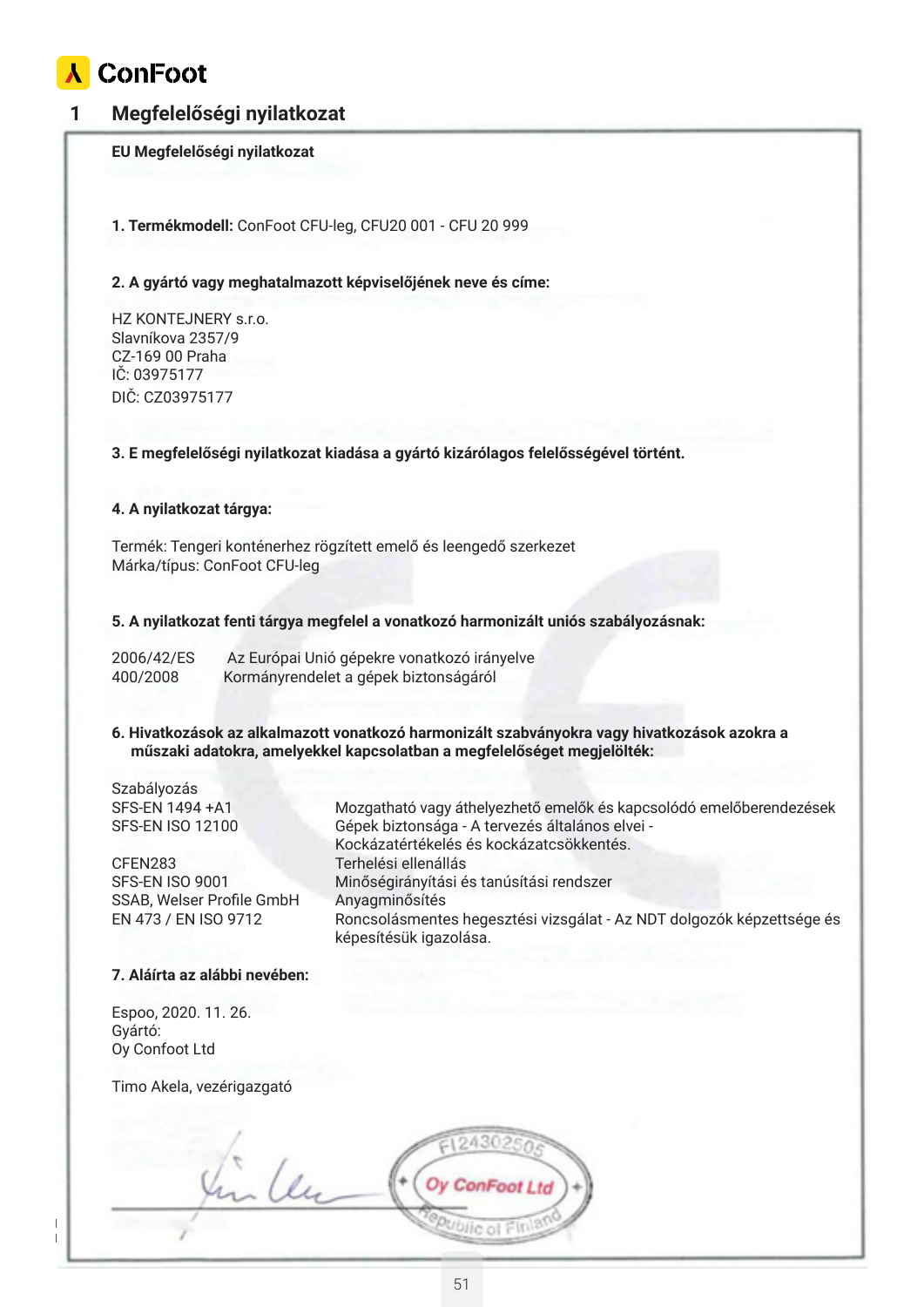

### **2 A felhasználók számára**

Ebből az útmutatóból megtanulhatja, hogyan kell a CFU 20 konténeremelő berendezést kezelni, üzemeltetni és karbantartani. Az emelési általános utasításait is tartalmazza.

Ez az útmutató a következő elemeket írja le:

- A terhek biztonságos emelésére vonatkozó utasítások
- Az emelőberendezésre vonatkozó általános információk
- Az emelőberendezés kezelése és működtetése
- Az emelőberendezés karbantartása és ellenőrzése
- Pótalkatrészek

MEGJEGYZÉS! Az emelőberendezés használata előtt ismerje meg az itt felsorolt információkat. Mindig tartsa be az itt megadott utasításokat, valamint a helyi hatályos törvényeket és előírásokat.

#### **3 Biztonsági figyelmeztetések**

#### **3.1 Általános biztonsági figyelmeztetések**

Az emelőberendezés olyan alkatrész vagy eszköz, amely mozgatható vagy áthelyezhető, és amelynek kialakítása lehetővé teszi, hogy teherrel együtt üzemeljen, függetlenül attól, hogy önállóan vagy együttesen működtetik-e a terhek vagy járművek egy vagy több emelési pontnál fogva történő részleges vagy teljes emelésére (kivéve a személyek emelését), az emelt teher alatt végzett munka azonban csak akkor megengedett, ha a terhet további eszközökkel rögzítik a helyén.

Az emelőberendezésekre vonatkozó tervezési követelményeket a gépekről szóló irányelv (2006/42/EK) határozza meg.

A gépekről szóló irányelv előírja, hogy az emelőberendezések gyártóinak megfelelőségi nyilatkozatot kell készíteniük és benyújtaniuk, és csatolniuk kell a CE-jelölést.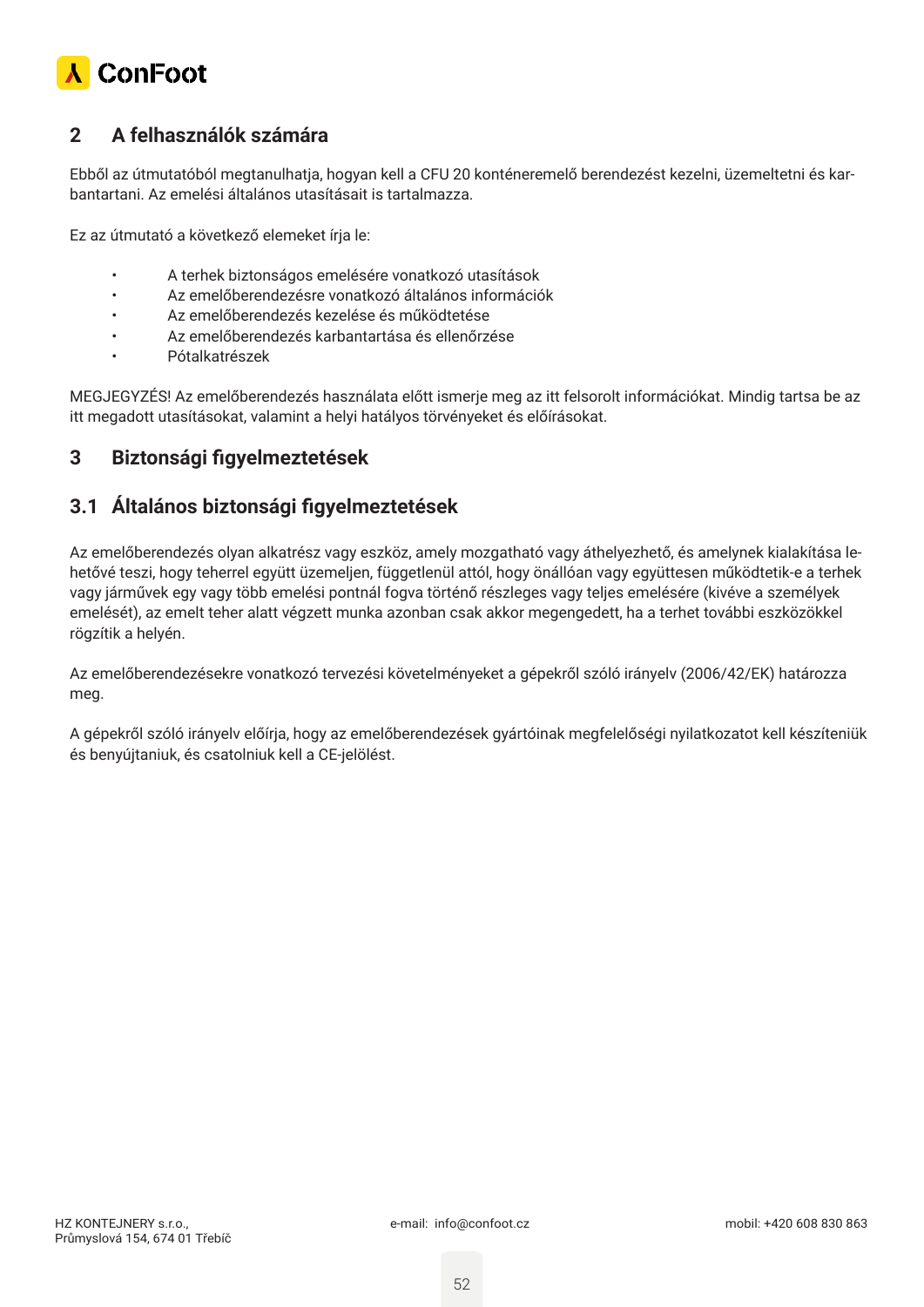

# **3.2 Alapvető utasítások**

- A felhasználónak el kell olvasnia, meg kell értenie e kezelési útmutatót, és az útmutatót betartva kell dolgoznia.
- Csak képzett személyzet használhatja
- A munkavégzés során csak az emelési műveletben részt vevő személyek tartózkodhatnak a munkaterületen.
- Mindig viseljen megfelelő munkaruházatot és egyéni védőfelszerelést, pl. biztonsági lábbelit és kesztyűt.
- A munka megkezdése előtt ellenőrizze, hogy rendben van-e az emelőberendezés. Soha ne használjon hibás vagy meghibásodott berendezést.

### **3.3 Biztonsági figyelmeztetések az emeléshez**

- Előre tervezze meg az emelést
- Ha nem ismeri a konténer súlyát, ne emelje fel
- Mielőtt elkezdené az emelést, ellenőrizze, hogy nem találhatók-e akadályok a területen, és hogy kellően szilárd-e a felület
- Ellenőrizze a tartály kiegyensúlyozását.
- Ellenőrizze, hogy a tartályt nem akadályozza-e valami az emelés során
- Emelés közben és után senki sem tartózkodhat a teher alatt.
- Az emelő berendezés leengedése előtt mindig figyelmeztesse a környezetében tartózkodó többi személyt
- Ha az emelőberendezés címkéi elhasználódtak, nem szabad használni a berendezést, amíg a teherbírást nem ellenőrizték és új címkéket nem erősítettek fel.
- Az emelőberendezés működtetésekor mindig figyelje a négy támasztékot. Ha szükséges, kérjen meg egy másik személyt, hogy irányítsa Önt
- Emelés előtt ellenőrizze, hogy:
	- o a konténert lekapcsolták-e a pótkocsiról
	- o az emelőszerkezetet az 5.1. szakaszban leírtak szerint szerelték-e fel.

#### **4 Műszaki adatok és rendeltetésszerű használat**

#### **4.1 Használat**

A konténeremelő berendezés 3 és 13,5 m közötti szabványos ISO-konténerekhez alkalmas, amelyek maximális tömege 20 t

### **4.2 Műszaki adatok**

A konténeremelő készüléket a gépekről szóló 2006/42/EK irányelv, valamint a következő nemzeti és nemzetközi szabványok követelményeinek megfelelően tervezték:

- **SFS-EN ISO 12100**
- **SFS-EN 1494**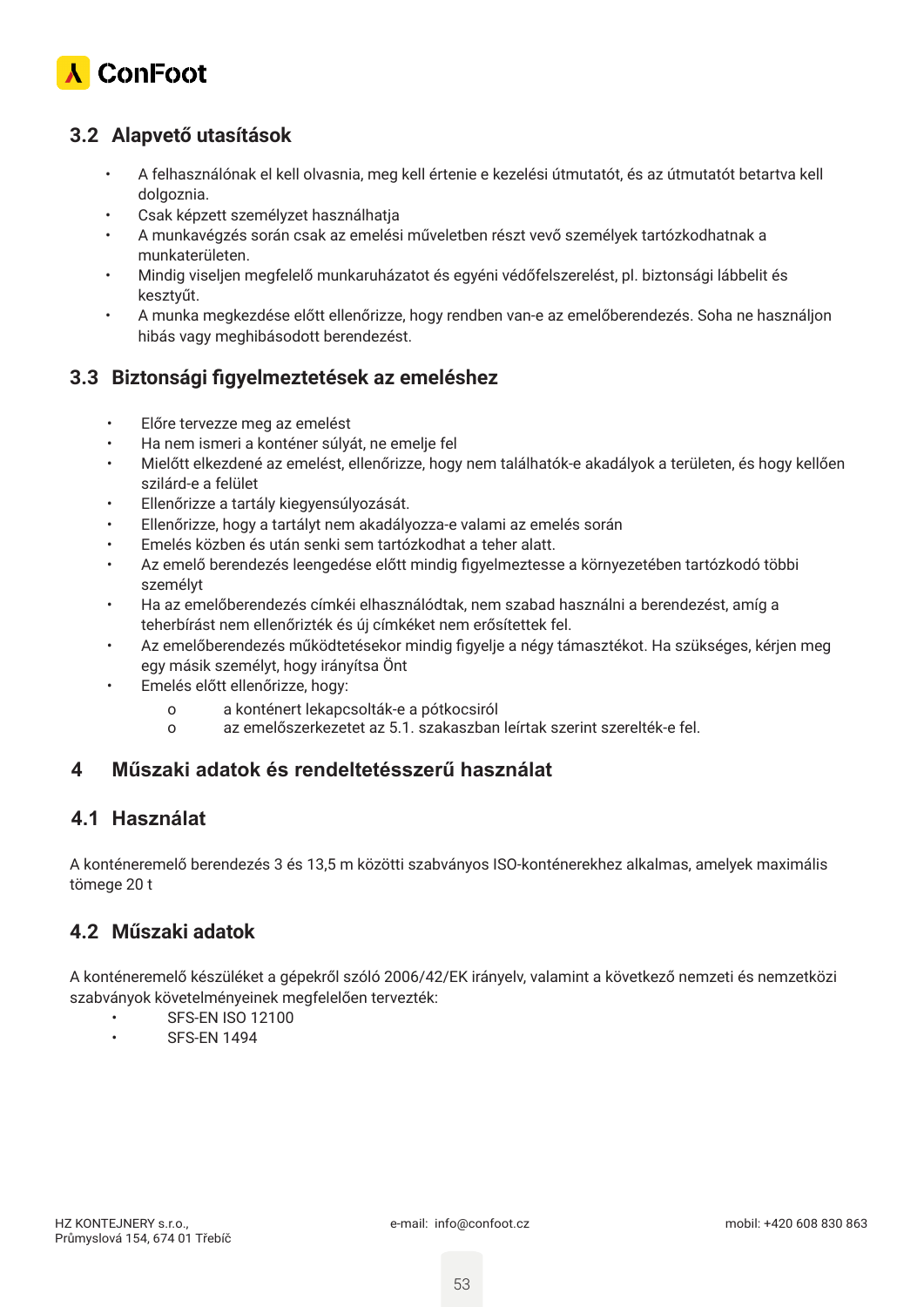

**Maximális megengedett tömeg:** 20 000 kg négy emelőberendezéssel, 5 000 kg/emelőberendezés **Saját tömeg:** 46 kg (több darabból áll, az egyes részek súlya kevesebb, mint 25 kg)



*<sup>1.</sup> ábra A konténeremelő berendezés alkatrészei*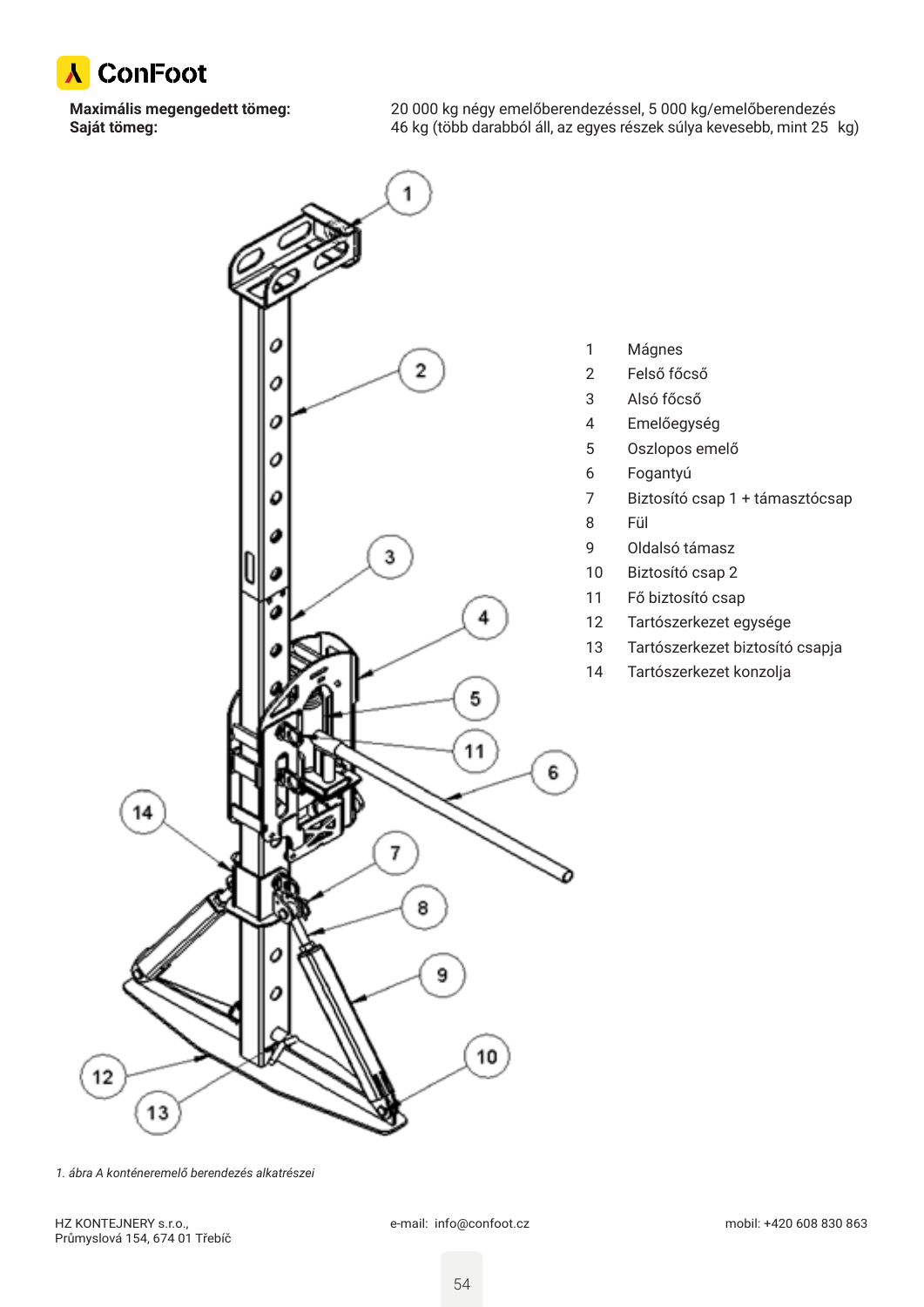

# **5 Konténeremelő berendezés üzemeltetése**

#### **5.1 Az emelő berendezés csatlakoztatása a konténerhez**

- 1. Helyezze a tartószerkezet egységét a saroköntvény mellé.
- 2. Rögzítse az emelőegységet a saroköntvényhez úgy, hogy vízszintesen behelyezi a nyílásba, majd elforgatja az egységet függőleges helyzetbe (**2. ábra**)
- 3. Húzza át az alsó főcsövet az emelőegységen keresztül a tartószerkezethez, és rögzítse a fő rögzítőcsappal (**3. ábra**).
- 4. Helyezze be a tartószerkezet konzolját az alsó főcsőbe, és rögzítse a rögzítőcsappal alulról az ötödik nyílásban, lásd **3. ábra**. Amikor a konténer a földön lesz, a 6-11. lépésben leírt eljárással emelje megfelelő magasságba, hogy be tudja helyezni alá a tartószerkezet konzolját.
- 5. A rögzítőcsapok segítségével rögzítse a tartószerkezeti egység füleit a tartószerkezet konzoljához (**3. ábra**). Ha szükséges, állítsa be a fülek hosszát a fülek elforgatásával
- 6. Helyezze a felső főcsövet az alsó főcsőbe (**3. ábra**).
- 7. Emelje fel az emelőegységet olyan magasságba, hogy a csapot be tudja tolni az oszlopemelő keretén lévő nyílásba, majd ott rögzítse (**1. ábra A konténeremelő berendezés alkatrészei, 11. rész**)
- 8. Végezze el a fenti lépéseket mind a négy sarkon
- 9. Oldja ki a konténer pótkocsizárját
- 10. Helyezze be a fogantyút az oszlopos emelőbe, és emelje le a konténert a pótkocsiról.
- 11. Ha a konténer nem lesz elég magasan, nézze meg az 5.2. szakaszt A tartály le- és felemelése
- 12. Miután a konténert mind a négy sarkánál leemelte a pótkocsiról, a pótkocsival óvatosan el lehet gurulni a konténer alól.
- 13. Az emelőegység leszerelése fordított sorrendben történik.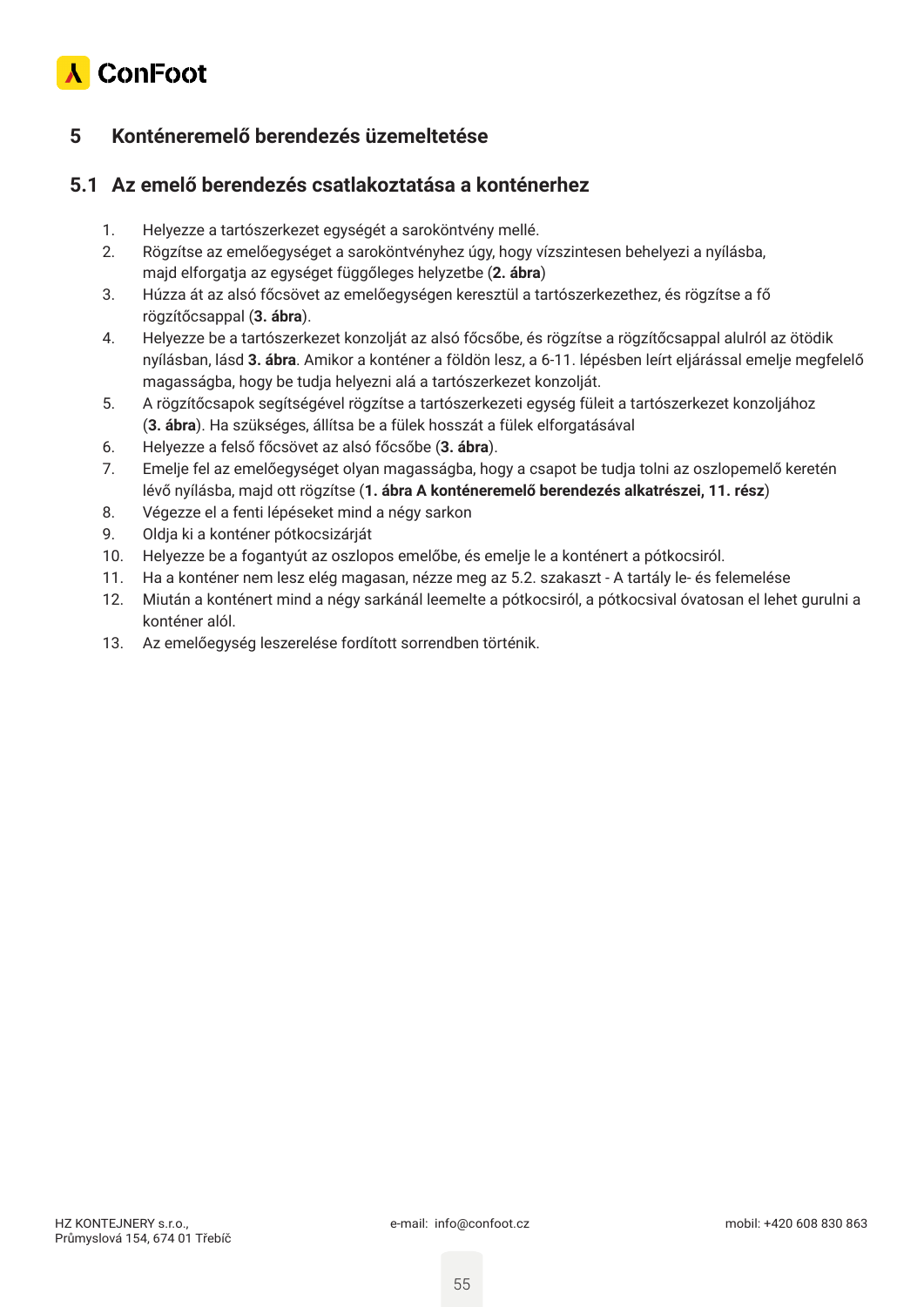

#### **5.2 Indítás és a konténer felemelése**

- 1. Ellenőrizze, hogy zárva van-e az oszlopos emelő szelepe.
- 2. Az oszlopos emelővel emelje le a rakományt az emelőegység biztosító csapjáról.
- 3. Vagy emelje meg az emelőegységet, vagy engedje le a tartállyal együtt úgy, hogy az emelőegység és a cső nyílásai egy vonalban legyenek.
- 4. Nyomja át a rögzítőcsapot az emelőegységen és a csövön a 4. és 5. ábra szerint.
- 5. Az oszlopos emelővel engedje le a terhet az emelőegység biztosító csapjára.
- 6. Távolítsa el az oszlopos emelő biztosító csapját, és helyezze vissza az oszlopos emelőt a biztosító csap új nyílásba történő behelyezésével.
- 7. Térjen vissza a 2. lépéshez, amíg el nem éri a kívánt magasságot.

**MEGJEGYZÉS! A konténerek leengedésekor, amikor az emelőegység eléri a tartószerkezet konzolját, a konzolt és az oldalsó támasztékokat el kell eltávolítani.**

**MEGJEGYZÉS! Amikor a tartály 430-550 mm-re van a talaj felett, a tartószerkezeti egységet mindig rögzítse a konzolhoz, és használja az oldalsó támaszokat!**

**MEGJEGYZÉS! Ha oszlopos emelőt használ, ellenőrizze, hogy a biztosító csap átmegy-e az oszlopos emelő keretén, és hogy az emelőegység keretének biztosító csapját eltávolította-e!**

**MEGJEGYZÉS! Soha ne hagyja a terhet az oszlopos emelőn! Az emelés/leengedés befejezése után ellenőrizze, hogy a fő biztosító csapot átnyomta-e az emelőegység felső nyílásán! Lásd. 4. ábra**

**Az emelőt nem lehet túlterhelni az emeléssel, meghibásodhat, ha nem tartják be az utasításokat!**

**Lásd a fő biztosító csapra vonatkozó utasításokat. Mindig ellenőrizze, hogy aktív-e a biztosító mechanizmus, és a csapot nem lehet-e elfordítása nélkül kihúzni.**

**Az emelőszerkezet helyzete növelhető egy erős, stabil és széles alátét elhelyezésével a tartószerkezeti egység alá. Az alátétnek a tartószerkezet egységénél szélesebbnek kell lennie!**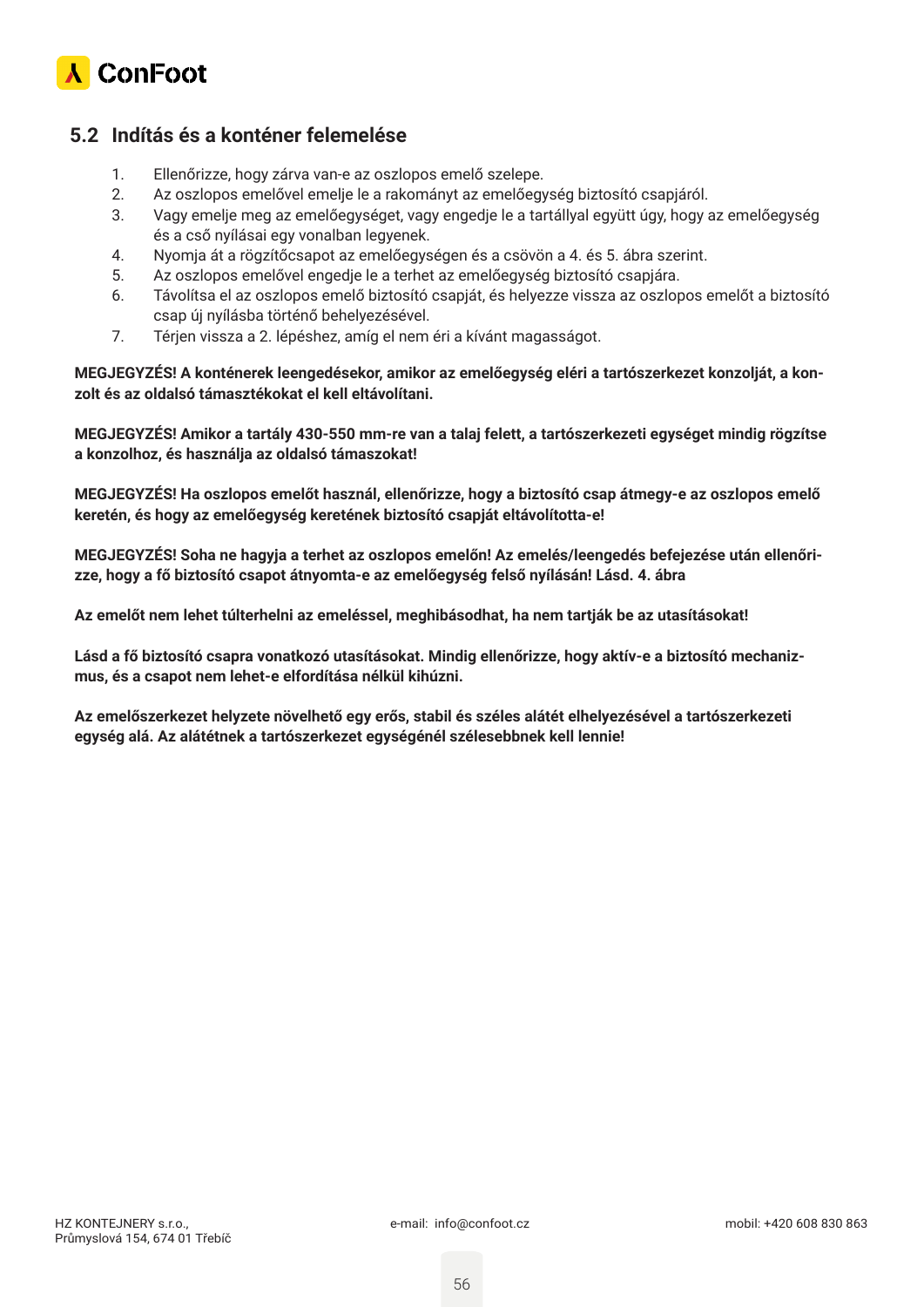





*2. ábra Az emelőegység beszerelése.*



*3. ábra Az emelőegység, a tartószerkezeti egység, az alsó főcső, a tartószerkezeti konzol és az oldalsó támaszok felszerelése.*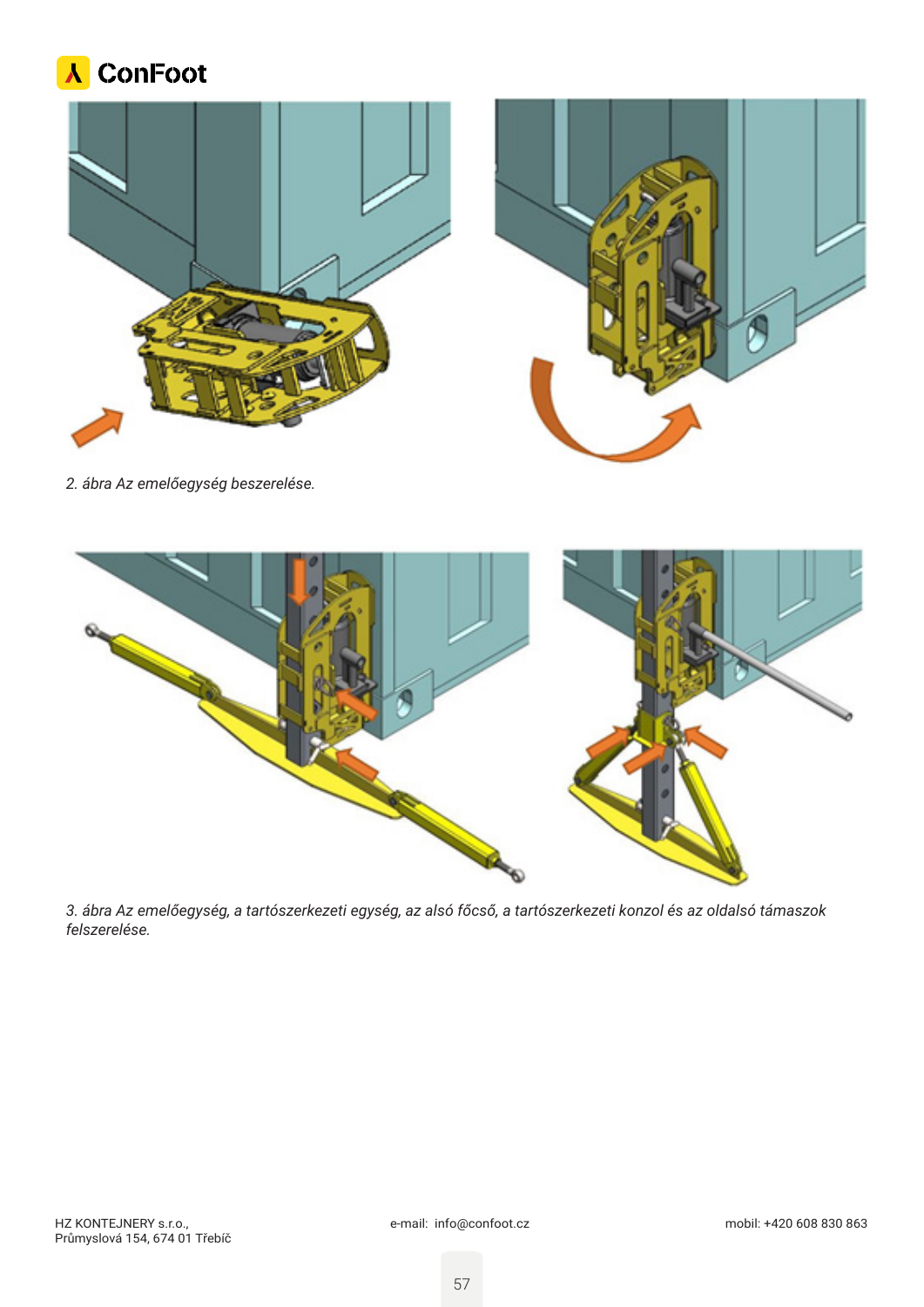# A ConFoot





*4. ábra A biztosító csap rögzítése.*



*5. ábra Az emelőegység csapjának sorrendje.*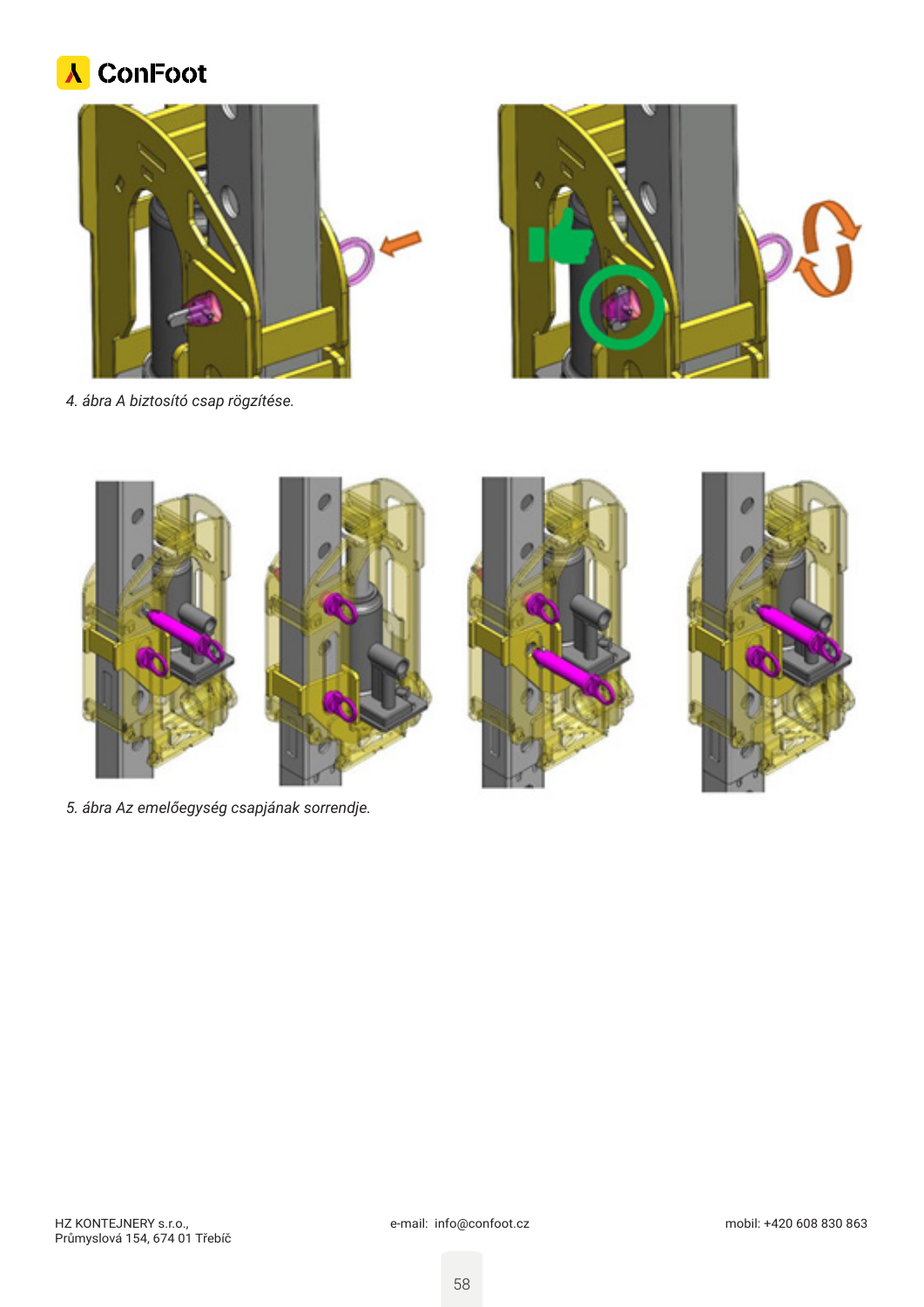

### **5.3 Működési korlátozások**

- Soha ne lépje túl a 20 000 kg-os vagy 5 000 kg/emelőszerkezet összterhelési határértéket.
- Kizárólag a **4.1. pontban Használat** felsorolt konténerekhez használja az emelőberendezést.
- Soha ne használja az emelőberendezést személyek emelésére
- Mindig egyenletesen emeljen, és ne végezzen szaggatott mozdulatokat!
- Tilos működtetni nehéz körülmények között, pl.:
	- o Üzemi hőmérséklet 20 és + 40 °C között
	- o Szélsőséges időjárási körülmények
	- o Erős mágneses mezők közelében
	- o Robbanóképes közegek
	- o Bányában
	- o Hajókon
- Tilos az olyan terhek kezelése, amelyek jellege veszélyes helyzeteket okozhat, pl.:
	- o Olvadt fém
	- o Savak
	- o Radioaktív anyagok
	- o Törékeny terhek
	- o Rezgő terhek
- Tárolja zárt térben
- Olvassa el az emelőegység gyártójának útmutatóját
- A konténeremelő berendezés élettartama alatt a megengedett emelési műveletek száma 16 000.
- AZ alappal bezárt megengedett szög max. 2°
- Megengedett maximális szélsebesség 12 m/s

#### **6 Ellenőrzések és karbantartás**

A konténeremelő berendezést rendszeresen kell ellenőrizni.

Az ellenőrnek kellőképpen ismernie kell az emelőberendezés felépítését, célját és ellenőrzését. Az ellenőrnek képesnek kell lennie a lehetséges hibák és sérülések megállapítására, valamint a munka biztonságára gyakorolt hatásuk értékelésére.

Az ellenőrzések szemrevételezéssel történnek, és értékelik a használatból eredő kopást, deformációt vagy az emelőberendezés üzembiztonságának károsodását. Ellenőrizni kell a jelöléseket, és meg kell bizonyosodni, hogy eredeti állapotukban maradtak-e. Szükség esetén további roncsolásmentes vizsgálati módszereket is el lehet alkalmazni.

Az évente egyszeri ellenőrzés nem elegendő. Ezenkívül olyan intézkedéseket kell hozni, amelyek biztosítják a hibás vagy törött szerszámok visszahívását. A kezelőket ki kell oktatni és ki kell képezni az elutasítás alapvető kritériumairól, hogy a leállítás végrehajtása biztosított legyen.

A szakképzett személy által végzett éves ellenőrzések és mérések elengedhetetlenek, mivel az átlagos kezelő nem rendelkezik a szükséges információkkal az emelőberendezések szerkezetéről.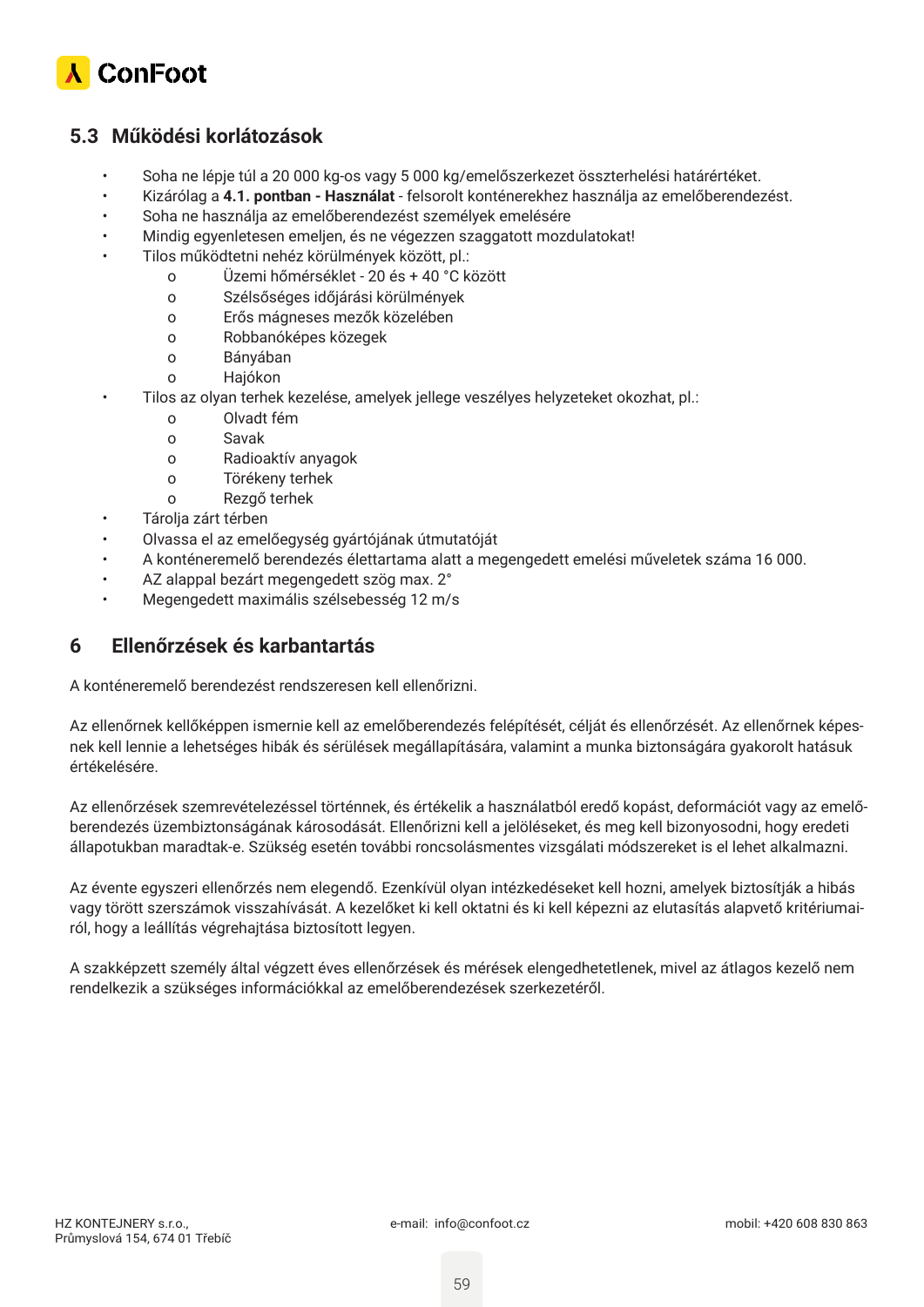

# **6.1 Üzembe helyezés és éves ellenőrzés**

Új emelőberendezés használata előtt meg kell állapítani, hogy teljes mértékben kompatibilis és alkalmas a rendeltetésszerű használatra. Az ellenőrzések jegyzőkönyveit gondosan nyomon kell követni. Az éves ellenőrzéseket hasonló módon kell elvégezni.

Az elutasítás általános kritériumai:

- Törött alkatrészek, repedések, csomók, eltérések, a műanyagok deformációja, korrózió
- A kopás nem haladhatja meg az eredeti méret 5%-át.

Nem szabad használni olyan emelőberendezést, amelynél hiányosságok vagy hibák merültek fel; ilyenkor az emelőberendezést ki kell vonni a forgalomból és alapos vizsgálatnak kell alávetni.

#### **6.2 Ellenőrzések**

Az alábbi táblázat a konténeremelő berendezéseken elvégzendő ellenőrzésekre vonatkozó egyszerűsített utasításokat tartalmaz.

*1. táblázat Ellenőrzési intervallumok*

|                                                                                     | Az első használat<br>előtt | Folyamatosan/<br>naponta | Évente |
|-------------------------------------------------------------------------------------|----------------------------|--------------------------|--------|
| Az általános állapot vizsgálata szemrevé-<br>telezéssel (hibák vagy meghibásodások) |                            |                          |        |
| Átfogó jegyzőkönyvezett ellenőrzés a<br>gyártó utasításai szerint                   |                            |                          |        |

A szakképzett ellenőr által végzett éves ellenőrzésnek legalább a következőket kell tartalmaznia: szemrevételezéses és funkcionális vizsgálatok, minden tervezési változtatás ellenőrzése, minden alkatrész tisztítása és ellenőrzése, a típustábla olvashatóságának ellenőrzése.

### **6.3 Üzemen kívül helyezés**

Tartsa be a helyi környezetvédelmi előírásokat és szabványokat. Az acél alkatrészek újrahasznosíthatók. Lásd az oszlopos emelő külön útmutatóját.